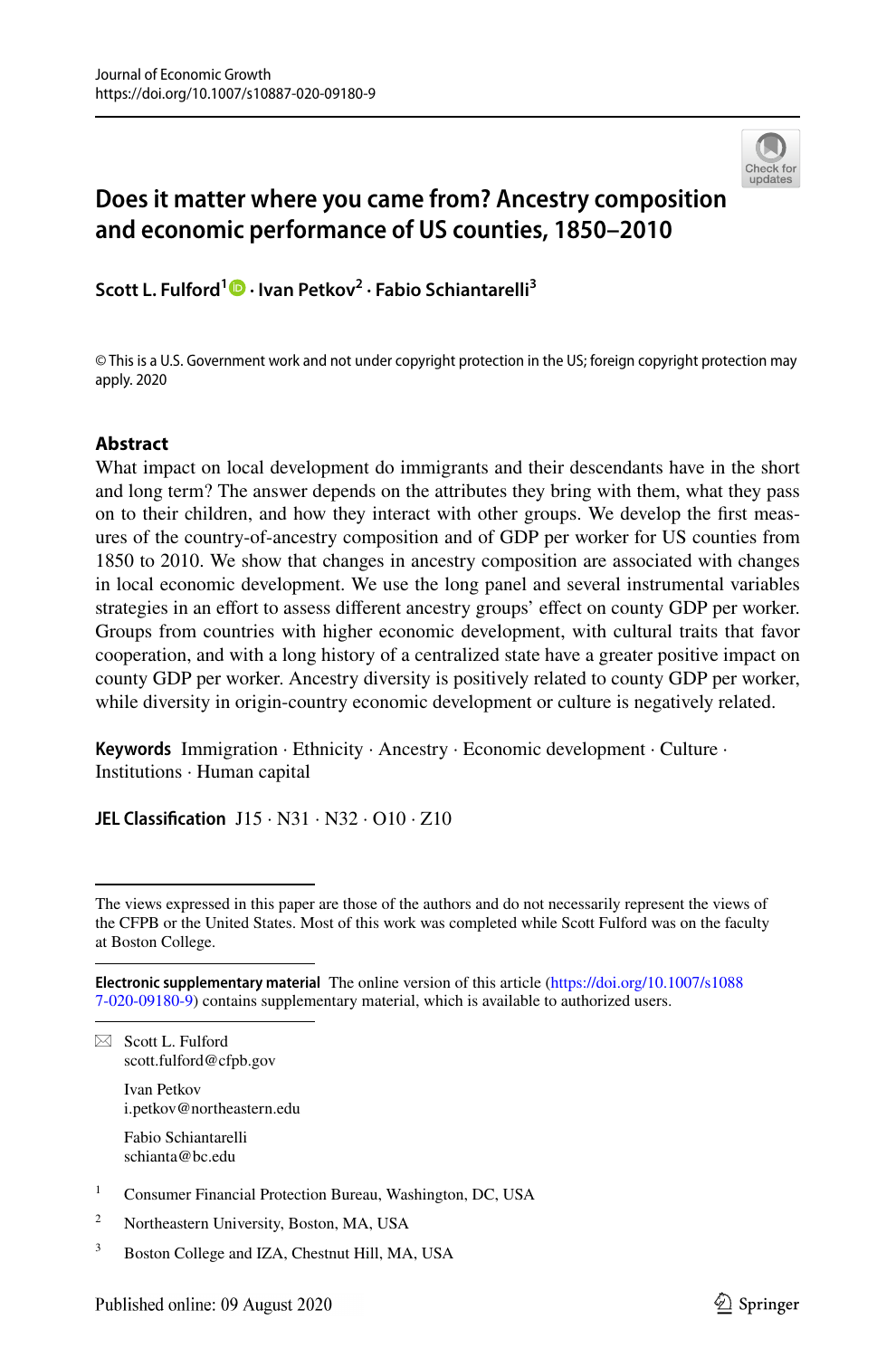## **1 Introduction**

What impact do immigrants and their descendants have in their new homes in the short and long term? The answer depends on the attributes they bring with them, what they pass on to their children, and how they interact with other groups. When people move to a new place, they leave behind the complex interactions of institutions, culture, and geography that determine economic outcomes in their homeland. They bring with them their own human capital and their cultural values, norms, and knowledge and experience of institutions. These values and experiences help shape the way they interact with others, the institutions they form in their new home, and their incentives for investing in human and physical capital. Because immigrants pass on many traits to their children, the effects of immigration do not end in the first generation and they may become even more important as new groups change the society around them. $<sup>1</sup>$  $<sup>1</sup>$  $<sup>1</sup>$ </sup>

This paper uses the large and diverse migration to and within the United States over a century and a half to study the effect of the changing ancestry mix on local economic development. The United States constitutes an ideal laboratory to address this issue because of the large immigration flows from many countries that characterize its history (Daniels [2002,](#page-38-0) pp. 24–25). These immigrants came to the United States from different parts of the world with diverse histories and cultures. Some were brought against their will as slaves; others decided to come for economic reasons, or seeking religious or political freedom. Once here, the immigrants and their descendants had to negotiate economic, cultural, and institutional relationships with other groups who were there before them or settled after them.

To perform our analysis, we build two unique new data sets. Using individual records from the US census going back to 1850, we construct the country-of-ancestry composition of each US county's population. Crucially, we produce an objective measure of the *ancestry composition of the full population,* not just of first-generation immigrants, and so we are able to capture the long-term impact of groups and their descendants as they come to the US and move within it. $<sup>2</sup>$  $<sup>2</sup>$  $<sup>2</sup>$  Second, we create a more comprehensive measure of the GDP</sup> of each county going back to 1850 that includes agriculture, manufacturing, and services. While measures of manufacturing output and intermediate inputs and agricultural output have been available at the county level, we construct measures of value added for both sectors. More importantly, focusing only on manufacturing and agriculture overlooks the large and growing contribution of the service sector, and so undervalues urban areas and misses the important and changing role played by the transportation, distribution, and financial sectors.

We address three central questions: Do ancestry groups have different effects on local development? If so, which characteristics brought from the country of origin explain why groups have different effects? As groups come together and interact, what is the impact of

<span id="page-1-0"></span><sup>1</sup> A substantial body of research has shown the persistence of cultural traits between the first and second generation of immigrants. See the reviews by Fernández ([2010\)](#page-38-1) and Bisin and Verdier ([2011\)](#page-38-2) of the empirical and theoretical literature on cultural transmission. Among recent theoretical contributions see Doepke and Zilibotti [\(2017](#page-38-3)). Beyond the second generation, the persistence varies across cultural attitudes and countries of origin, but even for faster moving traits, differences remain by the fourth generation (Giavazzi et al. [2019](#page-38-4)). See also Abramitzky et al. ([2020\)](#page-37-0) on differences in the pace of name-based assimilation by country of origin.

<span id="page-1-1"></span><sup>&</sup>lt;sup>2</sup> Note that we do not rely on self-reported ethnicity—available only since 1980—which also reflects the evolving nature of ethnic identity as a social construct.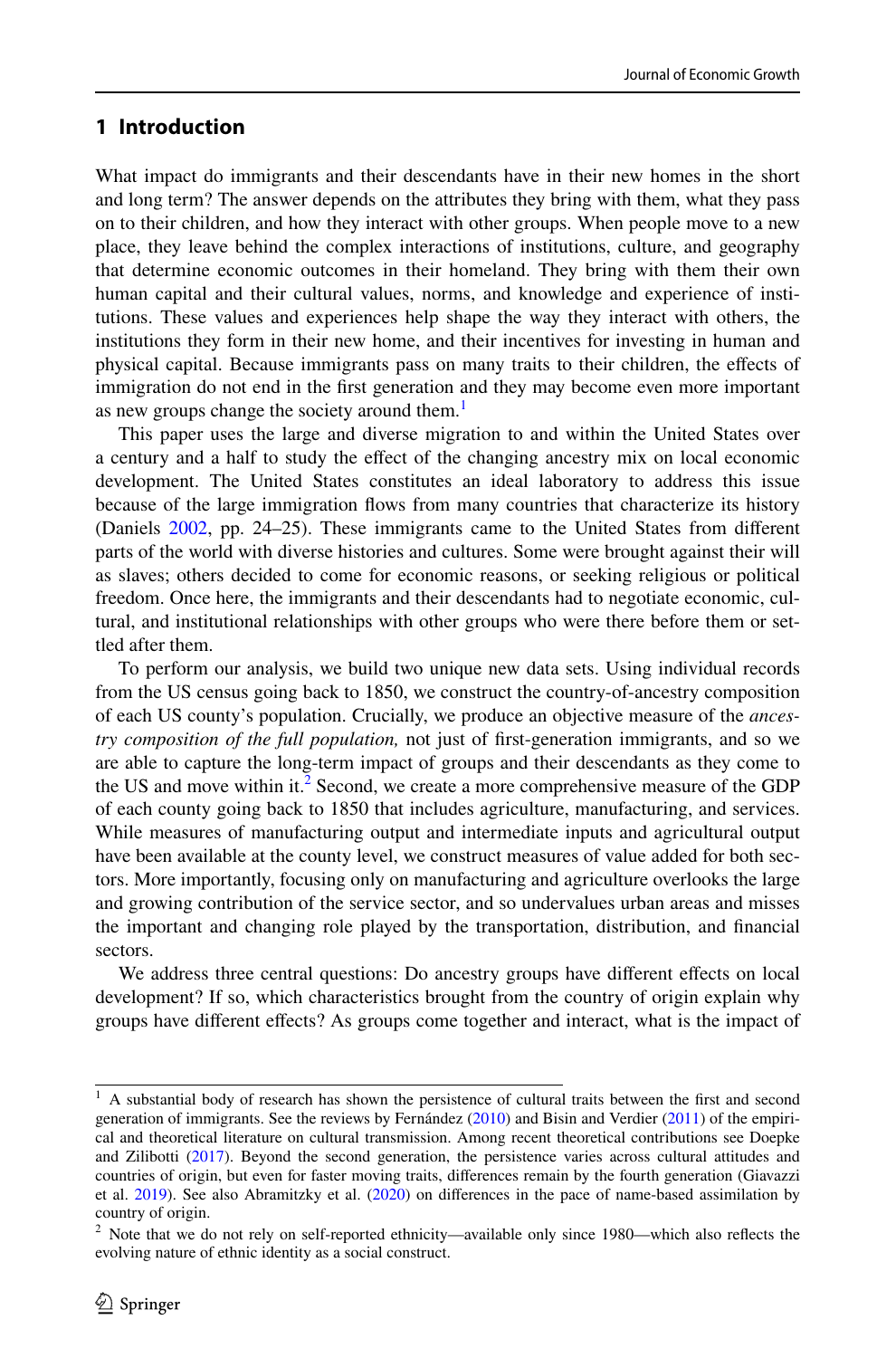ancestry diversity? Importantly, we focus on whether the mix of ancestries matters, not the impact of increased total population from immigration or internal population growth. Our work shows that (1) groups have different economic impacts, (2) these impacts are closely related to characteristics in the origin country, and (3) that overall diversity has both positive and negative consequences, depending on the form of diversity.

To help separate the economic effects of people and what they bring with them from the economic effects of a place's characteristics we take several approaches that deal with distinct problems. First, our long panel allows us to control for unobservable county characteristics and hence separate out the effects of the evolving ancestry composition from time invariant characteristics of a county. Doing so removes the endogeneity that arises if certain ancestry groups are attracted to places with particular characteristics. We show that not controlling for the these fixed characteristics leads to misleading conclusions about the effect of the endowment characteristics brought by immigrants from the origin country.

This time-invariant type of endogeneity is not the only problem that must be addressed if one wants to make causal statements about the effect of ancestry composition on local development. It is also possible that ancestry groups with particular endowments are more willing to move in response to short-term county-specific economic shocks, creating a form of short-term reverse causality. We address this potential additional source of endogeneity using three instrumental variables approaches. The conclusions we arrive at when instrumenting under each approach are similar to each other. They are also similar to the conclusions based on estimates obtained without instrumenting, suggesting that the biases arising from group-specific endogenous migration in response to shocks are a lesser concern compared to the importance of controlling for time-invariant county characteristics.

First, we create an instrument for each county's share of a given ancestry using the share in the past and growth in that ancestry nationally, excluding the county's state.<sup>[3](#page-2-0)</sup> Doing so removes any county-ancestry specific pull factors.

Second, we build an instrument for ancestry share using the the interaction of immigrant arrival times with the development of the railroad and highway transportation network that builds on Sequeira et al. ([2019\)](#page-39-0). Because immigrant groups arrived at different times, groups were exposed to different transportation networks, so decided to go to different places for reasons that depend in large part on when they moved. We discuss how one can isolate from this information county-ancestry level variation that can be treated as exogenous, as it is unlikely to be related to group characteristics that may lead a particular ancestry to move disproportionately to a given county following a shock to local development opportunities.

Finally, we present dynamic panel GMM results (Holtz-Eakin et al. [1988;](#page-38-5) Arellano and Bond [1991](#page-37-1)) that rely on appropriately lagged values of the regressors as instruments and address the potential issue of the Nickell ([1981\)](#page-39-1) bias when the time dimension of the panel is short. At their core, both the first approach and the GMM approach rely on the past distribution of ancestries. Because the vast majority of the population does not move from decade to decade, the ancestry distribution in one decade is highly predictive of the distribution in the next, so these instruments have highly predictive first stages. Of course, the validity of these instruments relies on the past shares being uncorrelated with current

<span id="page-2-0"></span><sup>3</sup> The use as an instrument of the past spatial distribution of immigrants, often adjusted for the national growth rate, has been a common strategy in the immigration literature. See Card [\(2001](#page-38-6)) and more recently Peri [\(2012](#page-39-2)), among others. See also Bartik ([1991\)](#page-38-7) in the local development literature. For details on our instrumenting strategy see Sect. [5.3.2.](#page-22-0)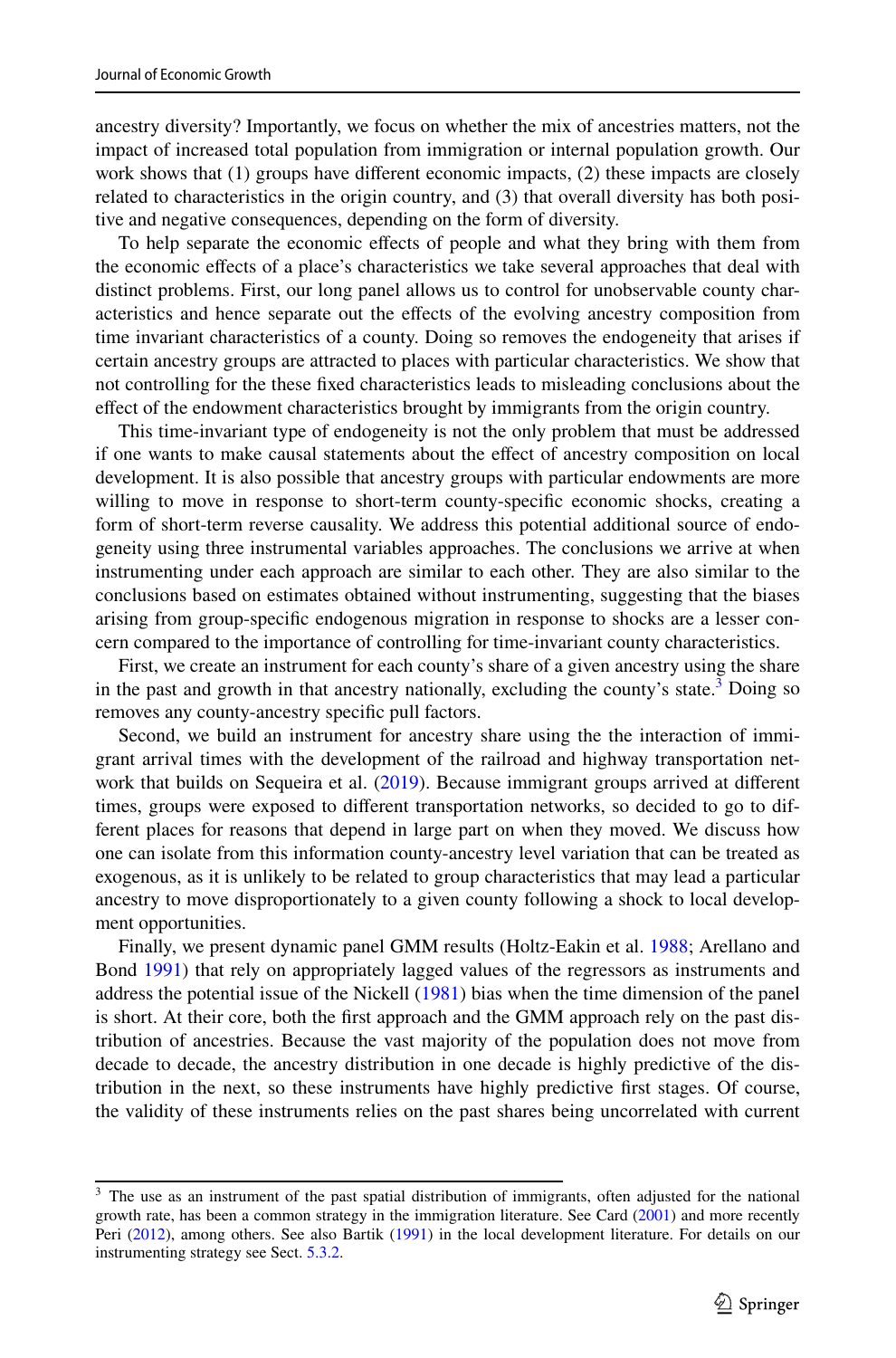shocks. We are thus careful to use this approach only in dynamic models where we can test for—and reject—the presence of serial correlation in the error term. The instrument based on the interaction between immigrant arrival time and the railway and highway network is less dependent on the ancestry shares in the recent past and only uses the shares in 1870. It is comforting that the basic conclusions remain very similar across the three approaches.

We first show that ancestry groups have different effects on county GDP per worker, even after after we control for county-specific fixed effects, race, and other observables. The effects of different groups are correlated with characteristics of the country of origin. As a summary measure of what groups bring with them, we construct the average origin GDP per person in each county by weighting origin country GDP per person by the share of each ancestry in a county. When internal or external migration results in a county's residents coming from 1% higher GDP per person countries on average, county GDP per worker increases by 0.3% in the first decade and 0.6% in the long run. The impact grows over time, reaching its peak only after several decades. These effects do not seem to be related to origin-country inequality, suggestion that a model of self-selection, such as Borjas [\(1987](#page-38-8)), is not likely to be driving the results.

The relationship between origin GDP and county GDP per worker shows that there must be something important for economic development that is transportable and inheritable. We examine possible origin characteristics that might explain the relationship. What appears to matter most for local economic development are cultural characteristics that capture the ability of people to productively interact with others (Tabellini [2010](#page-39-3)). Moreover, it also matters whether immigrants came from a country with a long history of a centralized state not subject to foreign domination (Bockstette et al. [2002;](#page-38-9) Putterman and Weil [2010](#page-39-4)). Origin political institutions that may change rapidly and may not be deeply embedded in the immigrants' beliefs or values, such as constraints on executive power or political participation, are not important for the impact of immigrants once we control for their experience of a strong state. Over the long-term, the human capital of migrants is not significantly associated with local economic development once other endowments are controlled for, perhaps because public schooling reduces educational differences and schooling policies respond endogenously to immigration flows (Bandiera et al. [2019](#page-38-10)).

Diversity has both positive and negative effects. Immigrants and their descendants must interact with other groups from different backgrounds, and the full impact of immigration depends on these interactions. When ancestry diversity increases, so does GDP per worker. Despite the often negative views that greet new groups, more diversity is actually good for growth. Yet when groups have important cultural differences that may affect their ability to interact with others, diversity has a negative effect on local economic development. The results suggest that when groups have to share a place and work together, diversity is good, as long as there is a degree of agreement in terms of cultural values that facilitate exchange, production, and reaching agreement in the public sphere. We provide evidence that the positive effect of ancestry diversity on development is partly explained by the fact that greater ancestry fractionalization is associated with a richer menu of locally available skills. More diverse places can have greater specialization and returns from trade.

The structure of the paper is as follows: after discussing the relationship with the lit-erature in Sect. [2](#page-4-0), we describe the evolution of ancestry and its construction in Sect. [3](#page-5-0) and describe the construction of county level GDP in Sect. [4](#page-11-0); Section [5](#page-12-0) contains the main results, Sect. [6](#page-33-0) explores possible mechanisms, while Sect. [7](#page-36-0) concludes.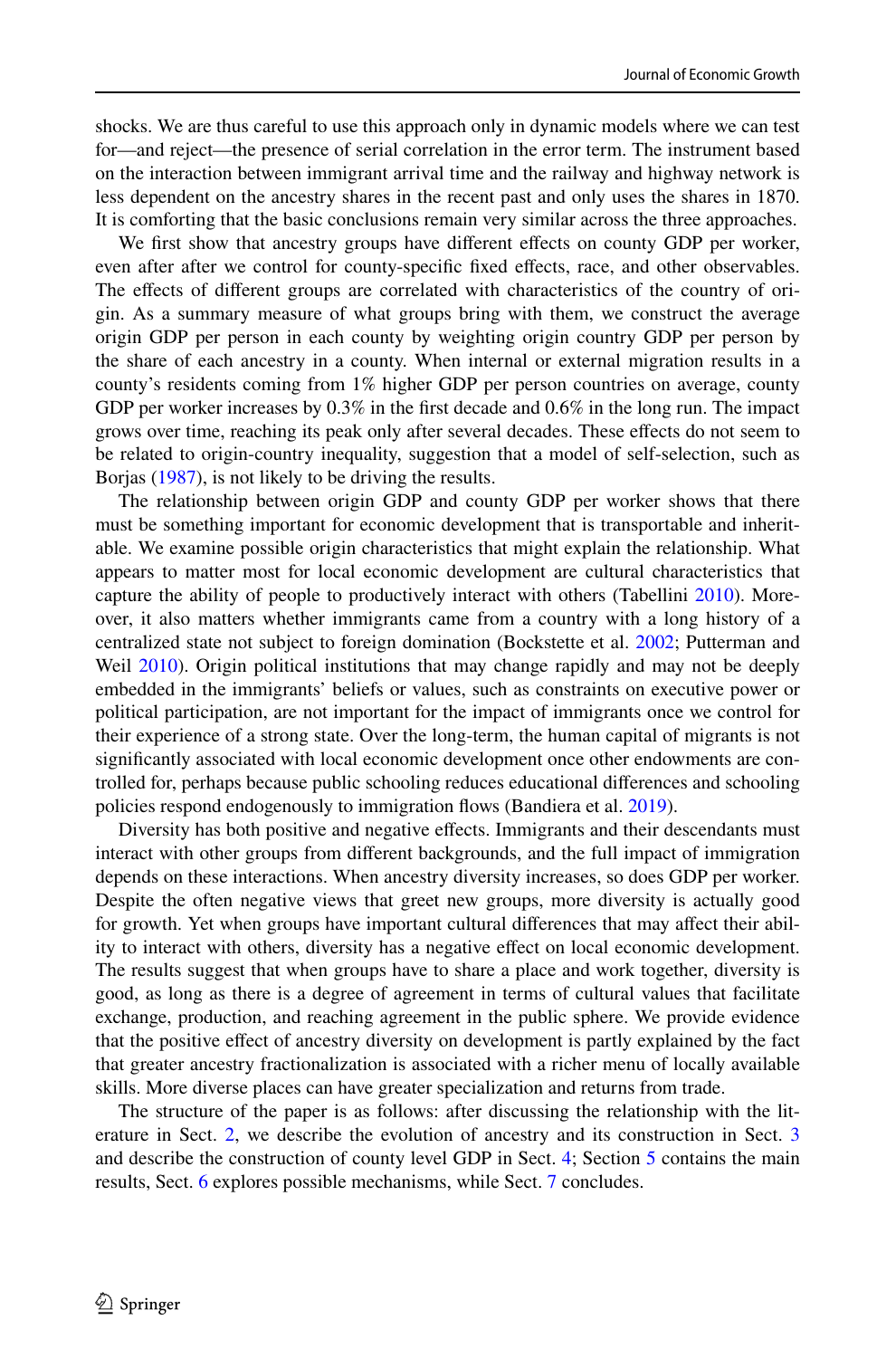### <span id="page-4-0"></span>**2 Relationship with the literature**

Our work focuses on the effect of the ancestry mix on local economic development in the short and long run and sits at the intersection of several different strands of research on the historical causes of development, on immigration, and on the effect of diversity on economic outcomes. To begin with, we contribute to the vast literature on the historical roots of economic development.<sup>[4](#page-4-1)</sup> Because some of the different potential factors evolve endogenously in a place, it is difficult to identify and disentangle the fundamental causes of development. To deal with this problem, an important subset of the literature focuses on the impact of immigrants. In particular, we build on Putterman and Weil ([2010\)](#page-39-4) who reconstruct the share of a country's ancestors in 2000 who migrated from each origin since 1500. They conclude that adjusting for migration flows greatly enhances the ability of historical variables, such as the experience of early development or early institutions, to explain differences in current economic performance. Another strand of this literature examines the impact of European colonists and of the institutions or human capital they brought with them (Acemoglu et al. [2001;](#page-37-2) Glaeser et al. [2004](#page-38-11); Albouy [2012;](#page-37-3) Easterly and Levine [2016\)](#page-38-12). The distinguishing feature in our work is the long panel which allows us to cleanly distinguish the effects of immigrants and of the attributes they carried with them from those of the places they move to. In addition, we analyze *which* endowments brought by immigrants affect economic performance in the long run, a difficult yet important task (Easterly and Levine [2016\)](#page-38-12). Our examination of inherited culture is related to that of Algan and Cahuc [\(2010](#page-37-4)), who use the trust of different cohorts and generation of migrants in the United States to instrument for the changing trust in the origin country and assess its effect on economic development.<sup>[5](#page-4-2)</sup> A distinguishing feature of our contribution is that we use the change of ancestry composition over time in US counties to identify the effect on local development of attributes brought from the country of origin. This is the novel source of variation that our instrumenting strategy uses to identify the effect of culture and institutions on economic development, accounting for the endogeneity of their evolution.

Our emphasis on the long-run economic effects of immigrants *and* their descendants distinguishes our work from the many contributions that focus on the experience of first-generation immigrants and their short-run effect on the labor market.<sup>[6](#page-4-3)</sup> In addressing the long term consequences of migration in the US, our work is complementary to the recent paper by Sequeira et al. ([2019\)](#page-39-0), who analyze how immigration to the United States during the Age of Mass Migration affected the prosperity of counties in 2000 and to We differ fundamentally from their contribution, because we focus on the effect of changes in the *mix* of the *ancestries rather* than the effect of the *total size* of historical migratory flows. Our work is also related, albeit less closely, to Burchardi et al. ([2018\)](#page-38-13), who find that if a county has a larger stock of ancestry from a given country, it is more likely to have a foreign

<span id="page-4-1"></span><sup>&</sup>lt;sup>4</sup> The literature here is vast and cannot be adequately surveyed here. See the reviews by Acemoglu et al. [\(2005](#page-37-5)), Nunn [\(2009](#page-39-5)), Spolaore and Wacziarg ([2013\)](#page-39-6) and Alesina and Giuliano ([2015\)](#page-37-6).

<span id="page-4-2"></span> $<sup>5</sup>$  On the importance of culture for economic outcomes see Guiso et al. [\(2006](#page-38-14)), Guiso et al. [\(2008](#page-38-15)) Tabellini</sup> [\(2010](#page-39-3)), Fernández [\(2010](#page-38-1)), Alesina and Giuliano ([2015\)](#page-37-6) and Bisin and Verdier ([2011\)](#page-38-2).

<span id="page-4-3"></span><sup>&</sup>lt;sup>6</sup> The literature on the effect of immigration is vast; see Borjas [\(2014](#page-38-16)) for a review, as well as the work of Borjas [\(1994](#page-38-17)), Card ([2001\)](#page-38-6), Ottaviano and Peri [\(2012](#page-39-7)) and Peri ([2012\)](#page-39-2). See also Hatton and Williamson [\(1998](#page-38-18)), who provide evidence from the Age of Mass Migration and Abramitzky and Boustan ([2017\)](#page-37-7), who put more recent work on immigration into its historical context. Finally, Tabellini [\(2020](#page-39-8)) studies the political and economic effects on natives' employment and wages of variations inimmigration flows to US cities in the period between 1910 and 1930 induced by WWI and the Immigration Acts of the 1920s.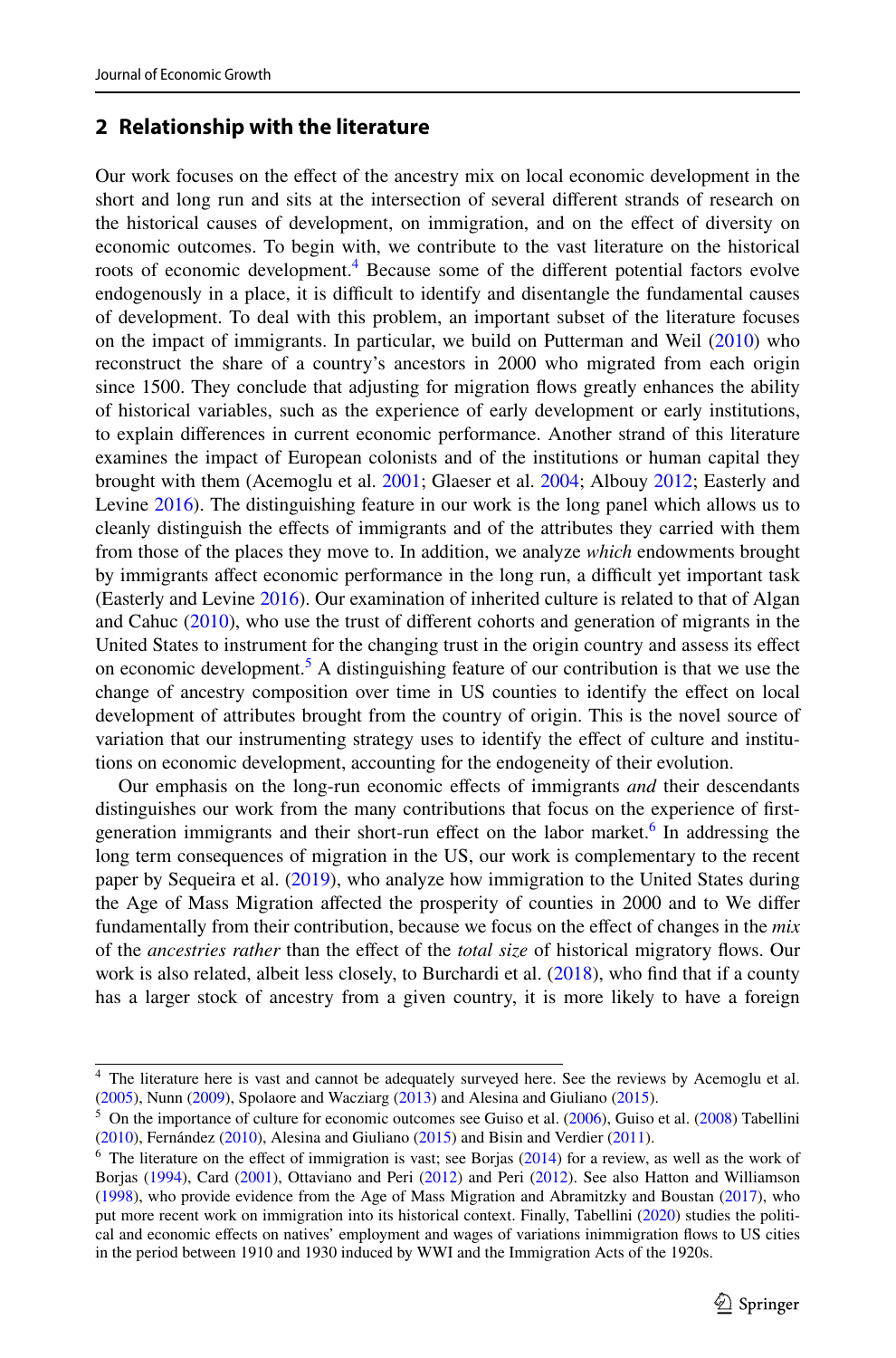investment link with that country today. They focus on explaining bilateral investment links and do not assess the effect this has on county level development, which is the focus of our investigation.

Finally, our finding that diversity has both positive and negative effects contributes to the growing literature that examines ethnic diversity. A substantial body of work suggests that various forms of ethnic diversity hinder economic performance by impeding the dif-fusion of new ideas or by harming investment in public goods.<sup>[7](#page-5-1)</sup> Yet other work suggests diversity can have positive consequences.<sup>[8](#page-5-2)</sup> Our results support recent work that suggests group diversity by itself may be good because of the gains from trade and specialization associated with it, but there are negative consequences if groups differ along important dimensions such as culture (Desmet et al. [2017\)](#page-38-19) or income (Alesina et al. [2016b\)](#page-37-8). The advantage of our approach is that by using ancestry rather than ethnicity, which may be endogeneous (Michalopoulos [2012](#page-38-20)), and a panel to examine changes in diversity, we can more cleanly separate out the positive and negative consequences of diversity. Moreover, we focus on the effects of changes in the stock of ancestries and not on those induced only by greater diversity of first-generation immigrants, as, for instance, in Ottaviano and Peri ([2006\)](#page-39-9), Ager and Brückner ([2013\)](#page-37-9), Alesina et al. ([2016a](#page-37-10)) and Docquier et al. [\(2018](#page-38-21)).

## <span id="page-5-0"></span>**3 Ancestry in the United States**

There have been immense changes in overall ancestry and its geographic distribution in the United States since 1850. In this section, we describe how we construct a measure of the geographic distribution of ancestry over time and briefly discuss its evolution. Our estimates are the first consistent estimates of the stock of ancestry over time for the United States at both the national and county level. They are constructed using the census micro-samples and keep track of internal migration and population growth, in addition to new immigrant flows. While previous work has examined racial groups and, in recent decades, some ethnic groups, our work is thus the first to be able to examine the full range of diversity in this nation of immigrants. Finally, our measure of ancestry is distinct from self-reported ethnicity available in the census since 1980, which also reflects the evolving nature of ethnic identity as a social construct.

<span id="page-5-1"></span><sup>&</sup>lt;sup>7</sup> See Spolaore and Wacziarg ([2009\)](#page-39-10) on barriers to diffusion and Alesina et al. [\(1999](#page-37-11)), Miguel and Gugerty [\(2005](#page-38-22)) and Easterly and Levine ([1997\)](#page-38-23) on ethnicity and local public spending.

<span id="page-5-2"></span><sup>&</sup>lt;sup>8</sup> Ashraf and Galor [\(2013](#page-37-12)) find that the relationship between genetic diversity and country-level economic development is nonlinear, first increasing, then decreasing, resulting in an interior optimum level of diver-sity. In Putterman and Weil [\(2010](#page-39-4)), the standard deviation of state history generated by the post-1500 population flows is positively related to the income of countries today. Ager and Brückner ([2013\)](#page-37-9) show that fractionalization of first-generation immigrants across counties in the United States from 1870 to 1920 is positively related to economic growth, while polarization is negatively related. Alesina et al. ([2016a](#page-37-10)), using recent immigration data for 195 countries, present evidence of a positive relationship between birthplace diversity of immigrants and output, TFP per capita, and innovation. Ottaviano and Peri [\(2006](#page-39-9)) find that increased first-generation immigrant diversity is good for wages across US cities between 1970 and 1990. Docquier et al. ([2018\)](#page-38-21), using a state level panel for 1960–2010, provide support for the existence of positive skill complementarities associated with the birthplace diversity of immigrants, although the gains depend on the cultural and economic distance of the immigrants.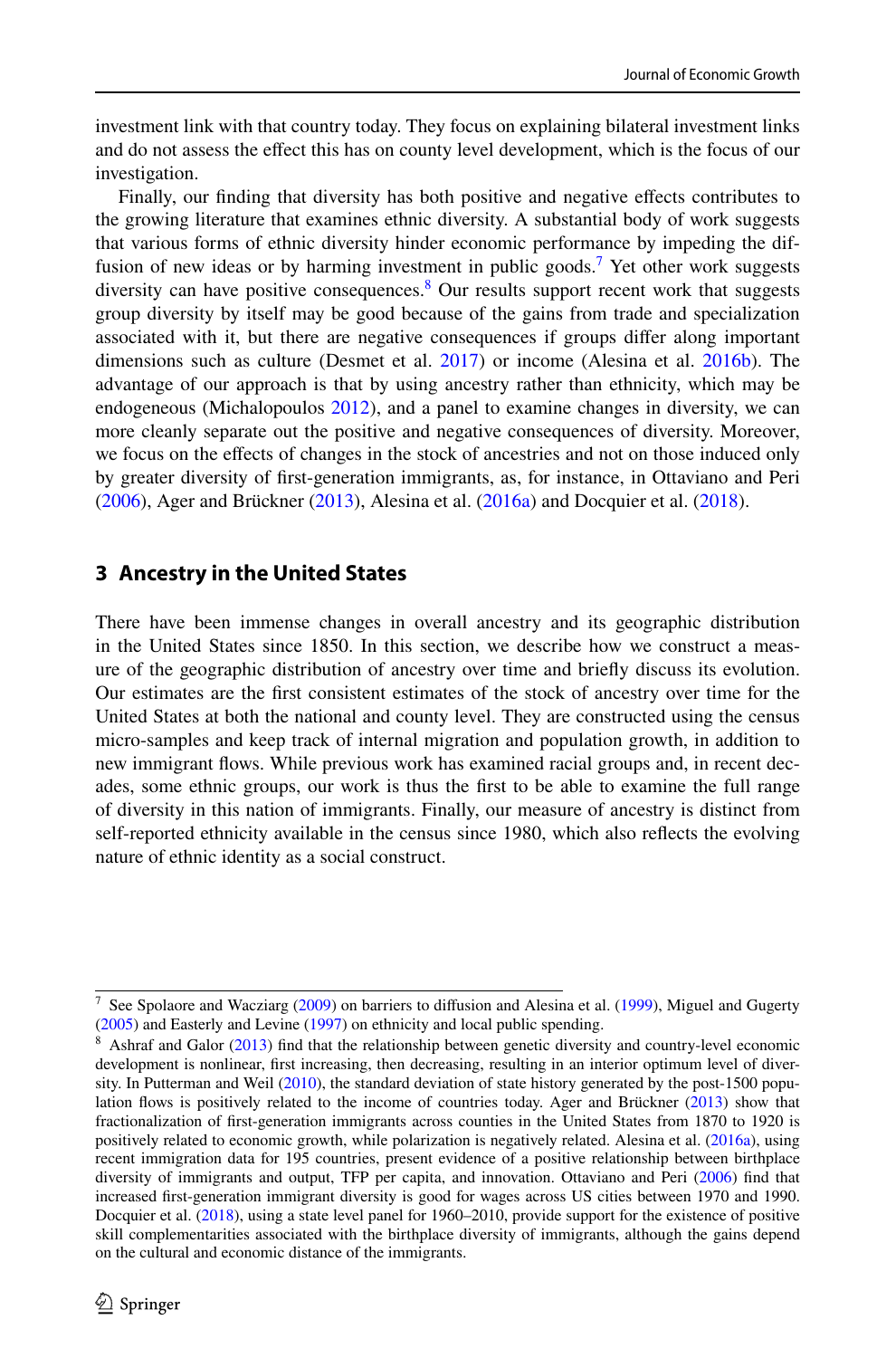#### **3.1 Constructing an ancestry measure**

We build our estimates of the ancestry shares at the county level and of their evolution over time by aggregating information from questions collected in the decadal census that ask every person to identify the state or country where he or she was born. For every individual, we use the available information to form her expected ancestral origin based on her birth place and, when available, on her parents' birth place. Aggregating over many individuals in given place forms a population estimate of the ancestry composition. For first generation immigrants born outside the United States, the expected ancestry is straightforward since we know exactly where they came from. This is also true for the children born in the US from first generation immigrants from 1880 to 1970 when we observe the birth place of a person's parents. If the parents come from two different countries, we assume that they contribute equally to the ancestry of their children. If the parents are born in the US, we assign the child the ancestry among the children under five in the parents' birth state, or in the child's residence county if the child has not moved states, in the closest census year to the child's birth. This method allows for some groups to have faster population growth than others past the second generation and keeps track of internal migration. Past the second generation, the ancestry share depends on the ancestry share in the past, since internal migrants bring their ancestry with them when they move from state to state and pass it on to their children. We proceed iteratively, starting with the first available individual census information in 1850 and using the first census in 1790 updated with immigration records as the initial distribution. The Online Appendix A gives the full details on the construction of ancestry and on the sources used.

Accumulating this information over time for a geographic area gives, in expectation, the fraction of the people in a given area whose ancestors come from a given country. We therefore capture not just the fraction of first-generation immigrants, but keep track of the ancestry of everyone, accounting for internal migration, the age structure of the population, differential population growth across ancestries, and local variations in the counties where people from different countries originally settled.

We can construct ancestry at the county level until 1940. Starting in 1950, the census reports data only for somewhat larger county groups, whose definition changes slightly over time. Because of this aggregation, our analysis centers on the 1154 county groups that allow us to maintain a consistent geographical unit of analysis from 1850 to 2010. We continue to use county to refer to county groups, except where the specific number of groups is important.

The county or county group is the smallest unit for which this sort of demographic accounting can be done and makes sense. The county is also a useful unit because it is the only consistent sub-state administrative district. While the exact powers held by counties vary somewhat by state, counties are generally judicial and police districts with the county sheriff as the top law enforcement official. Many infrastructure and transportation decisions are also made at the county level. In addition, all local decisions are made at the county level or within the county, because counties contain cities, towns, and education districts that decide even more local matters.<sup>[9](#page-6-0)</sup> Therefore, if ancestry affects individual outcomes, local goods, or has externalities that relate to in-person interactions an analysis at the county level will allow us to capture them.

<span id="page-6-0"></span><sup>&</sup>lt;sup>9</sup> For a description of the role of counties, see the National Association of Counties [http://www.naco.org/](http://www.naco.org/sites/default/files/documents/Counties-Matter.pdf) sites/default/files/documents/Counties-Matter.pdf, accessed 1 August 2017.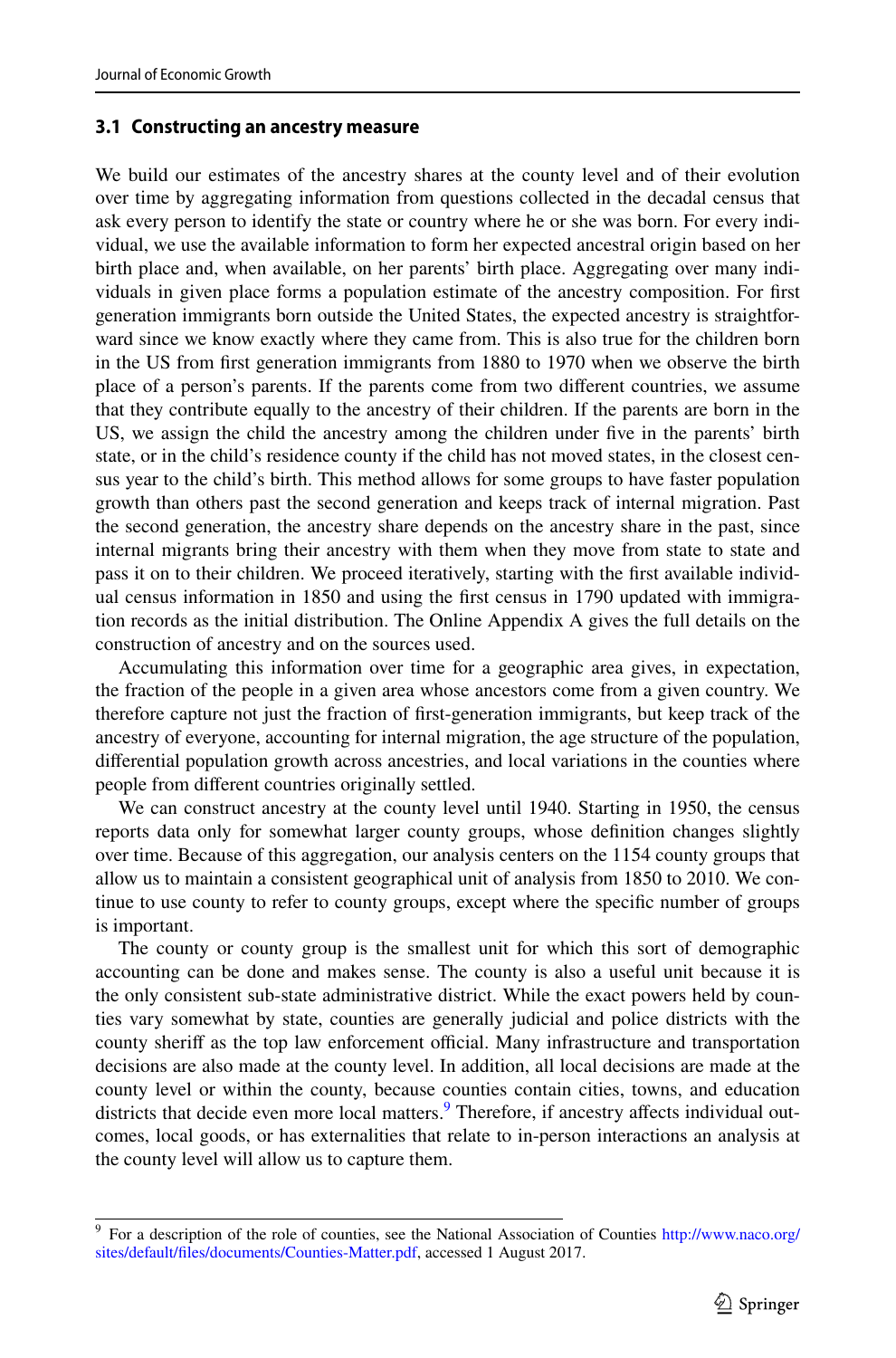Because the contributions of African Americans and the legacy of slavery are so central to understanding ancestry in the United States, our analysis gives a special treatment to race. The census has recorded racial characteristics since 1850, and we use it to form separate ancestries for African Americans and Native Americans. We allow for distinct ancestries within racial groups when the information is available, and so recent Nigerian immigrants or immigrants from the West Indies, for instance, are treated as distinct from African Americans who are descendants of former slaves. We emphasize that any finding we make regarding African Americans cannot distinguish African culture and institutions from the brutal history of slavery and the cultural, economic, and political repression that continued for more than a century following the Civil War.

Our approach has many unique advantages, but cannot cleanly answer some questions. While nativity was a central concern in the early censuses, other distinctions within country of origin, such as religion or regional origin, were not generally or consistently recorded. Therefore, we cannot distinguish sub-national groups, even though the distinctions between them may be very important. For example, many Russian immigrants were Jewish, but since we cannot distinguish these immigrants, all Russians are recorded as a single group. Similarly, the census does not identify the African origin countries of the slave population in 1850. In addition, our procedure does not distinguish between counties with a great deal of intermarriage and those with little if both have the same overall ancestry share at a county level.

While ancestry, as we define it, is objective, ethnicity and race are to a large extent social constructs (Nagel [1994\)](#page-39-11). The concept of ethnicity is continually evolving as groups define themselves and are defined by other groups. Ethnicity not only changes over time, but it may not be the same concept across the country at a given time. The social construction of ethnicity does not make it any less powerful, but it is necessarily an endogenous and fluid measure that responds to circumstances. Ancestry appears to be the primary input in forming ethnicity (Waters [1990](#page-39-12)), and so we would expect the two to be highly related. Indeed, our measure of ancestry predicts the self-reported ethnicity or ancestry in the 2000 census very well. For instance, the the overall correlation coefficient for all ancestries across counties in 2000 is 0.966 (see the Online Appendix A.5 and Table A-1 where we also report the cross county correlation for each ancestry separately). In Fig. A-1 in the the Online Appendix we report the share of the total population of the US for each ancestry based on our measure and self-reported ancestry in the 2000 census. We closely match the shares<sup>[10](#page-7-0)</sup>

#### **3.2 Ancestry since 1850**

American ancestry has become increasingly diverse over time, and we provide a brief description here of the overall trends in composition necessary to understand our results. Figure [1](#page-8-0) illustrates this growing diversity by showing the share of the ancestry stock for all groups that make up more than 0.5% of the population for 1870, 1920, 1970, and 2010. One important finding from our work is that the United States has not had a single majority

<span id="page-7-0"></span><sup>&</sup>lt;sup>10</sup> Even the places where we do not match exactly are illuminating. The dots in the upper left are variations of "Southern Europe, Not Specified" or "Baltic States, Not Specified." While these birthplaces have generally been valid responses, because we built up our ancestry measure from the actual birthplace of a migrant or her parents, we are far more likely to classify someone to a particular country, so put a smaller share in these generic ancestries.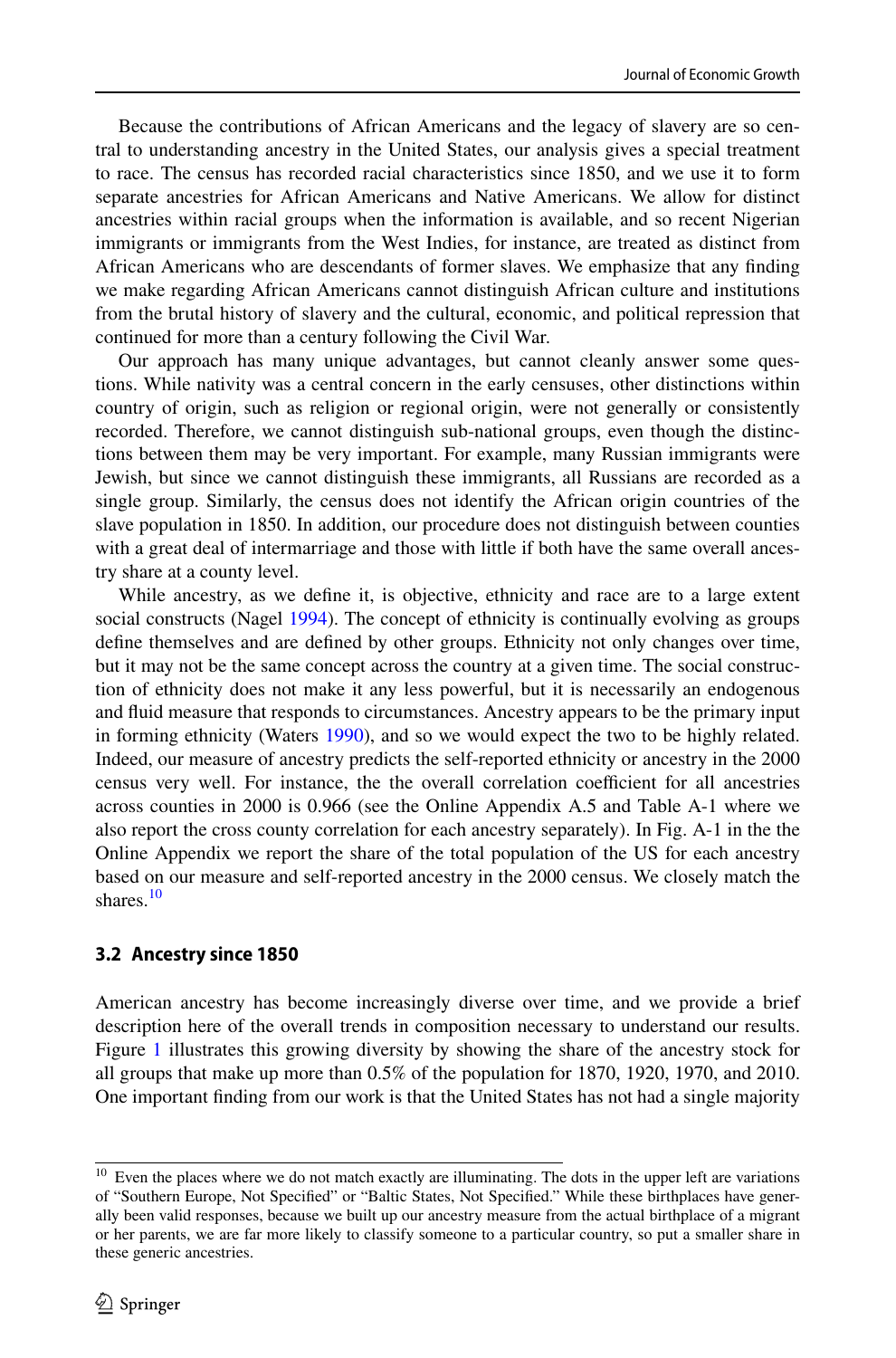

<span id="page-8-0"></span>**Fig. 1** Ancestry share in the United States: 1870, 1920, 1970, and 2010. *Notes*: This figure shows aggregate ancestry shares in the United States for ancestries with greater that 0.5% of the population. Ancestry shares are created by summing the share in each county weighted by county population in each year. See Sect. [3](#page-5-0) and the Online Appendix A for the ancestry construction

group since 1870, when waves of German and then Irish immigration finally pushed the English below 50%.

Starting in the 1870s, successive waves of immigration rapidly transformed the ancestral makeup of the United States. Older ancestral groups were still expanding, but not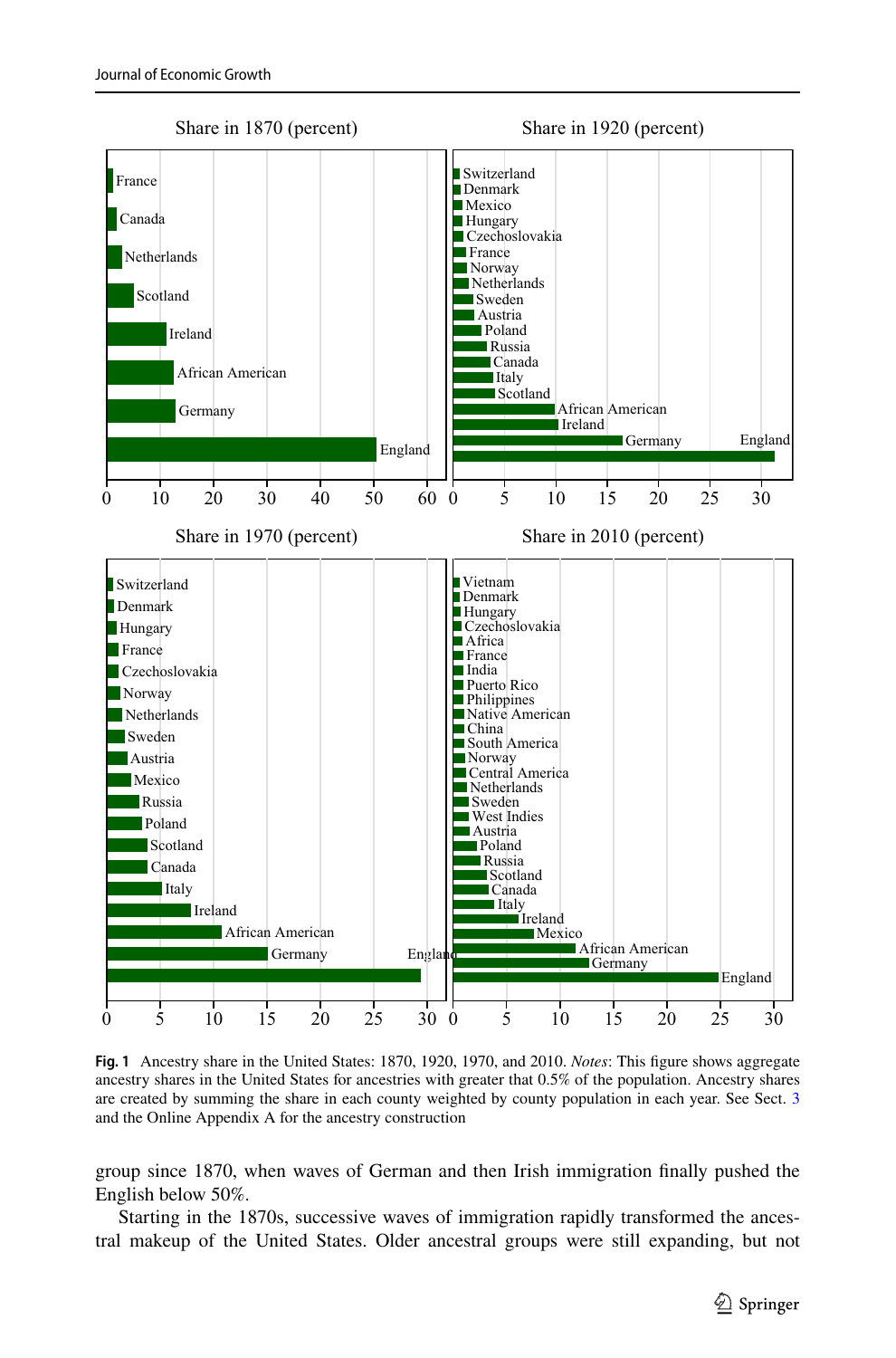nearly as fast as the newer groups, and so, in a relative sense, the older groups declined substantially in importance. The share of descendants from England fell continuously and rapidly until the 1920s. The new immigrants were diverse, with large groups from coming from Southern Europe (particularly Italy), eastern Europe (particularly Poland and Russia), northern and central Europe, including the Austrians and Germans, and from Scandinavian countries.

Immigration restrictions that started in the 1920s severely slowed immigration until the 1960s. These restrictions were only gradually relaxed, and so changes during this period mostly represent internal differences in population growth and demographic structure. Beginning in the 1960s, new groups from Mexico, Central America, and South America started to arrive. The share of Mexican descendants in Fig. [1](#page-8-0) grew substantially between 1970 and 2010. A large number of immigrants from Asia arrived as well. By 2010, the United States had become much more diverse in origin, with substantial populations from countries in Asia, Europe, Africa, and Central and South America. In 2010, descendants



<span id="page-9-0"></span>**Fig. 2** Select ancestries in the United States: 1870 and 1920. *Notes*: This figure shows the geographic distribution of select groups. Scandinavian is the combined Norway and Swedish ancestries. See Sect. [3](#page-5-0) and the Online Appendix A for the ancestry construction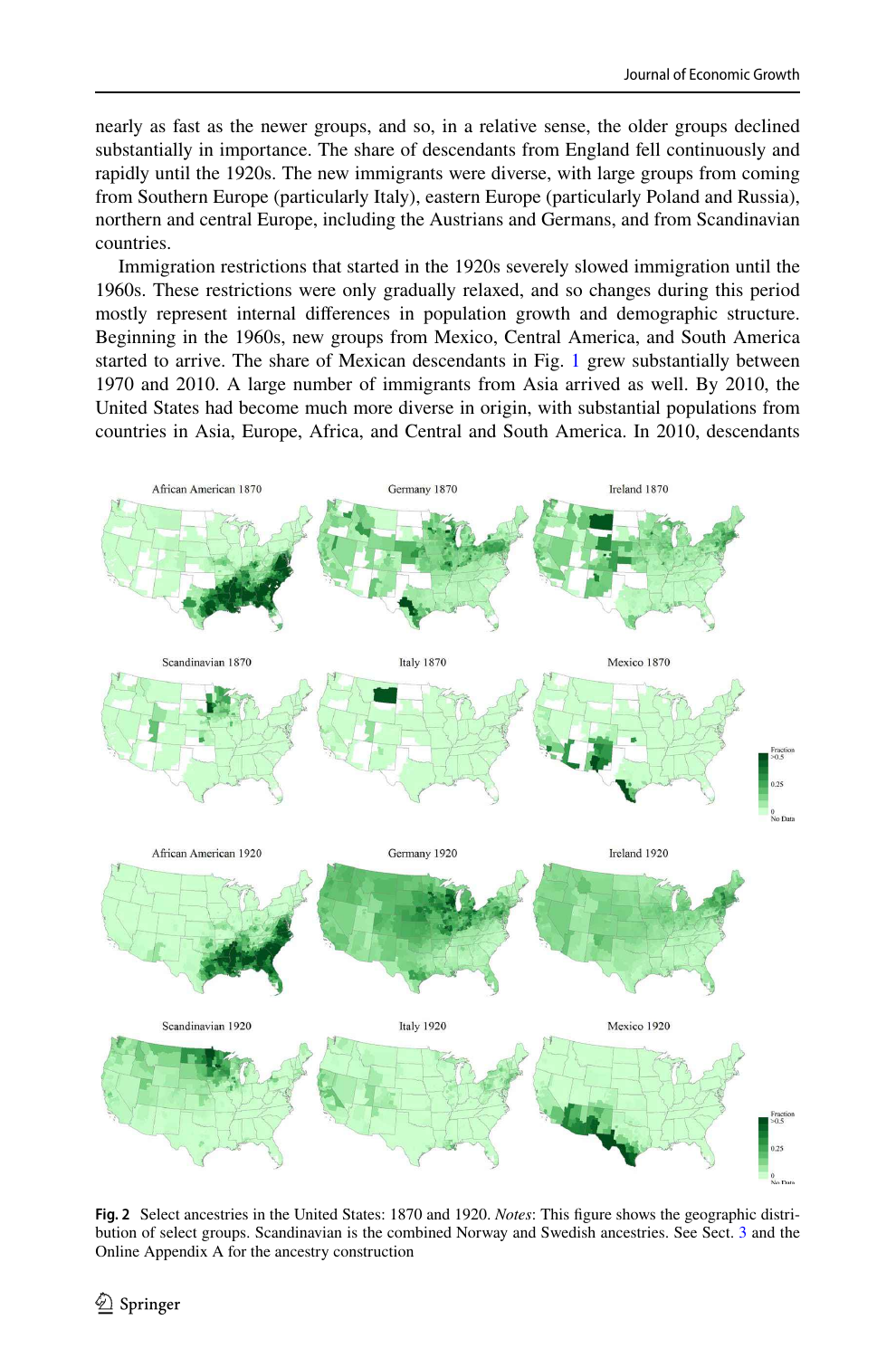of immigrants from England represented just 25% of the population, followed by people of German (12.6%), African American (11.4%), Mexican (7.4%), Irish (6%), and Italian (3.8%) ancestry.

The maps in Figs. [2](#page-9-0) and [3](#page-10-0) show where the largest groups settled and moved over the years. They indicate a tendency to spread out over time, although the geographical and time dimensions of the spreading differ by group. For example, the Germans arrived early, started in a few areas around Milwaukee, Pennsylvania, and Texas, and subsequently spread to the entire Midwest and West. The Irish, followed, and while initially concentrated in the cities of the Northeast, dispersed widely throughout the entire United States. Italians came later, initially settled mostly in New York and Boston, and eventually spread throughout the Northeast but not far beyond, except for a presence in California and around New Orleans. The Great Migration of African Americans from the South to the cities throughout the country can be clearly seen by comparing 1920 in Fig. [2](#page-9-0) to 1970 in Fig. [3](#page-10-0). Because the maps do not depict cities well, the importance of the Great Migration is less visually



<span id="page-10-0"></span>**Fig. 3** Select ancestries in the United States: 1970 and 2010. *Notes*: This figure shows the geographic distribution of select groups. Scandinavian is the combined Norway and Swedish ancestries. See Sect. [3](#page-5-0) and the Online Appendix A for the ancestry construction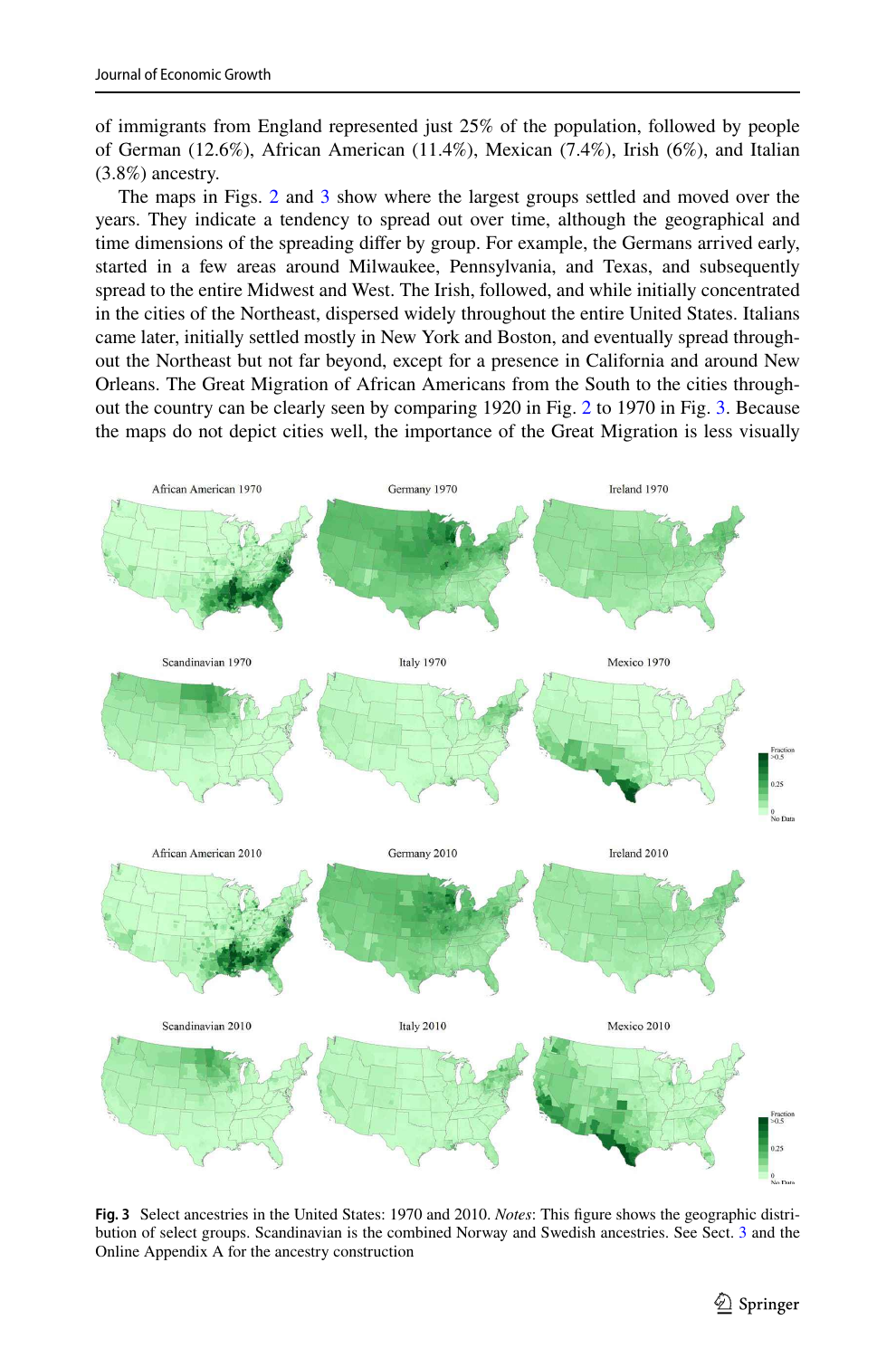obvious. That said, African Americans are still highly concentrated geographically. Finally, the maps show the diffusion of people of Mexican ancestry from the border regions of the Southwest to other areas of the country. The heterogeneity in time and space in the way ancestries spread provides us with the main source of identification to assess the effect on local development of immigrant attributes.

## <span id="page-11-0"></span>**4 County GDP from 1850 to 2010**

To understand the impact of ancestry on economic performance, we construct a countylevel measure of GDP per worker. Starting in 1950, the decennial census began measuring income at the county level. Before then, it recorded county-level information only on manufacturing output and intermediate inputs and agricultural output. The main challenge is to provide an estimate of county level GDP for services, construction, and mining. It is very important to include these components to capture both the geographical distribution and time profile of local GDP. The full details for how we construct our measure of county-level GDP and on the sources used are in the Online Appendix B, but we describe our procedure briefly below. The basic idea is to combine the geographic distribution of employment in service industries, as reported by individuals in the census micro-samples, with historical wages to form an estimate of county services GDP. We then combine these estimates with estimates of manufacturing value added (equal to the value of output minus intermediate inputs) and agricultural value added (constructed using county agricultural output and a time varying national measure of the value-added-to-output ratio) to form a measure of county GDP.

To obtain county-specific measures of GDP for services, construction and mining, we use the employment and occupation information collected by the census micro-samples in each decade to construct employment by broad service category (trade, transportation and public utilities, finance, professional services, personal services, and government), construction and mining. Using census level employment and wage data in each county (or an estimate of the latter from other historical sources), one can then distribute national GDP in an industry according to the wage bill of each county relative to the national wage bill in that industry. Doing so is equivalent to multiplying county employment in an industry by a county-specific estimate of value added per worker in that industry, calculated by adjusting national valued added per worker in each industry by the local wage relative to the national wage. This adjustment allows the productivity of a worker in each sector (as proxied by the wage) to vary by location.<sup>[11](#page-11-1)</sup> We have the full wage bill for the 1940 census, and we use the same allocation for the adjacent decades of 1950 and 1930, when there is much sparser wage information. For decades before 1930, we have information on wages within each sector only at the state level (or for the major city within a state). For these periods, we combine this historical information with the detailed wage distribution available for the full sample in 1940 to obtain a wage distribution that is specific to a given state and allows for differences between urban and rural areas.

<span id="page-11-1"></span><sup>&</sup>lt;sup>11</sup> We show in the Online Appendix B that this approach is exactly what one ought to do under the assumption of perfect competition in output and factor markets and a constant returns to scale Cobb Douglas production function. This result holds even if the output market is monopolistically competitive, provided the markup is common across the United States.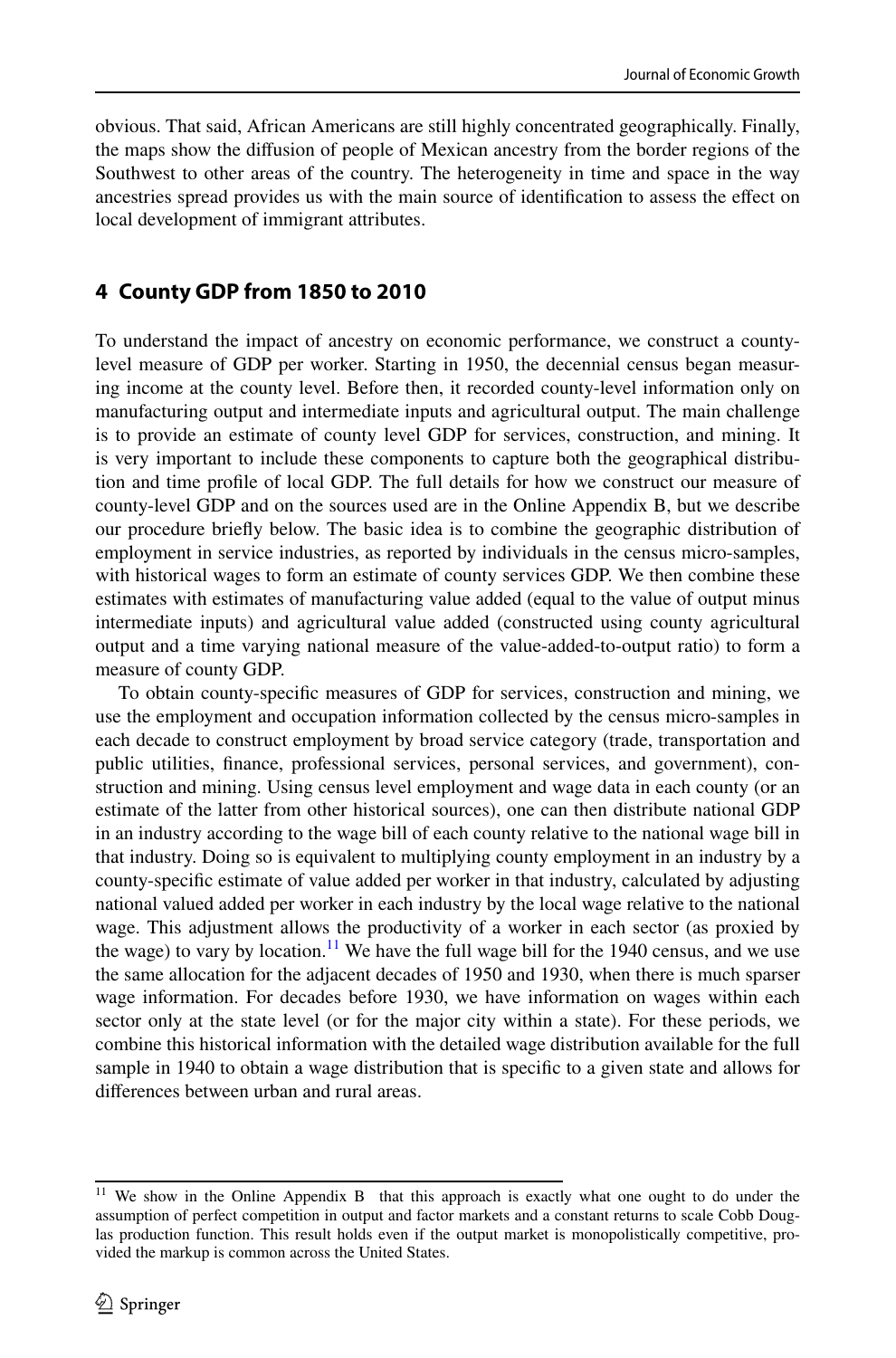The census reports personal income at the county level starting in 1950 and no longer reports manufacturing and agricultural output in the same way. Using the overlap in 1950 between our measure of nominal GDP by county and income in each county from the census, we construct a ratio of GDP to income at the county level. We use this county-level ratio to get an estimate of GDP from 1960 onward. Effectively, we use the growth rate of income at the county level to approximate the growth rate of county-level GDP. We then calculate GDP for the same county groups used in constructing the distribution of ancestries. We convert nominal GDP to real GDP using the price deflator from Sutch ([2006\)](#page-39-13). In our analysis, we generally allow for census division specific year effects that absorb any census division differences in the evolution of the GDP deflator. Then we divide real GDP by the number of workers in each county, calculated by summing all persons who indicate an occupation in the census micro-samples.

Ours is the first measure of GDP at the county level that goes beyond a combined measure of manufacturing value added and agricultural output. By aggregating at the national level and at the state level, we can compare our measure to other calculations and thus provide some validation of our approach. Both the level and the growth rate at the national level closely track the GDP per capita from Sutch ([2006\)](#page-39-13) (see Fig. A-2 in the Online Appendix). Our shares of GDP also closely match the shares calculated in the National Income and Product Accounts starting in 1929, although without the volatility of the Great Depression (see Fig. A-3 in the the Online Appendix). When we aggregate at the state level, our state GDP per capita closely compares to estimates of state income per capita in 1880, 1900, 1920, and 1940, as shown in Fig. A-4 in the Online Appendix. Finally, our measure of GDP for county groups has a high cross sectional correlation (0.74) with Net Retail Sales in 1929 (see Fig. A-5 in the Online Appendix). It goes without saying that our measure of county level GDP is imperfect. Yet it is a substantial improvement relative to what was available until now. Our regressions include time invariant county group fixed effects and census division-decade effects, so we control for missmeasurement that varies along these two dimensions.

#### <span id="page-12-0"></span>**5 Does ancestry matter and why?**

Combining our measure of the ancestry makeup of each county with our measure of county GDP, we ask whether ancestry matters for local economic development and, if so, which attributes brought by the immigrants from the country of origin play an important role.

What is crucial about our empirical approach is that, unlike most other studies of ethnicity or ancestry, we have at our disposal a panel of consistent data. The availability of panel data allows us to evaluate how important ancestry composition is for economic development, controlling for time-invariant county characteristics, and examine how changes in the ancestry mix affect outcomes over time. Throughout the analysis, we limit the sample to 1870–2010 for two reasons: (1) the US Civil War (1861–1865) changed the economic landscape, making comparisons between the pre-war and postwar periods difficult; and (2) the iterative construction means that from 1870 onward the ancestry shares are based on more decades of micro-sample information.

We start by asking whether groups have different effects using an unrestricted linear specification in which each ancestry is allowed to have its own effect on county GDP per worker (Sect. [5.1](#page-13-0)). We then examine which origin characteristics are correlated with these unrestricted ancestry effects (Sect. [5.2\)](#page-15-0). To address additional questions of endogeneity and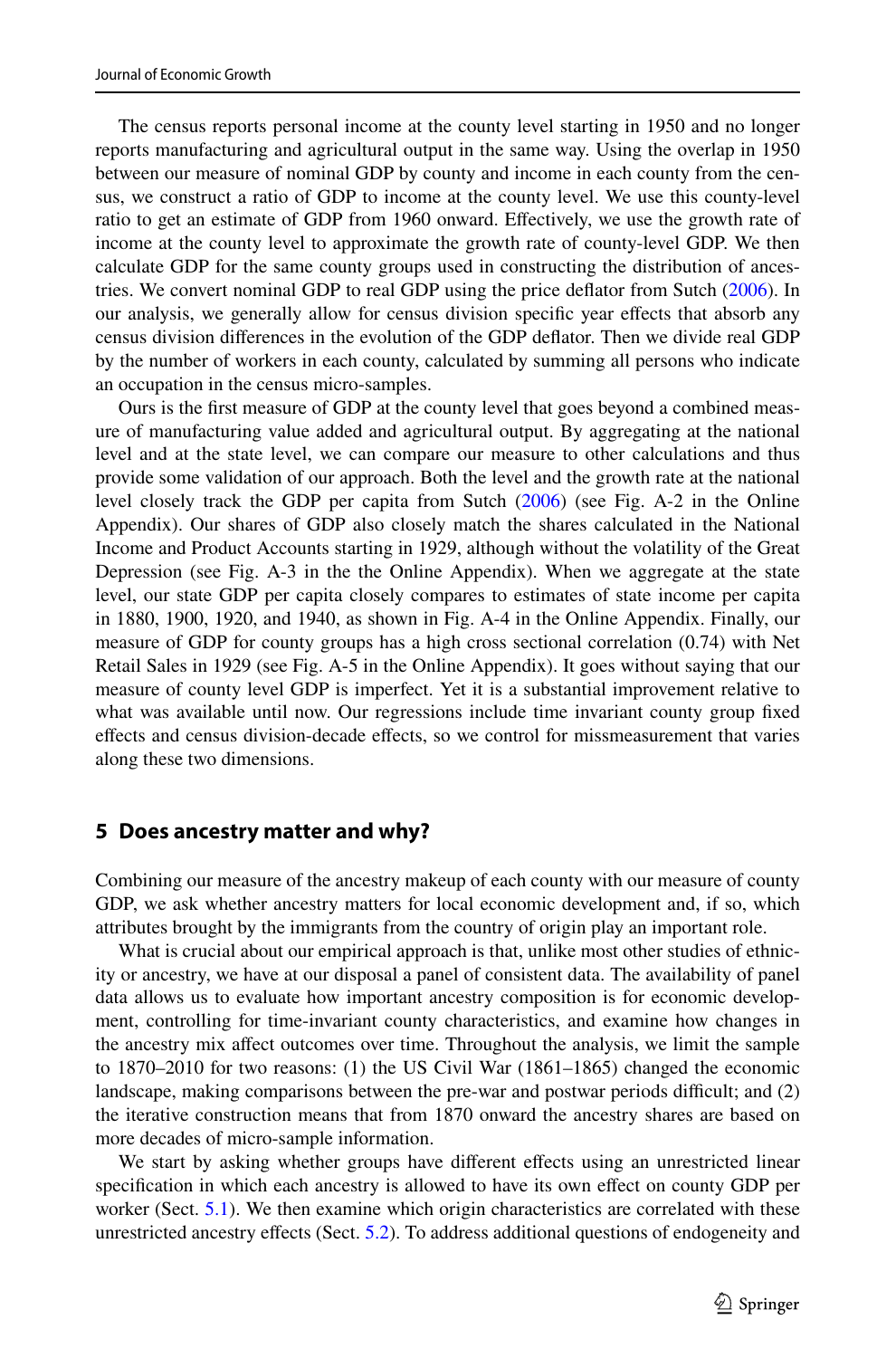compare origin characteristics, we next turn to a more parsimonious approach that uses the ancestry-weighted average origin characteristic in a county (Sect. [5.3.1\)](#page-18-0). We finally allow for higher order functions of the ancestry shares to matter to address the role of diversity (Sect. [5.4\)](#page-29-0).

#### <span id="page-13-0"></span>**5.1 Do ancestry groups have different economic effects?**

We begin by testing whether ancestries are different along any economically relevant dimension. Denote with  $\pi^a_{ct}$  the share of the population of county *c* at time *t* whose ancestors came from a particular country-of-origin *a* out of all possible ancestries *A*. Note that we examine how composition matters, not how the size of the population matters. We estimate variations of:

<span id="page-13-1"></span>
$$
y_{ct} = \theta_c + \theta_{dt} + \sum_{a=1}^{A} \alpha_a \pi_{ct}^a + \gamma X_{ct} + \epsilon_{ct},
$$
\n(1)

where each ancestry can have its own unrestricted effect on log county GDP per worker  $(y_{ct})$  after controlling for county fixed effects  $(\theta_c)$  and census division specific year effects  $(\theta_{dt})$ , or variants thereof, and other possible controls  $(X_{ct})$ . If ancestry composition does not matter, then all of the  $\alpha_a$  coefficients will be equal (we use the English as the excluded reference ancestry).

Table [1](#page-14-0) shows the results for many variations of Eq. ([1\)](#page-13-1), all of which strongly reject the hypothesis that ancestry composition does not matter. All estimates include county fixed effects, so the fixed characteristics of the place of settlement is controlled for. We include different combinations of year, year-division, or year-state effects in the first three columns, and then focus on census-division-year fixed effects. The remaining columns add county trends, two lags of county GDP, and additional controls. The table shows the F-statistic for the joint test that all  $\alpha_a$  are equal (each ancestry matters equally for GDP).<sup>[12](#page-13-2)</sup> To examine whether the results are purely driven by race, we also separately test the hypothesis that all ancestries other than African American and Native American have equal coefficients. Below each F-statistic we report its  $p$  value. They are all zero to more decimal places than can fit in the table, strongly rejecting the hypothesis of equal effects.

The last column also includes other possible explanatory variables, such as population density and county-level education (measured first by literacy and then, after 1940, by average years of education). These variables represent potential channels through which ancestry may be related with economic development. The ancestry coefficients continue to be jointly significantly different from one another, even after including these controls, and so ancestry composition seems to matter beyond its relationship to education or urbanization.

In Fig. [4](#page-14-1) we report the actual ancestry coefficients (in deviation from the coefficient on English ancestry) from column 5 of Table [1.](#page-14-0) A coefficient of 0.24 for Norway means that replacing one percentage point of residents with English ancestry with 1 percentage point of those with Norwegian ancestry increases GDP per person by 0.24 percent within 10 years and approximately double that over the long term (the sum of the two lagged GDP

<span id="page-13-2"></span><sup>&</sup>lt;sup>12</sup> Since individual effects for very small ancestry groups cannot be precisely estimated, we include only the ancestries that make up at least 0.5% of the population in 2010, which accounts for 93% of the population. In the estimation, we use people of English origin as the reference point and omit their fraction from the regression. The test, therefore, is whether the coefficients for the other ancestries are jointly zero.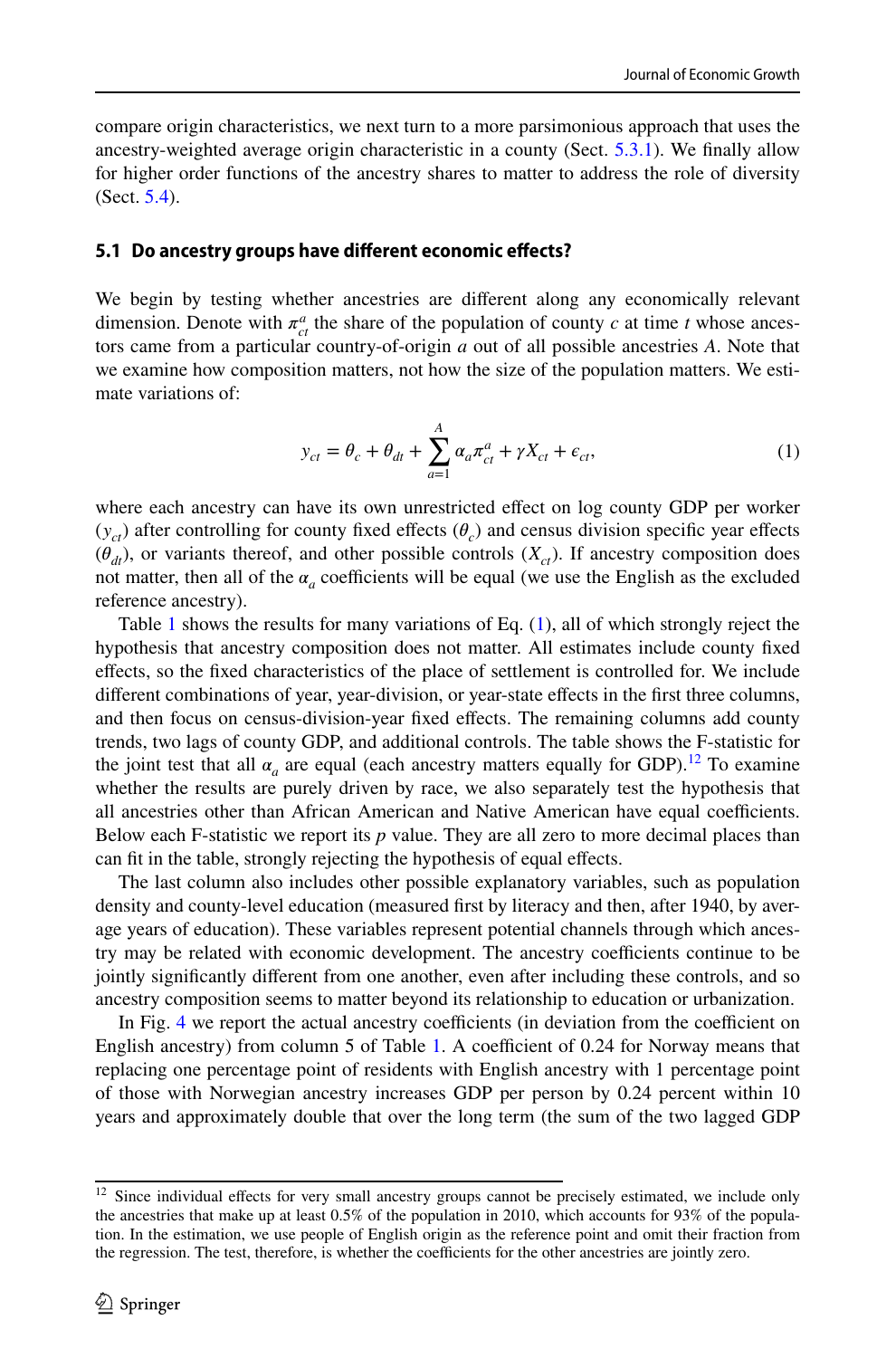|                              |              |                   |                   |          | Dependent variable: Log(county group GDP per worker) |              |              |
|------------------------------|--------------|-------------------|-------------------|----------|------------------------------------------------------|--------------|--------------|
|                              | [1]          | $\lceil 2 \rceil$ | $\lceil 3 \rceil$ | [4]      | $\lceil 5 \rceil$                                    | [6]          | [7]          |
| $F(\text{all ancestry} = 0)$ | 25.32        | 10.69             | 13.90             | 8.192    | 9.365                                                | 5.260        | 7.592        |
| $p$ value                    | $\mathbf{0}$ | $\Omega$          | $\mathbf{0}$      | $\Omega$ | $4.94e - 08$                                         | $\Omega$     | $\mathbf{0}$ |
| $F($ non-AA anc. = 0)        | 16.05        | 8.833             | 8.624             | 6.291    | 3.444                                                | 4.026        | 3.317        |
| $p$ value                    | $\mathbf{0}$ | $\mathbf{0}$      | $\mathbf{0}$      | $\Omega$ | $\mathbf{0}$                                         | $3.57e - 10$ | $1.41e - 07$ |
| County group fixed effects   | Yes          | Yes               | Yes               | Yes      | Yes                                                  | Yes          | Yes          |
| Year effects                 | Yes          |                   |                   |          |                                                      |              |              |
| Division X year              |              | Yes               |                   | Yes      | Yes                                                  | Yes          | Yes          |
| State X year                 |              |                   | Yes               |          |                                                      |              |              |
| County group trends          |              |                   |                   | Yes      |                                                      | Yes          |              |
| Two lags of county GDP       |              |                   |                   |          | Yes                                                  | Yes          | Yes          |
| Education and pop. density   |              |                   |                   |          |                                                      |              | Yes          |
| $R^2$ (within)               | 0.938        | 0.947             | 0.962             | 0.963    | 0.970                                                | 0.977        | 0.969        |
| $R^2$ (between)              | 0.378        | 0.424             | 0.485             | 0.0148   | 0.799                                                | 0.00332      | 0.804        |
| Observations                 | 18,447       | 18,447            | 18,447            | 18,447   | 16,144                                               | 16,144       | 15,916       |
| County groups                | 1149         | 1149              | 1149              | 1149     | 1146                                                 | 1146         | 1146         |

<span id="page-14-0"></span>**Table 1** County GDP per worker and individual ancestries

In this table we test whether ancestries have different effects on log county GDP per worker. Each column shows the results from a regression including the fraction of every ancestry except the English (the excluded group), allowing each ancestry to have its own effect on county GDP per worker. The F-tests test the joint hypothesis that the coefficients on all ancestries are jointly zero and so equal to the English. Education is the fraction literate before 1940 and average years of education after. The Non-AA F-test tests whether the coefficients for all ancestries, except African Americans and Native Americans, are jointly zero. All regressions contain county-group fixed effects and different versions of year effects. Standard errors are clustered at the county-group level



<span id="page-14-1"></span>**Fig. 4** Individual ancestry coefficients. *Notes*: This figure shows effects on log county GDP per person for ancestry groups composing more than 0.5% of the population in 2010 (bars represent 95% confidence intervals). The excluded group is England, which has an implied coefficient of 0 with a standard error equal to the one of the constant. The regression includes two lags of log county GDP and division by year fixed effects and is based on the results for column 5 of Table [1](#page-14-0)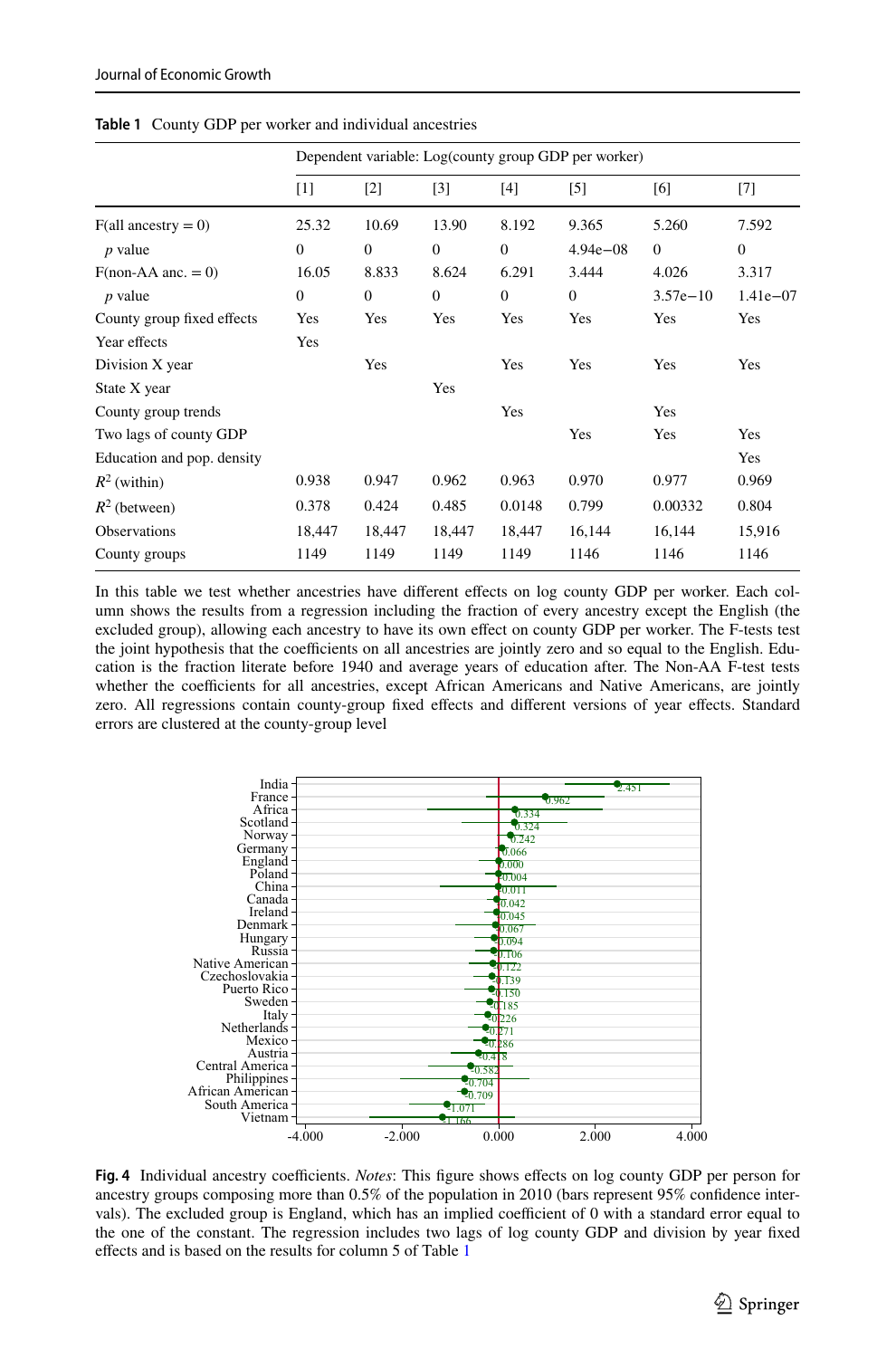coefficients is approximately  $0.5$ .<sup>[13](#page-15-1)</sup> These results raise the obvious question of what can explain such differences, which we turn to next. Yet these results should be treated with some caution as they do not consider the importance of diversity which we address later in the paper (see Sect. [5.4\)](#page-29-0).

#### <span id="page-15-0"></span>**5.2 What origin characteristics explain why ancestry groups have different effects?**

In this section, we examine which country of origin characteristics help explain why ancestry groups have different economic effects. We first introduce our origin variables. We then examine whether the ancestry effects are correlated with origin characteristics.

The main limiting factor in the analysis of origin attributes is the availability of information for a broad range of countries over long time periods. Unlike our data on ancestry and county GDP, which we have carefully constructed based on micro data to be as consistent as possible across time and space, the cross-country data is not always available or reliable, particularly in the distant past. The full details of the construction of and sources for the origin variables are in the Online Appendix  $D<sup>14</sup>$  $D<sup>14</sup>$  $D<sup>14</sup>$ .

To reflect the changing nature of what immigrants could bring with them, when the characteristics of the origin country are time varying, we weight them by the time of arrival of immigrant groups (see the Online Appendix C for our creation of the conditional arrival density for all groups). In addition, we measure most origin variables as their difference from the United States at arrival. As time goes by, differences at arrival are likely to diminish, and so we allow these differences to depreciate the longer an immigrant group has been in the US. Formally, given a country-of-origin measure  $\hat{z}^a_\tau$  for ancestry *a* at the time  $\tau$  of arrival and  $\hat{z}^{US}_{\tau}$  measure in the US, we form the arrival-weighted origin attribute  $Z_t^a$  at time t:

<span id="page-15-3"></span>
$$
Z_t^a = \sum_{\tau=0}^t (\hat{z}_\tau^a - \hat{z}_\tau^{US})(1 - \delta)^{t-\tau} F_t^a(\tau), \tag{2}
$$

where  $F_i^a(\tau)$  is the arrival density of group *a* up to time  $\tau$ , which is 0 for  $\tau > t$ , and  $\delta$  is the rate of depreciation of the importance of the origin.

As a summary variable for positive economic attributes, we form the Arrival-Weighted Origin GDP as the difference in log GDP per person in the country of origin and the log GDP per person in the United States at the time of immigration, depreciated at 0.5% per year, which implies that 40% of the difference between the origin country and the US disappears in 100 years. The particular rate of depreciation does not affect our results. Origin GDP is a useful summary variable, since it captures whether an ancestry has been exposed to the mix of characteristics that led to economic development in the ancestral homeland and thus helps understand whether ancestry groups carry a portion of what matters for economic success with them.

<span id="page-15-1"></span><sup>&</sup>lt;sup>13</sup> In the Online Appendix, see Fig. A-5, we report a similar figure obtained by combining ancestries from individual countries in larger groupings (for instance: Scandinavia, instead of individual Scandinavian countries). The results are similar but not as sharp, suggesting that there are important distinctions even between similar countries.

<span id="page-15-2"></span><sup>&</sup>lt;sup>14</sup> We only show results for origin variables that cover over 99% of the population in every county. Summary statistics for these variables appear in the Online Appendix Table A-2.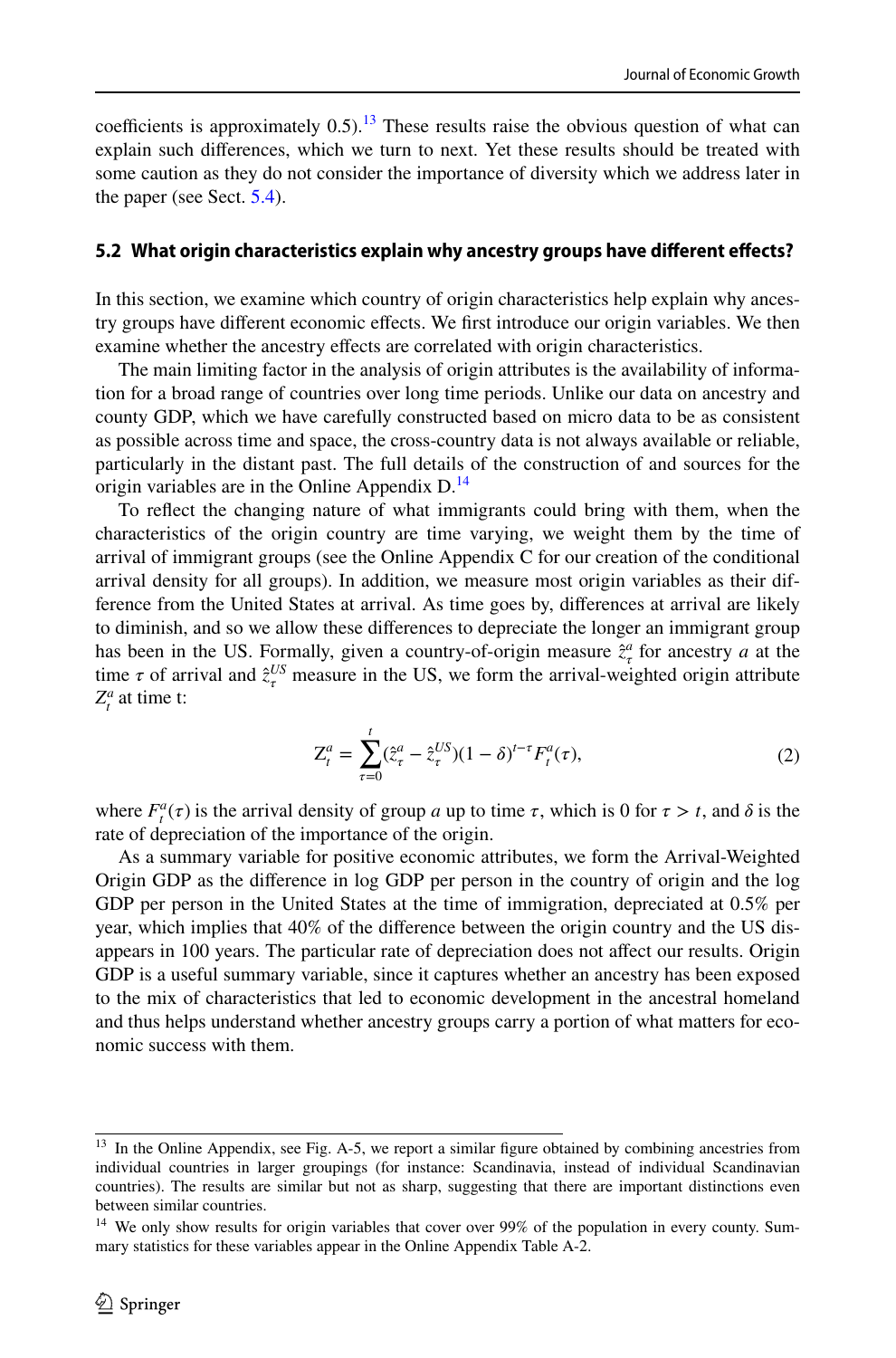Following Tabellini [\(2010](#page-39-3)), we also use the World Values Survey (WVS) to construct a composite measure of cultural values that enhance productive social interactions by taking the first principal component of these values at the individual level from the WVS.<sup>[15](#page-16-0)</sup> In order to obtain a time-varying measure of culture, we separate the individual WVS answers by birth cohort (born before 1925, 1925–1949, 1950–1974, after 1975). This procedure allows us to capture, albeit imperfectly, the changing cultural values inherited from the country of origin by different waves of immigrants. We then take differences from the United States depreciated at 0.5% per year to form the arrival-weighted Principal Component of Culture using Eq. ([2](#page-15-3)). We obtain similar results using arrival-weighted Trust constructed in the same way.

For institutions, we use the state history in 1500 from Borcan et al. ([2018\)](#page-38-24) (updating Bockstette et al. [2002\)](#page-38-9) that reflects for how long before 1500 a particular area had a centralized government above the local level and the extent that government was locally based (*State History*). Because State History is fixed at a point in time, it does not vary by time of arrival. Some modern states, such as Canada, are largely composed of migrants, so we adjust State History to reflect the state history experience of the population living there using the migration matrix of Putterman and Weil ([2010\)](#page-39-4). Other than Canada, few large inmigration countries also had substantial out-migrations to the United States, so this adjustment does not affect our results. We also measure the constraints on the executive power in the country of origin at the time of arrival of various immigrant waves (*Executive Constraints at arrival*). Finally, we construct *Migrant Education* at arrival by using literacy and years of education (after 1930) of immigrants from the census.

Figure [5](#page-17-0) shows how a selection of arrival-weighted origin variables in 2010 relates to the individual ancestry effects we estimate in Table [1](#page-14-0) column 5. We show 2010 arrivalweighted variables to capture the full experience of each immigrant group.

Origin variables associated with home-country economic development are positively associated with the estimated ancestry effects. Ancestry groups from countries that are richer, have longer state history, have more constraints on executive power, or that arrived with more education tend to have a large effect in their new homes. Groups from countries with a greater culture of cooperation (Principal Component of Culture) or more generalized trust (Trust) also have larger effects. We show the correlation with several other variables in the Online Appendix Figure A-7.

The ancestry coefficients in Fig. [5](#page-17-0) capture the many different effects that groups have. These effects may arise from many factors, including: their cultural endowments, the institutional experience and human capital they may have brought with them, their interaction with other groups, as well as the discrimination and oppression they may have faced. Yet the strong correlation between the individual ancestry coefficients and different origin attributes suggests that the endowments they brought matter. We first turn to capturing these relationships parsimoniously then consider the role of group diversity.

<span id="page-16-0"></span><sup>&</sup>lt;sup>15</sup> Tabellini ([2010\)](#page-39-3) focuses on answers from the WVS that measure: (1) generalized trust; (2) the respect of others as a desirable characteristic children should have; (3) obedience as a desirable children's characteristic; (4) feeling of control of one's own fortune. The basic idea is that trust, respect, and control are cultural traits that enhance productive social interaction, while obedience is not a useful trait in a society that values independence.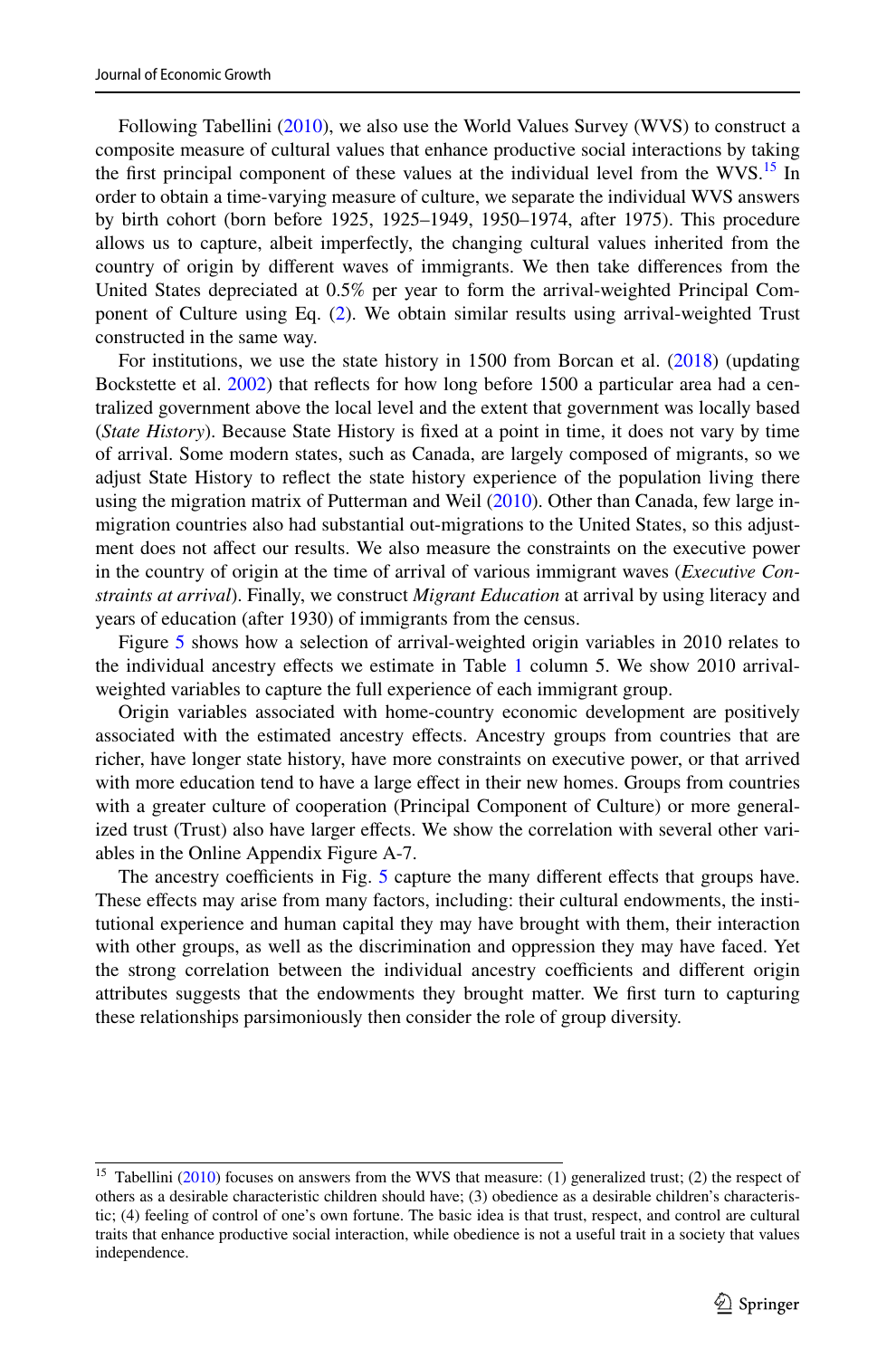

<span id="page-17-0"></span>**Fig. 5** Ancestry and endowments from the country of origin. *Notes*: This figure shows the relationship between variables in the country of origin and the coefficients estimated for large ancestry groups in the log county GDP per worker Eq. [\(1](#page-13-1)), including county group fixed effects, census division by year effects, and two lags of log county GDP per worker (column 5 in Table [1\)](#page-14-0). Time-varying origin country measures are constructed as the immigrant arrival-weighted density of that country as in Eq. [\(2\)](#page-15-3) (see the Online Appendix C for sources and calculation of arrival density and the Online Appendix D for the sources of the origin variables)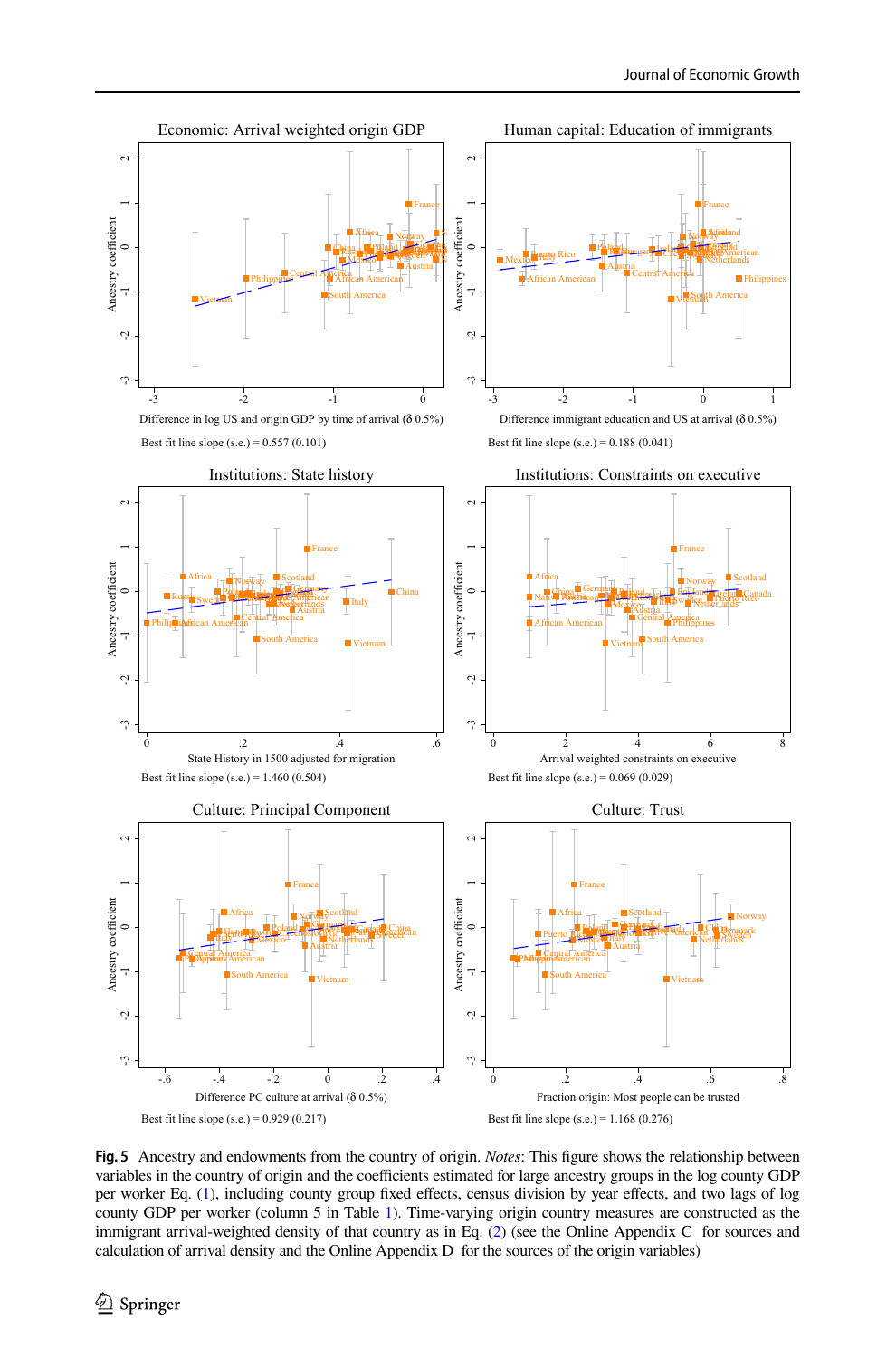#### **5.3 A parsimonious representation of origin characteristics**

In this section, we introduce a more parsimonious representation of the origin characteristics by constructing an ancestry-weighted average of origin endowments. We start by examining origin country GDP per person in Sect. [5.3.1](#page-18-0), and then we turn to more specific origin characteristics in Sect. [5.3.3.](#page-25-0) We define the county average endowment as:

<span id="page-18-3"></span>
$$
z_{ct} = \sum_{a=1}^{A} \pi_{ct}^{a} Z_{t}^{a} \tag{3}
$$

for arrival-weighted origin characteristic  $Z_t^a$  defined as in Eq. [\(2\)](#page-15-3) in the previous section. We can think of  $z_{ct}$  as the *average* or predicted value, across origin countries *a*, of the endowment of a given characteristic,  $Z_i^a$ . We use the lowercase italics to help denote the endowment variable weighted by the ancestry share, and uppercase letters for the endowment characteristic itself. When the country of origin characteristic is time invariant, the county-level average endowment will change only because of changes in ancestry composition.

Our typical regression takes the general form:

<span id="page-18-1"></span>
$$
y_{ct} = \theta_c + \lambda_{dt} + \beta z_{ct} + \gamma X_{ct} + \epsilon_{ct}.
$$
 (4)

In some specifications  $z_{ct}$  will be a vector of the ancestry-weighted values of the endowment of several characteristics and in most specifications  $X_{ct}$  will include two lagged values of  $y_{ct}$ . Note that, implicitly, we are imposing the restriction that the ancestry coefficients in the unrestricted model of Eq. [\(1](#page-13-1)) are proportional to one or more elements of the immigrant endowment vector. The basic idea is that such endowments determine the effect of each ancestry group on local GDP per worker. The inclusion of lagged values of GDP per worker is meant to capture the fact that the impact of such endowments on local development is distributed over time. There are multiple reasons for this to be the case, such as the presence of autocorrelated shocks to technology or learning by doings effects.

#### <span id="page-18-0"></span>**5.3.1 Origin development and county development**

Table [2](#page-19-0) shows a series of estimates of Eq. ([4](#page-18-1)) for ancestry-weighted *Origin GDP per capita* used as a summary measure of the endowment brought by immigrants and partly passed down to their descendants. We address questions of reverse causality due to endogenous migration following local shocks in the next section. All of the estimates include censusdivision-specific year effects. Because much of the variation in the effect of ancestry is likely to be felt across regions, including census-division-year effects removes some vari-ation but ensures that the estimates are not driven purely by differential regional trends.<sup>[16](#page-18-2)</sup>

When we use fixed effects to control for all of the time invariant aspects that may affect economic development in column 1 of Table [2,](#page-19-0) the coefficient on *Origin GDP* is positive and significant at the 1% level. The estimates imply that when the people who make up a county come from places that are  $1\%$  richer, county GDP per worker is 0.3% higher. While the association of *Origin GDP* with local GDP is positive and significant in column 1 with

<span id="page-18-2"></span><sup>&</sup>lt;sup>16</sup> We use census divisions instead of states, since states vary tremendously in size and census divisions are much more similar in terms of geographic and population size. States such as Rhode Island also have very few county groups, and so including a fixed effect for them removes almost all variation.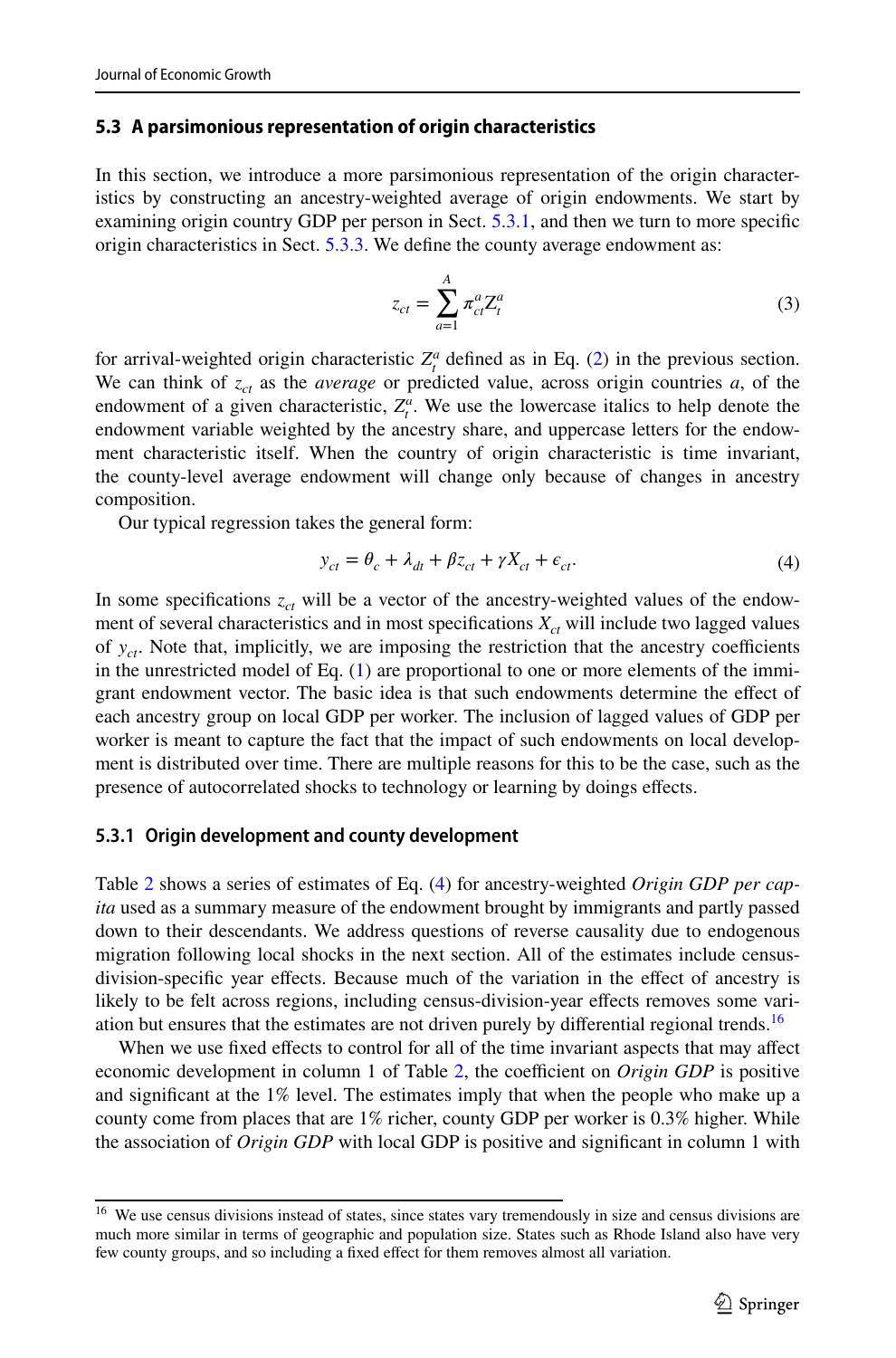<span id="page-19-0"></span>

| $(0.0181)$<br>0.0993***<br>(0.0357)<br>(0.0185)<br>14,415<br><b>GMM</b><br>0.570<br>0.203<br>1146<br>$\operatorname{Yes}$<br>${\rm Yes}$<br>IV <sub>3</sub><br>$\boxed{8}$<br>$(0.0170)$<br>0.0513***<br>$0.456***$<br>$1.217***$<br>$0.319***$<br>(0.0426)<br>(0.0129)<br>(0.0125)<br>13,232<br>0.735<br>0.647<br>0.727<br>Dep. var: Origin GDP<br>1023<br>$\mathbf{Yes}$<br>$\mathbf{Yes}$<br>N <sub>2</sub><br>田<br>$\Box$<br>$0.0307***$<br>(0.00410)<br>(0.00777)<br>(0.00687)<br>0.849****<br>$0.442***$<br>$0.354***$<br>(0.0172)<br>14,415<br>0.370<br>0.887<br>1146<br>$0.671\,$<br>$\mathbf{Yes}$<br>$\mathbf{Yes}$<br>Σ<br>田<br>$\overline{6}$<br>FE with neighbor<br>1.319***<br>$0.444**$<br>(0.0340)<br>$0.0281*$<br>(0.0169)<br>(0.0166)<br>14,415<br>0.604<br>0.968<br>0.446<br>1146<br>Yes<br>$\mathbf{Yes}$<br>$\overline{5}$<br>FE with race<br>$0.152***$<br>$0.436***$<br>(0.0290)<br>(0.0163)<br>$0.0270*$<br>(0.0160)<br>14,415<br>0.283<br>0.968<br>0.486<br>0.269<br>1146<br>Yes<br>$\mathbf{Yes}$<br>$[4]$<br>Dynamic<br>$0.331***$<br>$0.445***$<br>(0.0253)<br>(0.0161)<br>(0.0167)<br>$0.0286*$<br>14,415<br>0.629<br>0.968<br>1146<br>0.472<br>0.309<br>$\mathbf{Yes}$<br>Yes<br>田<br>$\boxed{3}$<br>$-0.172***$<br>(0.0409)<br>$-0.172$<br>16,713<br>0.887<br>STO<br>Yes<br>$[2]$<br>$0.310***$<br>$6.01e - 07$<br>(0.0431)<br>16,713<br>Static<br>0.950<br>0.310<br>0.113<br>1149<br>Yes<br>Yes<br>뚠<br>Ξ<br>Origin GDP (ancestry weighted)<br>Two decade lag log county GDP<br>Decade lag log county GDP<br>Division X year FE<br>AB test serial corr.<br>Proj. Origin GDP<br>County group FE<br>Long-run effect<br>County groups<br>Observations<br>First stage $R^2$<br>$R^2$ (between)<br>$R^2$ (within)<br>First stage |                   | Dependent variable: Log(county GDP per worker) |  |      |      |            |
|-------------------------------------------------------------------------------------------------------------------------------------------------------------------------------------------------------------------------------------------------------------------------------------------------------------------------------------------------------------------------------------------------------------------------------------------------------------------------------------------------------------------------------------------------------------------------------------------------------------------------------------------------------------------------------------------------------------------------------------------------------------------------------------------------------------------------------------------------------------------------------------------------------------------------------------------------------------------------------------------------------------------------------------------------------------------------------------------------------------------------------------------------------------------------------------------------------------------------------------------------------------------------------------------------------------------------------------------------------------------------------------------------------------------------------------------------------------------------------------------------------------------------------------------------------------------------------------------------------------------------------------------------------------------------------------------------------------------------------------------------------------|-------------------|------------------------------------------------|--|------|------|------------|
|                                                                                                                                                                                                                                                                                                                                                                                                                                                                                                                                                                                                                                                                                                                                                                                                                                                                                                                                                                                                                                                                                                                                                                                                                                                                                                                                                                                                                                                                                                                                                                                                                                                                                                                                                             |                   |                                                |  |      |      |            |
|                                                                                                                                                                                                                                                                                                                                                                                                                                                                                                                                                                                                                                                                                                                                                                                                                                                                                                                                                                                                                                                                                                                                                                                                                                                                                                                                                                                                                                                                                                                                                                                                                                                                                                                                                             |                   |                                                |  |      |      |            |
|                                                                                                                                                                                                                                                                                                                                                                                                                                                                                                                                                                                                                                                                                                                                                                                                                                                                                                                                                                                                                                                                                                                                                                                                                                                                                                                                                                                                                                                                                                                                                                                                                                                                                                                                                             |                   |                                                |  |      |      |            |
|                                                                                                                                                                                                                                                                                                                                                                                                                                                                                                                                                                                                                                                                                                                                                                                                                                                                                                                                                                                                                                                                                                                                                                                                                                                                                                                                                                                                                                                                                                                                                                                                                                                                                                                                                             |                   |                                                |  |      |      |            |
|                                                                                                                                                                                                                                                                                                                                                                                                                                                                                                                                                                                                                                                                                                                                                                                                                                                                                                                                                                                                                                                                                                                                                                                                                                                                                                                                                                                                                                                                                                                                                                                                                                                                                                                                                             |                   |                                                |  |      |      | $0.197***$ |
|                                                                                                                                                                                                                                                                                                                                                                                                                                                                                                                                                                                                                                                                                                                                                                                                                                                                                                                                                                                                                                                                                                                                                                                                                                                                                                                                                                                                                                                                                                                                                                                                                                                                                                                                                             |                   |                                                |  |      |      |            |
|                                                                                                                                                                                                                                                                                                                                                                                                                                                                                                                                                                                                                                                                                                                                                                                                                                                                                                                                                                                                                                                                                                                                                                                                                                                                                                                                                                                                                                                                                                                                                                                                                                                                                                                                                             |                   |                                                |  |      |      | $0.55***$  |
|                                                                                                                                                                                                                                                                                                                                                                                                                                                                                                                                                                                                                                                                                                                                                                                                                                                                                                                                                                                                                                                                                                                                                                                                                                                                                                                                                                                                                                                                                                                                                                                                                                                                                                                                                             |                   |                                                |  |      |      |            |
|                                                                                                                                                                                                                                                                                                                                                                                                                                                                                                                                                                                                                                                                                                                                                                                                                                                                                                                                                                                                                                                                                                                                                                                                                                                                                                                                                                                                                                                                                                                                                                                                                                                                                                                                                             |                   |                                                |  |      |      |            |
|                                                                                                                                                                                                                                                                                                                                                                                                                                                                                                                                                                                                                                                                                                                                                                                                                                                                                                                                                                                                                                                                                                                                                                                                                                                                                                                                                                                                                                                                                                                                                                                                                                                                                                                                                             |                   |                                                |  |      |      |            |
|                                                                                                                                                                                                                                                                                                                                                                                                                                                                                                                                                                                                                                                                                                                                                                                                                                                                                                                                                                                                                                                                                                                                                                                                                                                                                                                                                                                                                                                                                                                                                                                                                                                                                                                                                             |                   |                                                |  |      |      |            |
|                                                                                                                                                                                                                                                                                                                                                                                                                                                                                                                                                                                                                                                                                                                                                                                                                                                                                                                                                                                                                                                                                                                                                                                                                                                                                                                                                                                                                                                                                                                                                                                                                                                                                                                                                             |                   |                                                |  |      |      |            |
|                                                                                                                                                                                                                                                                                                                                                                                                                                                                                                                                                                                                                                                                                                                                                                                                                                                                                                                                                                                                                                                                                                                                                                                                                                                                                                                                                                                                                                                                                                                                                                                                                                                                                                                                                             |                   |                                                |  |      |      |            |
|                                                                                                                                                                                                                                                                                                                                                                                                                                                                                                                                                                                                                                                                                                                                                                                                                                                                                                                                                                                                                                                                                                                                                                                                                                                                                                                                                                                                                                                                                                                                                                                                                                                                                                                                                             |                   |                                                |  |      |      |            |
|                                                                                                                                                                                                                                                                                                                                                                                                                                                                                                                                                                                                                                                                                                                                                                                                                                                                                                                                                                                                                                                                                                                                                                                                                                                                                                                                                                                                                                                                                                                                                                                                                                                                                                                                                             |                   |                                                |  |      |      |            |
|                                                                                                                                                                                                                                                                                                                                                                                                                                                                                                                                                                                                                                                                                                                                                                                                                                                                                                                                                                                                                                                                                                                                                                                                                                                                                                                                                                                                                                                                                                                                                                                                                                                                                                                                                             |                   |                                                |  |      |      |            |
|                                                                                                                                                                                                                                                                                                                                                                                                                                                                                                                                                                                                                                                                                                                                                                                                                                                                                                                                                                                                                                                                                                                                                                                                                                                                                                                                                                                                                                                                                                                                                                                                                                                                                                                                                             |                   |                                                |  |      |      |            |
|                                                                                                                                                                                                                                                                                                                                                                                                                                                                                                                                                                                                                                                                                                                                                                                                                                                                                                                                                                                                                                                                                                                                                                                                                                                                                                                                                                                                                                                                                                                                                                                                                                                                                                                                                             |                   |                                                |  |      |      |            |
|                                                                                                                                                                                                                                                                                                                                                                                                                                                                                                                                                                                                                                                                                                                                                                                                                                                                                                                                                                                                                                                                                                                                                                                                                                                                                                                                                                                                                                                                                                                                                                                                                                                                                                                                                             |                   |                                                |  |      |      |            |
|                                                                                                                                                                                                                                                                                                                                                                                                                                                                                                                                                                                                                                                                                                                                                                                                                                                                                                                                                                                                                                                                                                                                                                                                                                                                                                                                                                                                                                                                                                                                                                                                                                                                                                                                                             |                   |                                                |  |      |      |            |
|                                                                                                                                                                                                                                                                                                                                                                                                                                                                                                                                                                                                                                                                                                                                                                                                                                                                                                                                                                                                                                                                                                                                                                                                                                                                                                                                                                                                                                                                                                                                                                                                                                                                                                                                                             |                   |                                                |  |      |      |            |
|                                                                                                                                                                                                                                                                                                                                                                                                                                                                                                                                                                                                                                                                                                                                                                                                                                                                                                                                                                                                                                                                                                                                                                                                                                                                                                                                                                                                                                                                                                                                                                                                                                                                                                                                                             | Kleibergen-Paap F |                                                |  | 5660 | 1441 |            |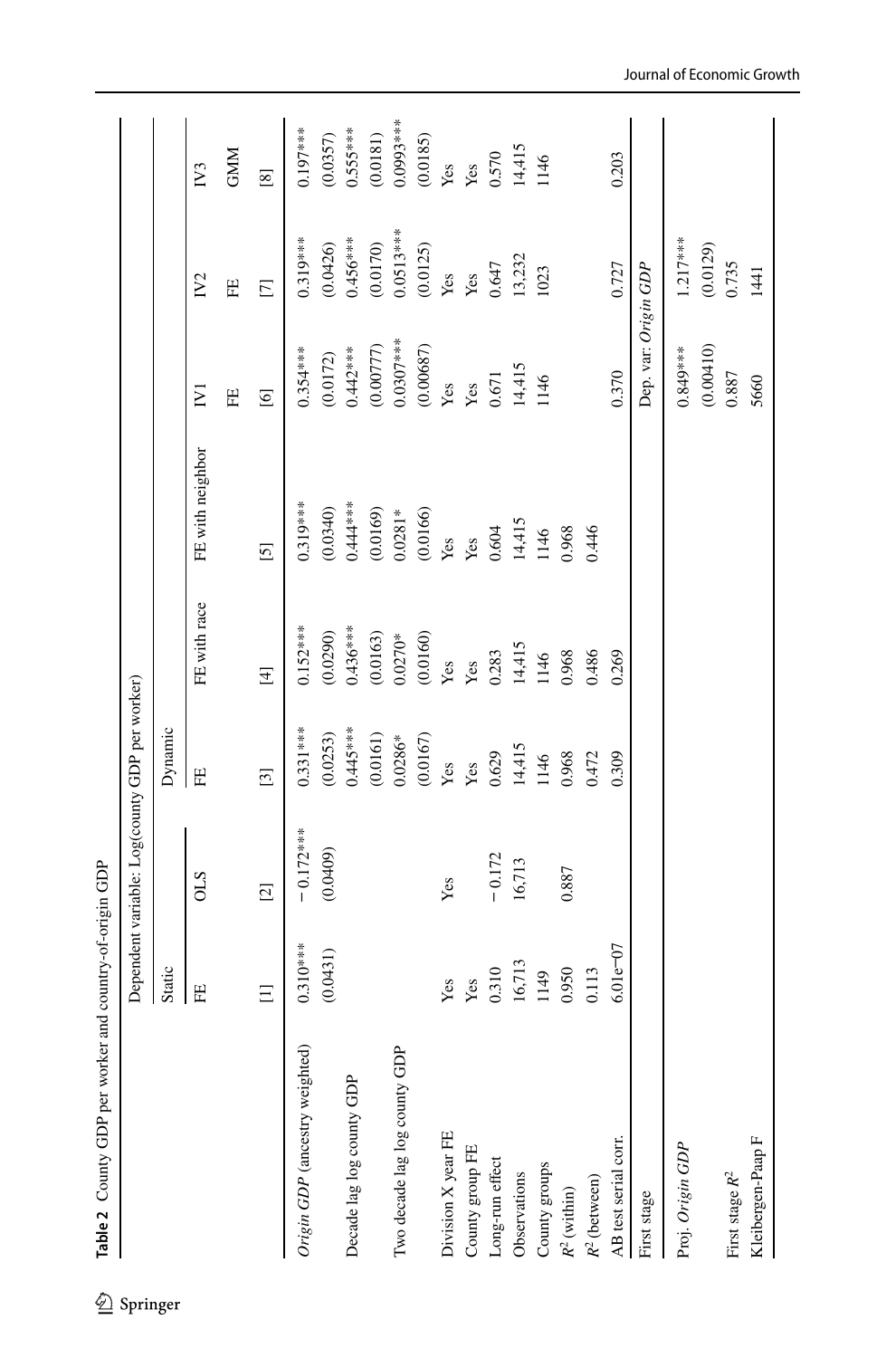In this table we examine whether Origin GDP (the ancestry-weighted log difference between origin GDP per person and US GDP per person at the time of arrival, depreci-<br>ated at a rate of 0.5% per year) matters for log county on *Origin GDP* divided by (1 −  $\rho_1$ ) –  $\rho_2$ ), with the  $\rho$ 's denoting the coefficients on the lag dependent variable. Column 4 includes the fraction African American and Native American separately (the coefficients are not reported). Column 5 includes the average of the county's neighbors' *Origin GDP* and county GDP in the previous decade. Col-<br>umn 6 instruments for *Origin GDP* using the *Origi* interaction between the transportation network and total ancestry migration (Approach 2). Distance to transportation is included in both first and second stages, in addition to lags of log county GDP per worker. Column 8 contains the GMM esimates (Approach 3), using orthogonal deviations and lags 2 through 4 as instruments. The AB test is the *p* value for the Arellano and Bond [\(1991](#page-37-1)) test for second order serial correlation of the errors in difference. All regressions include census division by year fixed effects and ated at a rate of 0.5% per year) matters for log county GDP per worker in variations of Eq. (4). In the dynamic specification columns, the long-run effect is the the coefficient on Origin GDP divided by  $(1 - \rho_1 - \rho_2)$ , with the  $\rho$ 's denoting the coefficients on the lag dependent variable. Column 4 includes the fraction African American and Native umn 6 instruments for  $Ori\alpha$  GDP using the  $Ori\alpha$  GDP constructed using ancestry in the previous decade (Approach 1; see Sect. 5.3.2). Column 7 instruments using the interaction between the transportation network and total ancestry migration (Approach 2). Distance to transportation is included in both first and second stages, in addition to lags of log county GDP per worker. Column 8 contains the GMM esimates (Approach 3), using orthogonal deviations and lags 2 through 4 as instruments. The AB test is the p value for the Arellano and Bond (1991) test for second order serial correlation of the errors in difference. All regressions include census division by year fixed effects and In this table we examine whether Origin GDP (the ancestry-weighted log difference between origin GDP per person and US GDP per person at the time of arrival, depreci-American separately (the coefficients are not reported). Column 5 includes the average of the county's neighbors'  $O$ rigin GDP and county GDP in the previous decade. Colstandard errors clustered at the county group level standard errors clustered at the county group level

\*\*\* $p < 0.01$ ; \*\* $p < 0.05$ ; \* $p < 0.1$ \*\*\**p <* 0.01 ; \*\**p <* 0.05 ; \* *p <* 0.1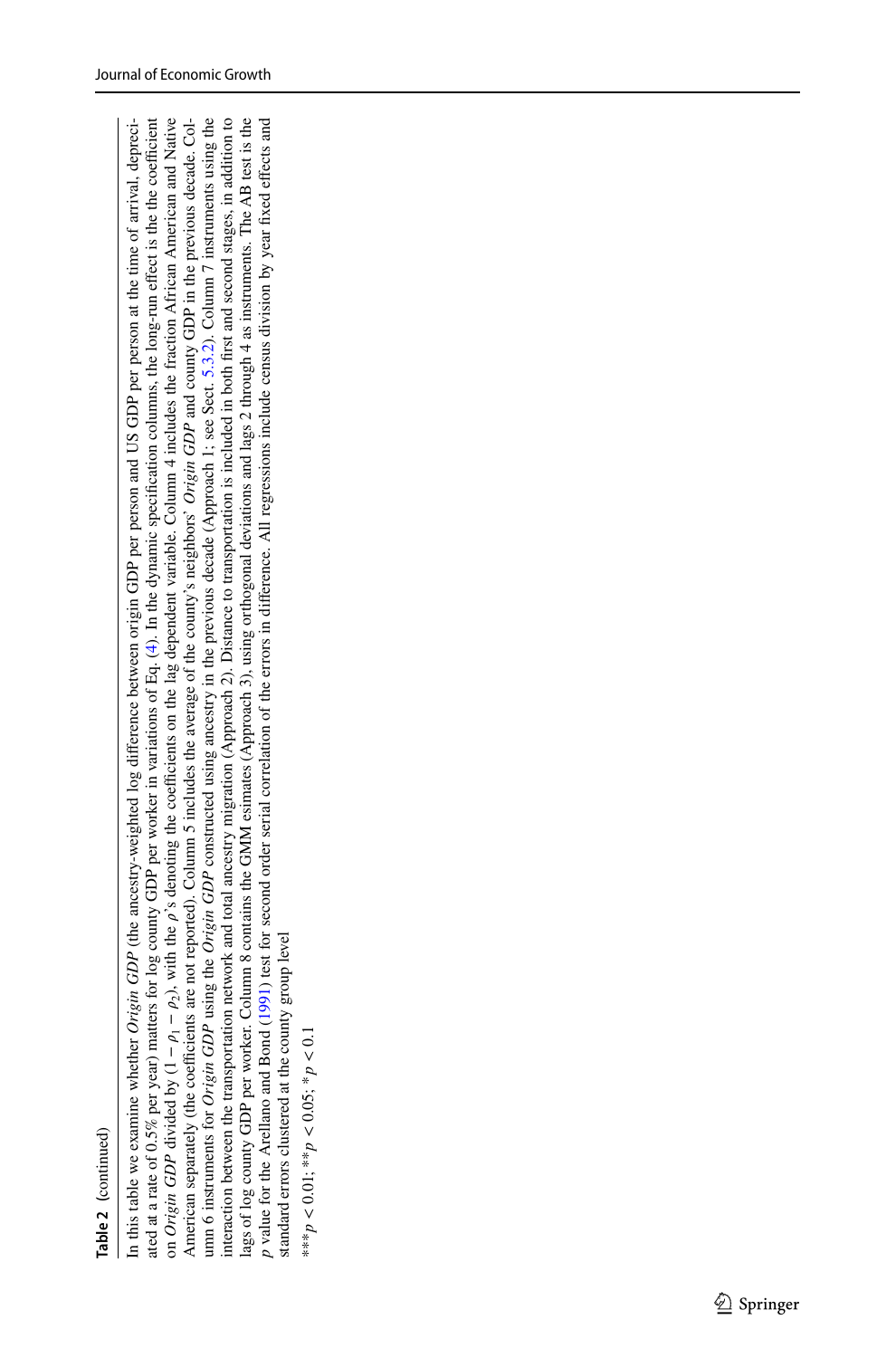fixed effects, the association is negative and significant in column 2 without county fixed effects. The negative coefficient illustrates just how important having a panel is. Crosssectional regressions, even ones controlling for regional differences, may deliver severely biased results. The negative coefficient is likely particular to the settlement of the United States, but the possibility of bias in a cross-section is a more general problem.<sup>[17](#page-21-0)</sup> Allowing for county effects also controls for an arbitrarily complicated spatial correlation.

Because the effect of changes in ancestry may take some time to be fully felt, in col-umns 3 through 5 of Table [2](#page-19-0) we show a dynamic specification including two lags of county GDP per worker.<sup>[18](#page-21-1)</sup> There is evidence of severe serial correlation in column 1, according to the Arellano and Bond  $(1991)$  $(1991)$  test.<sup>[19](#page-21-2)</sup> By including previous periods of the dependent variable county GDP per worker, we can remove the serial correlation as well as examine how the impact of ancestry evolves. The dynamic model suggests that the effects of a permanent change in the ancestry mix are felt about half within a decade, and half over the long term.<sup>[20](#page-21-3)</sup> The long-term effect is now quite large: if the people who make up a county come from places that are 1% richer, county GDP per worker is 0.6% higher.

Columns 4 and 5 examine possible variations by including race and allowing for neighbors to have an effect. We permit African Americans and Native Americans to have an unrestricted coefficient, because the information on the "original" level of GDP for African Americans and Native Americans is necessarily speculative and does not capture fully the legacy of slavery, oppression and discrimination for these groups.<sup>[21](#page-21-4)</sup> The coefficient on *Origin GDP* in column 4 captures, therefore, the endowment effect for groups other than African American or Native American. It remains very significant, although it is now smaller, suggesting that while race is an important part of ancestry, it is not the only part. In column 5, we include a one decade-lag of a county group's neighbors' average *Origin GDP*  and county GDP. $^{22}$  $^{22}$  $^{22}$  Because the fixed effects already allow for an arbitrary fixed spatial

<span id="page-21-0"></span><sup>&</sup>lt;sup>17</sup> The primary driving force behind this correlation is the historical legacy of settlement, starting with the English. While the English are a large portion of the population in much of the United States, they are disproportionately present in rural areas in the poor South and Appalachian states, which received little immigration after their first settlement. Later immigrants, such as the Italians or Irish, while poor when they arrived, went to cities and prosperous areas, especially in the Northeast. Finally, the Great Migration of African Americans shifted them from the poor rural South to growing urban areas.

<span id="page-21-1"></span><sup>&</sup>lt;sup>18</sup> In the the Online Appendix we show that Nickell ([1981\)](#page-39-1) bias due to T being relatively short (around 14) does not affect these results. Note, moreover, that *t* indexes decades.

<span id="page-21-2"></span><sup>&</sup>lt;sup>19</sup> The test is for second-order serial correlation in the first difference of the errors, which provides information on first-order serial correlation of the errors in level.

<span id="page-21-3"></span><sup>&</sup>lt;sup>20</sup> The coefficient of first lag is highly significant and sizable (.44), while the one for the second lag is smaller and significant at the 10% level. While the second order lag is only sometimes significant across the different specifications, excluding it often causes the Arellano and Bond [\(1991](#page-37-1)) test of serial correlation to fail to reject the hypothesis of no serial correlation of  $\epsilon_{ct}$ , and so we standardize on including two lags. The long-run multiplier, in a single equation context, is  $\beta/(1 - \rho_1 - \rho_2)$ , where  $\beta$  is the coefficient of each ancestry-weighted endowment variable, and  $\rho_1$  and  $\rho_2$  are the coefficients on the lags of county GDP.

<span id="page-21-4"></span><sup>&</sup>lt;sup>21</sup> Where available, we assign the values of Ghana, a West African country that was at the heart of the slave trade, to African Americans, and typically use overall US values for Native Americans. The results are nearly identical if we also allow those with African ancestries from the West Indies to have their own independent effect.

<span id="page-21-5"></span> $22$  We lag the variables one decade to avoid the obvious identification problem of reflection: if neighboring countys affect each other simultaneously, then it requires an identification assumption to separate a county effect from a neighbor effect. A lag implicitly assumes that it takes a decade for a shock in one county to affect its neighbors, which seems the most sensible assumption. Note that fixed effects are far more flexible for spatial correlations than the standard functional form assumptions of spatial lags. The only concern is whether shocks may propagate spatially, which does not seem to be the case.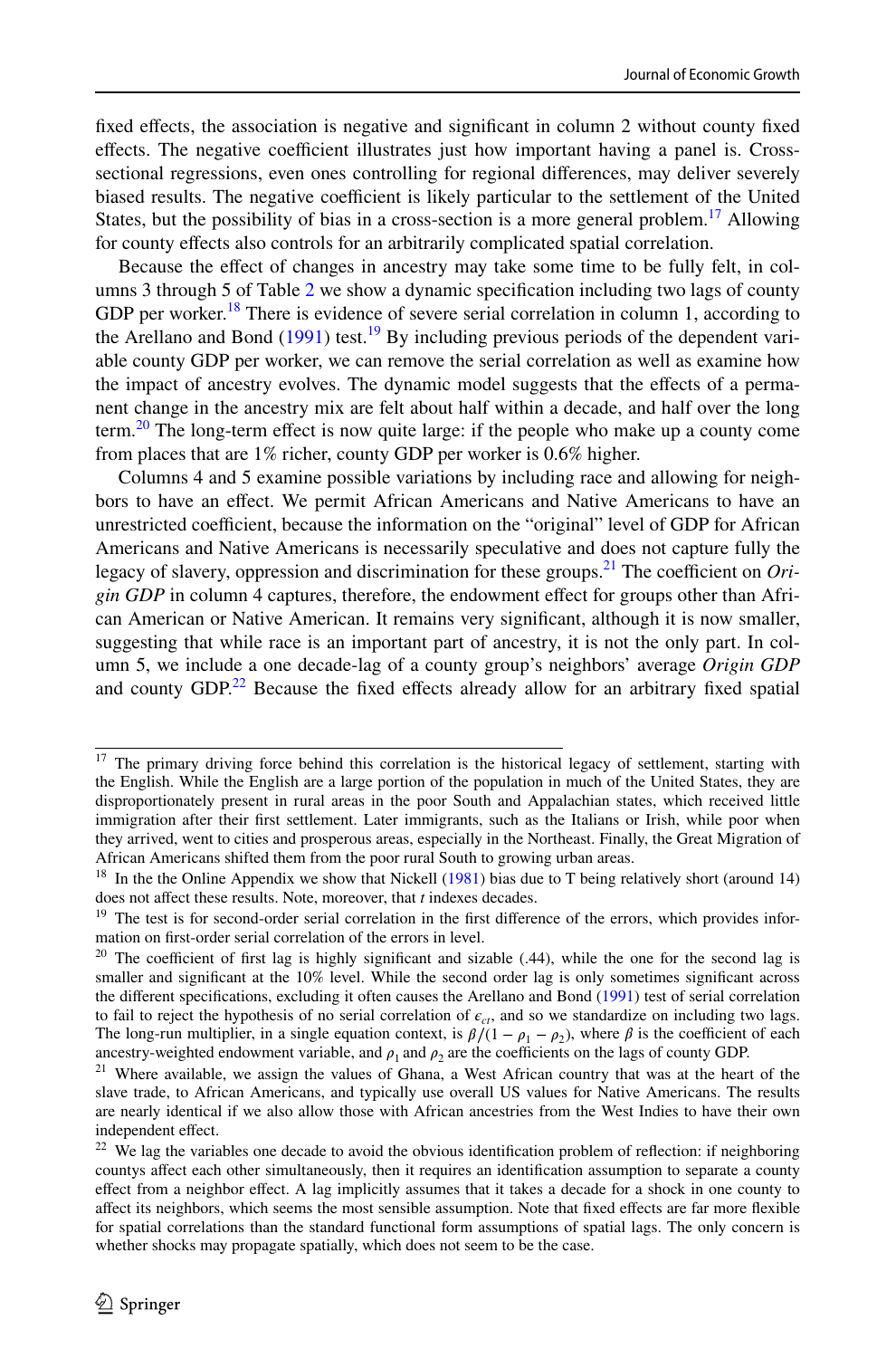relationship, the standard issue of spatial correlation is small, and adding a spatial lag variable has no additional effect.

In the Online Appendix Table A-6, we examine whether these results are robust to some other specifications. We first show that our results do not change when we allow the difference on arrival to depreciate faster or slower. When we allow the effect of ancestry to differ between metropolitan and non-metropolitan areas, there is some statistically weak evidence that the effect is slightly smaller in a metropolitan county. When we allow the coefficients to differ before and after 1940, the coefficient of *Origin GDP* does not differ economically and statistically between the two sub-periods. Clustering errors at the stateyear level does not affect the significance of our results. The overall conclusion is that the coefficients appear to be largely stable over time and cross-sectionally.

Finally, a possible concern is that immigrants may be a selected group with specific traits (see, for example, Abramitzky et al. [2012](#page-37-13)). To the extent that such selection is true of all origins, it does not affect the validity of our results in capturing the effect of origin country characteristics. Yet immigrants from different countries or times may select themselves differently. To examine how important this concern might be, we include the value of the ancestry-weighted Gini coefficients in the origin country at the time of arrival (weighted by arrival density) in our standard regressions. The idea, motivated by Borjas ([1987\)](#page-38-8), is that selection issues may be more important for origin countries that have a more unequal income distribution. Including the *Origin Gini* leaves the coefficient on *Origin GDP* largely unchanged (see column 6 in Appendix Table A-6), so differential selection does not seem to affect our results.

#### <span id="page-22-0"></span>**5.3.2 Endogenous migration and reverse causality**

The inclusion of county-specific effects in Eq. [4](#page-18-1) eliminates endogeneity that may arise if certain ancestries are attracted to places with particular time-invariant characteristics omitted from the specification. However, it is also possible that a shock to county GDP (not controlled for by our census regions time effects) may disproportionately attract migrants of a specific type, creating a form of reverse causality. For example, it could be that a booming county disproportionately attracts immigrants from poorer countries, since, if they are poorer on average, they may be the ones with greater incentives to move, in which case the effect of ancestry may be under-estimated. A counterargument is that the most mobile people may be those from richer countries as they may be the ones with characteristics that allow them to take advantage of new opportunities, and so the effect of ancestry may be over-estimated. We introduce three approaches with different identification assumptions and show that this form of endogeneity does not affect our main conclusions.

*Approach 1* Immigrants tend to go where there are already immigrants from their country (Bartel [1989](#page-38-25)). Growth of native groups similarly occurs in places where there are already populations of that ancestry. We build on these observations to create an instrument for ancestry based on the past stock of ancestry, in the spirit of Card [\(2001](#page-38-6)) and others in the immigration literature, such as Peri [\(2012](#page-39-2)).

We form our instrument starting with the population  $P_{c,t-1}^a$  of ancestry *a* in county *c* at time  $t-1$ . We predict the c's population at time t as:  $\tilde{P}_{c,t}^{c,t-1} = P_{c,t-1}^{a}(1 + g_{(-s(c))t}^{a}),$  where  $g^a_{(-s(c))t}$  is the growth rate of ancestry *a* from *t* − 1 to *t* in all states except the state containing county *c*. Summing over all the ancestries gives the predicted total population in each county,  $\tilde{P}_{c,t}$ . The predicted share of ancestry *a*'s population in each county is then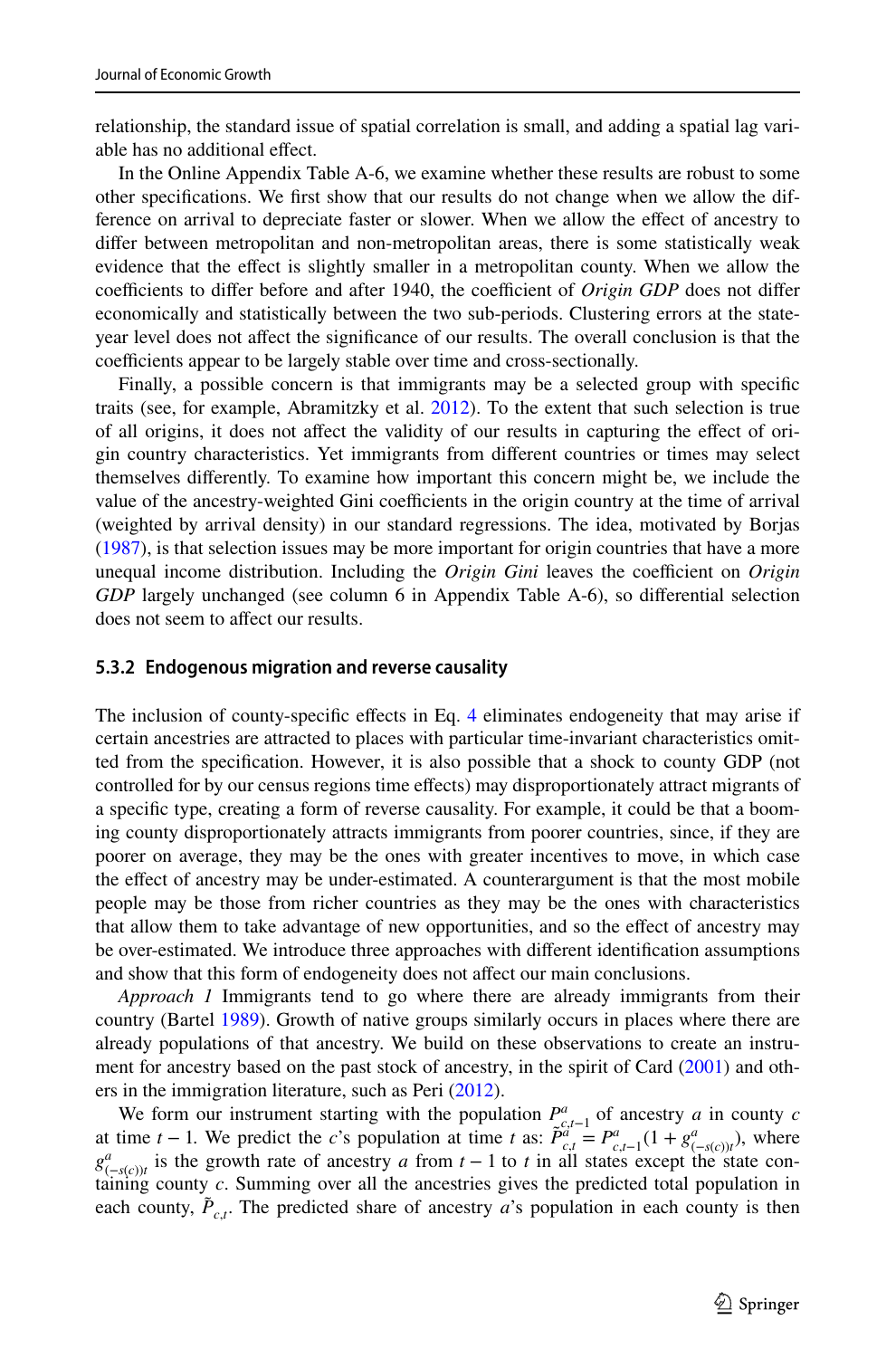$\tilde{\pi}_{ct}^{a} = \tilde{P}_{ct}^{a}$ ,  $\tilde{P}_{c,t}$ . We then form predicted ancestry-weighted variables  $\tilde{z}_{ct}$  using Eq. [\(3](#page-18-3)) using  $\tilde{z}_{ct}$  $\tilde{\pi}_{c,t}^{a}$  instead of  $\pi_{c,t}^{a}$  and use  $\tilde{z}_{ct}$  as an instrument for  $z_{ct}$ .

To meet the exclusion restriction, the instrument must be uncorrelated with the error term at *t* in Eq. [\(4](#page-18-1)). By construction,  $\tilde{z}_{ct}$  does not use any county specific information from decade *t* and, by using the growth rate excluding a county's state, does not use any information from surrounding counties either. However,  $P_{c,t-1}^a$  could potentially be correlated with the error term in  $t - 1$ ,  $\epsilon_{ct-1}$ . This would invalidate the instrument if there is serial correlation (Cov  $(\epsilon_{ct}, \epsilon_{ct-1}) \neq 0$ ). We will show that when we include two lags of the dependent variable, there is no evidence of serial correlation in the errors using the Arellano and Bond ([1991\)](#page-37-1) test, so it is legitimate to use  $\tilde{z}_{ct}$  as an instrument.

*Approach 2* In this approach, we do not use county level information on the distribution of ancestries in the previous decade. Instead, we build on Sequeira et al. [\(2019](#page-39-0)), who use the fact that, because immigrant groups arrived at different times, groups were exposed to different transportation networks and different geographic opportunities, so tended to go to different places. When a group is migrating, however, is unlikely to be related to county specific shocks in the destination county. Therefore, using the interaction between the transportation network and migration time as an instrument for county ancestry captures variation in ancestry not coming from ancestry characteristics.

More specifically, to form the instrument, we construct a population prediction that allocates the moving population based on where individuals would decide to go based on the the railway network and, later, the highway system at the time of migration. Formally, let  $I_t^a$  be the population of international immigrants from *a* between  $t - 1$  to *t* and  $M_t^a$  be the population of ancestry *a* internal migrants who leave their state of residence between *t* − 1 and *t*. Then the national change in the population of non-movers is  $\Delta P_t^{NM} = P_t - P_{t-1} - \sum_a (I_t^a + M_t^a)$ . We form our instrument iteratively using the predicted population from the previous decade  $\hat{P}$ <sup>*a*</sup><sub>*ct*−1</sub> (starting with  $P$ <sup>*a*</sup><sub>*c*1870</sub> ≡  $\hat{P}$ <sup>*a*</sup><sub>*c*1870</sub>). In each decade we form the prediction:

<span id="page-23-0"></span>
$$
\hat{P}_{ct}^{a} = \hat{P}_{ct-1}^{a} \left( 1 + \frac{\Delta P_{t}^{NM}}{P_{t-1}} \right) + \frac{d_{ct}}{\sum_{c} d_{ct}} (I_{t}^{a} + M_{t}^{a}),
$$
\n(5)

where  $d_{ct}$  is a measure of closeness to the transportation network. We measure  $d_{ct}$  as a combination of: (1) an indicator of being part of the railroad or interstate network to capture that ease of access may be an important part of where migrants locate; and (2) an index of how close to newly constructed railroad or interstate segments to allow for the fact that newly accessible areas may be more (or less) desirable. We find the weights to combine these measures together into a single index using a "zero stage" regression. the Online Appendix, Section E contains the details. Our source for the time-varying railroad network is Sequeira et al. ([2019\)](#page-39-0) and the interstate network is Baum-Snow [\(2007](#page-38-26)).

The first term in Eq.  $(5)$  is the national growth in the non-moving population which captures the overall growth in population not associated with migration. The second term allocates the entire moving population of *a*  $(I_t^a + M_t^a)$  based on county *c*'s relative access to transportation. Using the relative access to transportation means that sum over all counties and ancestries gives the total population in a given year:  $\sum_{c,a} \hat{P}^a_{ct} = P_t$ , so that we are allocating every mover to some county. Then the transportation-predicted ancestry share is: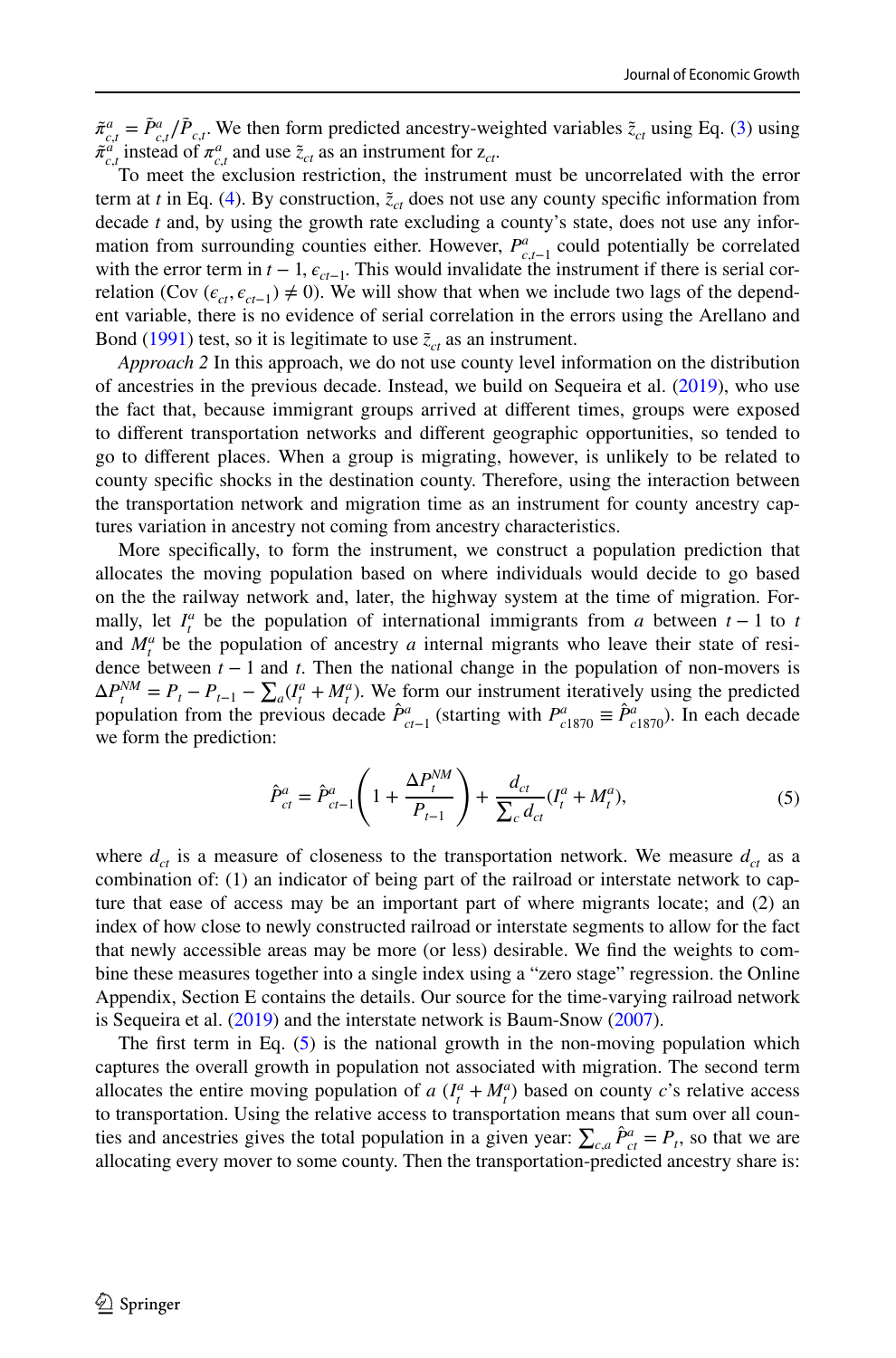$$
\hat{\pi}_{ct}^{a} = \frac{\hat{P}_{ct}^{a}}{\sum_{a} \hat{P}_{ct}^{a}}.
$$

We use the transportation-predicted ancestry share to form  $\hat{z}_{ct} = \sum_a \hat{\pi}_{ct}^a Z_t^a$  and use  $\hat{z}_{ct}$  as an instrument for  $z_{ct}$ . Note that, by construction, the only county specific component of  $\hat{\pi}_{ct}^{a}$  is from the relative access to transportation and the only ancestry specific component is from national time-varying ancestry migration.

A potential concern is that the transportation network is likely related to county shocks, for example, if a new railroad line is built to access a booming county. This might invalidate using  $\hat{z}_{ct}$  as an instrument for  $z_{ct}$  if, for example, the same local boom that attracts the railway also attracts ancestries with particular characteristics. Therefore, we control for  $d_{ct}$ directly in both first and second stage regressions, along with our standard fixed effects, region-year effects, and once and twice lagged county GDP. We have also experimented with including the interaction between  $d_{ct}$  and  $y_{ct-1}$  to both equations in order to allow the transportation network to enter even more flexibly, but have not found that doing so affects the results (see the Online Appendix E and Table A-4).

In addition, it is possible that shocks to a county may be so large that they affect national migration and immigration flows. This issue is only a concern for our cross-ancestry results if the county-specific shock affects national flows differently across ancestries. In the Online Appendix Table A-4, we show results constructing  $\hat{\pi}_{ct}^a$  using  $I_t^a$  and  $M_t^a$  that exclude the migration flows that go to the county's state. Doing so removes any county-specific impact on the flow, as well as shocks that affect a set of counties within the state or even the state as a whole. The results are nearly identical.

After controlling for all these factors, using the interaction between the total number of people on the move of each ancestry at a given time and the transportation network to construct ancestry shares isolates county-ancestry variation that is unlikely to be related to group characteristics that may lead a particular ancestry to move disproportionately to a given county in response to shocks to local development opportunities.

*Approach 3* Both approach 1 and 2 instrument the weighted endowments after applying the within transformation. A well developed literature starting with Holtz-Eakin et al. ([1988\)](#page-38-5) and Arellano and Bond [\(1991](#page-37-1)) provides GMM estimates of dynamic panels containing endogenous variables using alternative transformations, such as first differencing or deviations from the forward mean (orthogonal deviations). Similar to Approach 1, appropriately lagged values of endogenous variables are used as instruments, so the GMM approach also requires the error term not to be autocorrelated, although there could be low order moving average components. This approach also deals with the potential for Nickell ([1981\)](#page-39-1) bias, which can arise when including fixed effects and lagged dependent variable (or other predetermined and endogenous variables) when T is short. Moreover, this methodology can be used to estimate the reduced form of a vector auto-regression to allow ancestry and county GDP to co-evolve.

At their core, both the GMM approach 3 and approach 1 (past shares augmented by the national growth rate of all immigrants) rely on the past distribution of ancestries. As the ancestry distribution in one decade is highly predictive of the distribution in the next, these instruments have highly predictive first stages. Of course, the validity of these instruments relies on the past shares being uncorrelated with current shocks. One therefore needs to be careful to use this approach only in dynamic models where we can test for—and reject the presence of serial correlation in the error term. The instrument based on the interaction between immigrant arrival time and the railway and highway network is less dependent on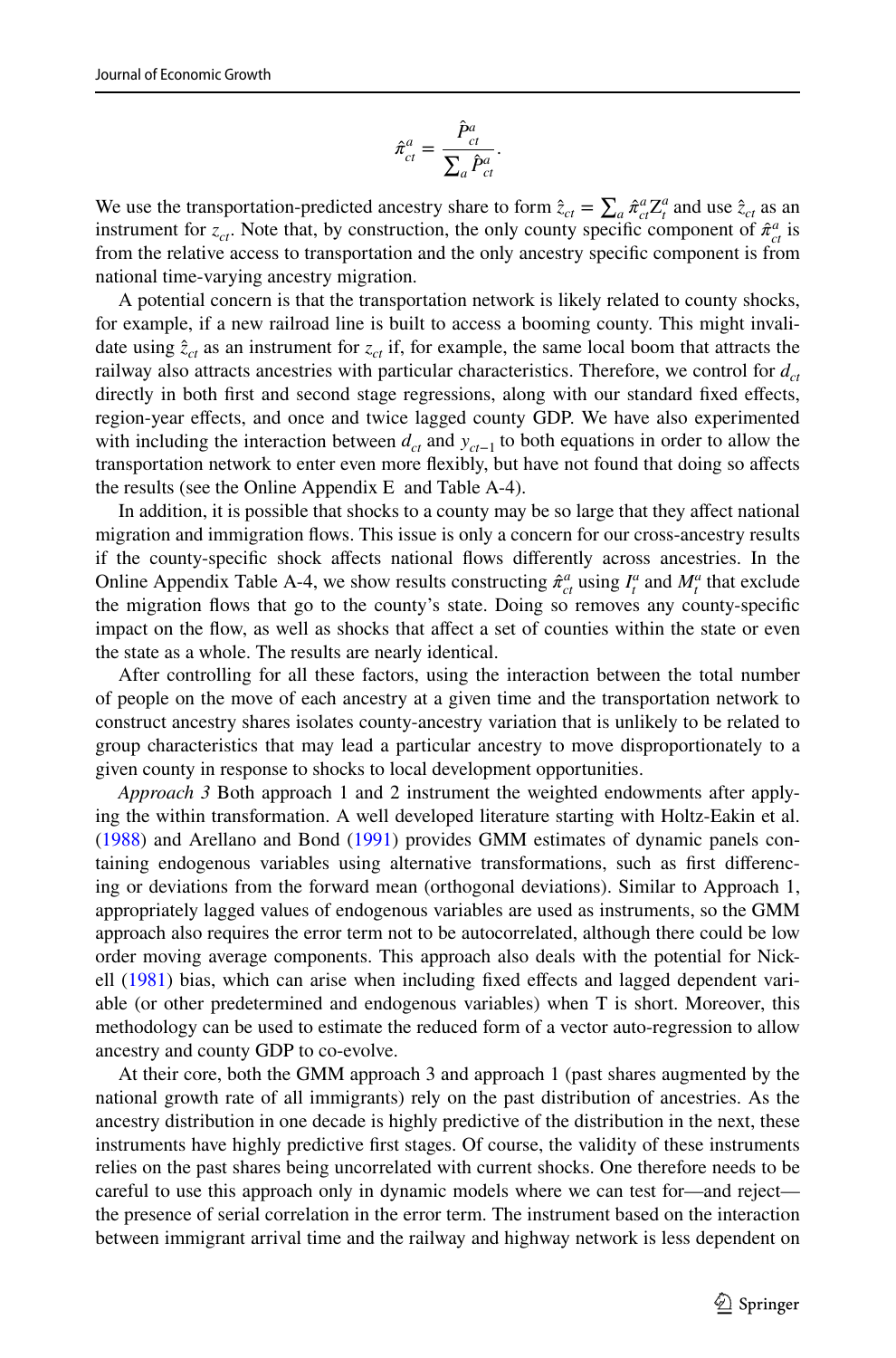the ancestry shares in the recent past and only uses the shares in 1870, but also in this case it makes sense to use dynamic models as the effect of ancestry is likely to be felt over time. It is comforting, as we show next,that the basic conclusions remain very similar across the three approaches.

*IV and GMM results* The results for all three instrumenting strategies are reported in Table [2.](#page-19-0) Both Approach 1 and 2 yield results that are very similar qualitatively and quantitatively to the result when we do not instrument, and so we can conclude that our results are not driven by short-term endogenous migration. The first stage regression reported at the bottom of the Table [2](#page-19-0) suggests that both instruments are highly correlated with *Origin GDP* (the *p* value of the t statistic is 0 to at least five decimal places and the same is true for the Kleibergen-Paap F statistics). In all cases, the Arellano and Bond ([1991\)](#page-37-1) test rejects the presence of serial correlation in the residuals. Note that when using Approach 2 we also include our index of closeness to the transportation network in the first and second stage, besides the other usual regressors. Doing so removes the concern that transportationpredicted ancestry is just picking up the importance of transportation, rather than ancestry.

The conclusions obtained when using GMM for dynamic panels are also similar and lead to the same general conclusions. $23$  In column 8, the sum of the coefficients of the lagged dependent variables is somewhat larger as we would expect in the presence of a Nickell [\(1981](#page-39-1)) bias, but the difference is relatively small. The impact effect of ancestry is smaller, but it remains highly significant and the long run effect is similar. Again, there is no evidence of serial correlation in the residuals according to the Arellano and Bond test. Moreover the test of over-identifying restrictions (Hansen test) does not suggest model mis-specification. In the Online Appendix E and Table A-5, we show additional variations using GMM.

We can go further and estimate the reduced form of a bivariate vector autoregression in which we allow ancestry to affect county GDP and county GDP to affect *Origin GDP.* The results are reported in Fig. [6](#page-26-0) under two opposite identification assumptions: either countylevel GDP per worker affects *Origin GDP* with a lag, or the converse is true (see the Online Appendix Table A-5for the coefficients). Either assumption generates a recursive system and allows one to recover the impulse response function to structural shocks. Innovations in *Origin GDP* have a significant and sizable initial effect on county GDP, which grows until about the third decade. County GDP has an inconsequentially small effect on *Origin GDP*, suggesting that differential ancestry migration because of shocks is not a concern, as our instrumental results suggested. These results suggest some of the ancestry effect must be relatively immediate, but more than half of the effect shows up only after several decades.

#### <span id="page-25-0"></span>**5.3.3 Origin characteristics and county development**

Which specific attributes and characteristics brought from the origin country help explain the association between ancestry and development? Table [3](#page-27-0) takes a selection of the endowment measures and examines which measures are significant by themselves and in combination with each other. Given the significance of lagged values of county GDP, we focus only on the dynamic specification and always include county fixed effects and census-division-year effects. Each of the culture, institution, and human-capital variables

<span id="page-25-1"></span> $^{23}$  We have used the Roodman ([2009\)](#page-39-14) Stata routine xtabond2 for single equation GMM estimation and the Abrigo and Love ([2015\)](#page-37-14) routine for VAR GMM estimation.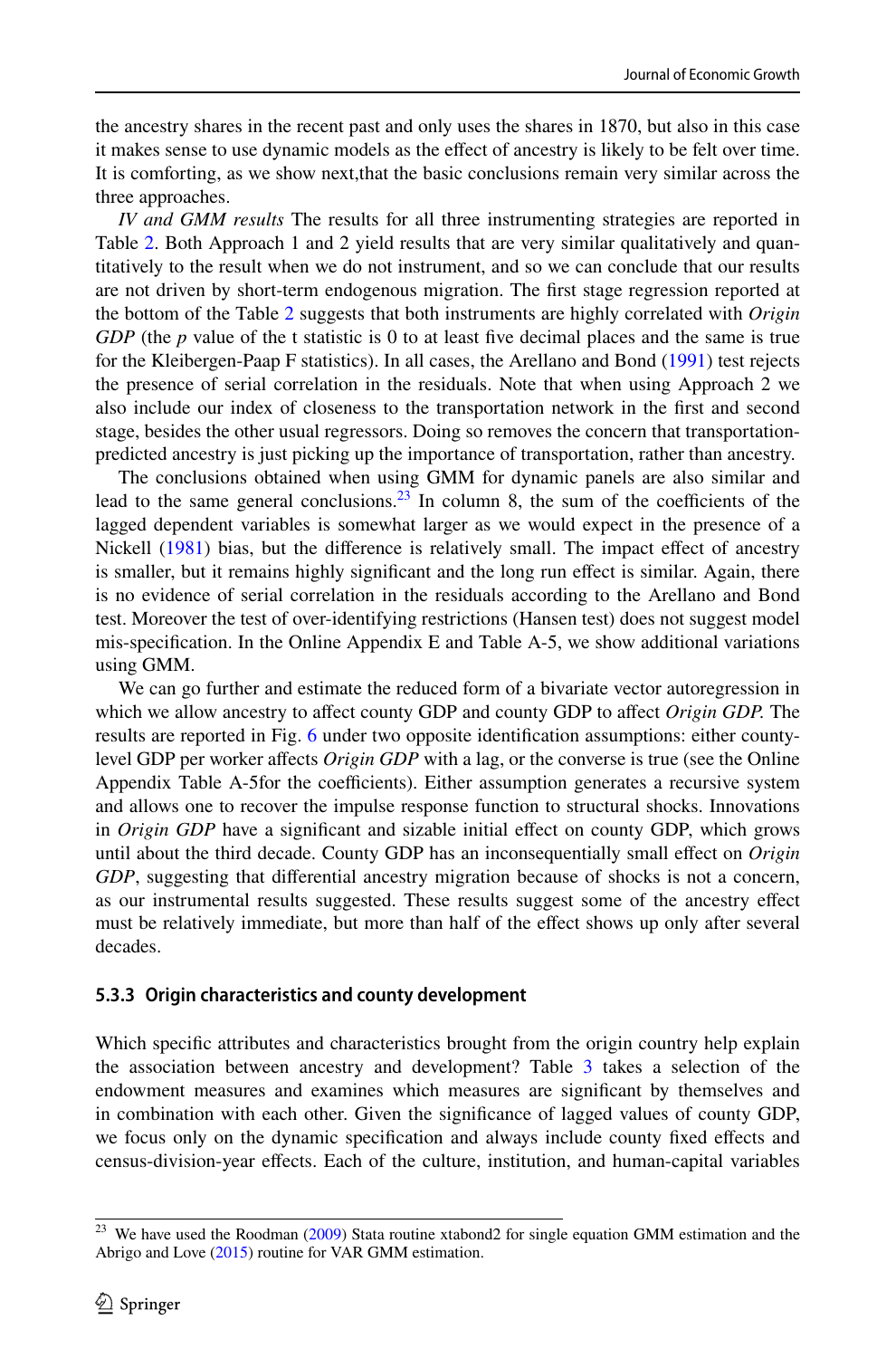

Identification assumption: No immediate effect of GDP on Origin GDP

<span id="page-26-0"></span>**Fig. 6** Impulse responses from VAR for log county GDP per worker and ancestry-weighted *Origin GDP*. *Notes*: This figure shows impulse responses of a panel vector autoregression examining the co-evolution of ancestry weighted *Origin GDP* and county GDP. See the Online Appendix E and Table A-5 for the VAR coefficients. The impulses are calculated using two different identification assumptions: (1) no immediate effect of shocks to log county GDP per worker on ancestry weighted *Origin GDP*, but shocks to *Origin GDP* can immediately affect county GDP, (2) no immediate effect of shocks to *Origin GDP* on log county GDP per worker, but county GDP shocks can immediately affect *Origin GDP*. The size of the impulse is the standard deviations of the residuals in each equation. Shaded areas are the 95% confidence intervals based on Monte Carlo simulation

are significant when included one at the time in Table  $3$  (columns 1 through 6). When we include the ancestry-weighted measures of culture, institutions, and human capital together, the coefficients on *Principal component of culture* and *State history in 1500*  remain highly significant, while the *Migrant education* coefficient is not significant (column 7). This may be because public schooling reduces educational differences and schooling policies respond endogenously to immigration flows (Bandiera et al. [2019\)](#page-38-10). When we include the fraction of African American and of Native Americans as additional controls the coefficient of the *Principal component of culture* is not significant, but the one for *State History in 1500* remains significant, although its size its now smaller (column 8). The coefficients of *Executive constraint at arrival* and *Political Participation* have small and not significant coefficients when added to the specification with *State history in 1500.* These variables represent political institutions that may change more rapidly and with which immigrants may have more limited experience, and so it makes sense that they have little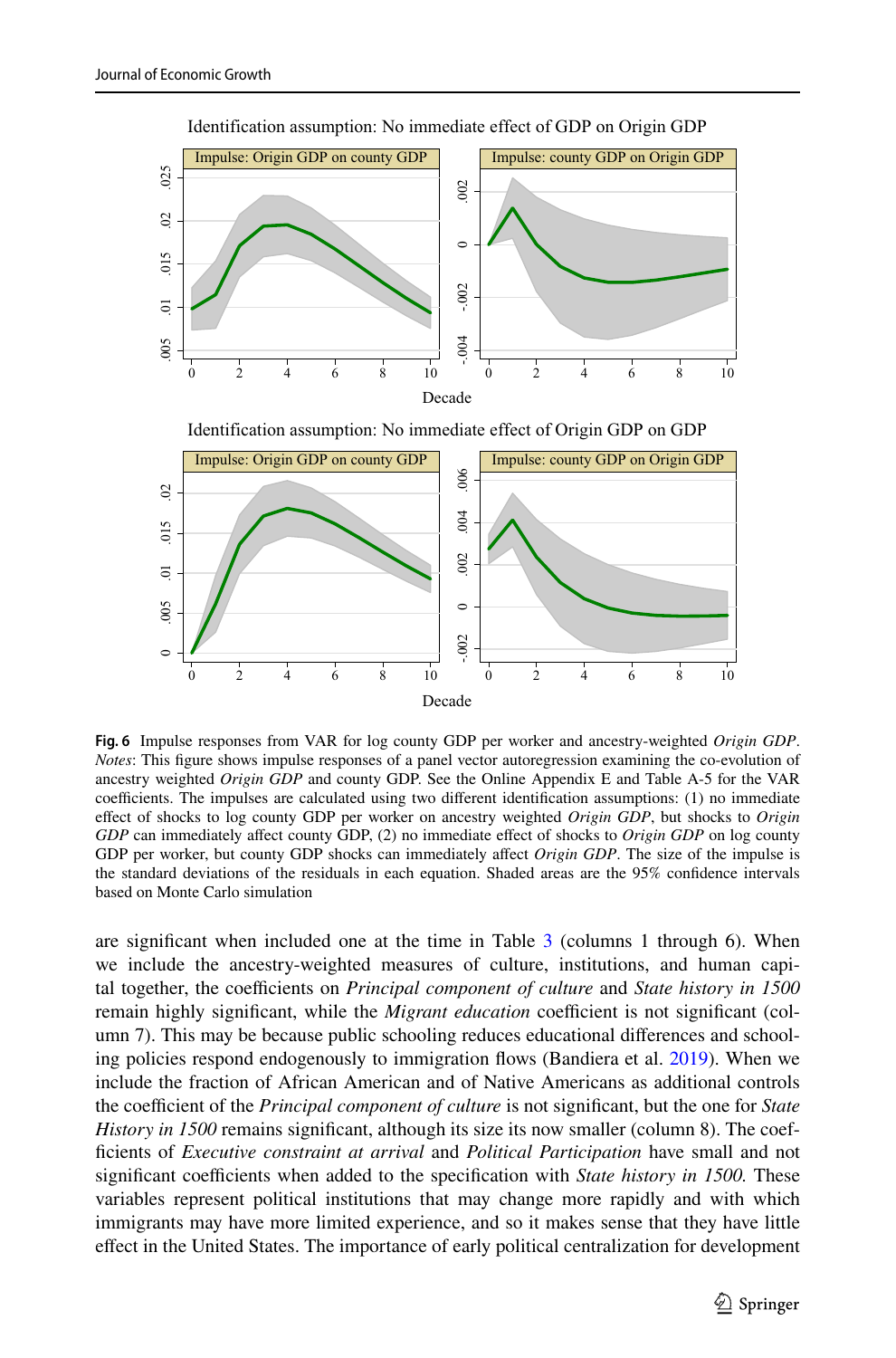<span id="page-27-0"></span>

|                                    |            |            | Dependent variable: Log(County group income per worker) |            |             |                |            |             |                |                     |             |
|------------------------------------|------------|------------|---------------------------------------------------------|------------|-------------|----------------|------------|-------------|----------------|---------------------|-------------|
|                                    | Ë          | E          | Ë                                                       | EE         | Ë           | E              | Ë          | $FE + Race$ | EE             | Ë                   | $N1-FE$     |
|                                    |            |            | $\begin{bmatrix} 3 \end{bmatrix}$                       | $\pm$      | 5           | $\overline{6}$ | $\Box$     | $\boxed{8}$ | $\overline{9}$ | $[10]$              | $\Xi$       |
| Principal component of culture     | $.818***$  |            |                                                         |            |             |                | $0.362***$ | 0.214       | $0.358***$     | 0.262               | $0.308*$    |
|                                    | (0.0645)   |            |                                                         |            |             |                | (0.139)    | (0.149)     | (0.157)        | (0.175)             | (0.176)     |
| State history                      |            | $3.022***$ |                                                         |            |             |                | 1.945****  | $1.021***$  | 1.958***       | $1.867***$          | 1.526***    |
|                                    |            | (0.235)    |                                                         |            |             |                | (0.260)    | (0.380)     | (0.264)        |                     | (0.383)     |
| Migrant education at arrival       |            |            | $0.132***$                                              |            |             |                | 0.0149     | 0.0225      | 0.0154         | $(0.272)$<br>0.0113 | 0.0456      |
|                                    |            |            | (0.0117)                                                |            |             |                | (0.0251)   | (0.0254)    | (0.0247)       | (0.0246)            | (0.0301)    |
| Executive constraint at arrival    |            |            |                                                         | $0.117***$ |             |                |            |             | $-0.00582$     |                     |             |
|                                    |            |            |                                                         | (0.0125)   |             |                |            |             | (0.0160)       |                     |             |
| Political participation at arrival |            |            |                                                         |            | $0.0329***$ |                |            |             | 0.00120        |                     |             |
|                                    |            |            |                                                         |            | (0.00282)   |                |            |             | (0.00511)      |                     |             |
| Trust                              |            |            |                                                         |            |             | $2.039***$     |            |             |                |                     |             |
|                                    |            |            |                                                         |            |             | (0.164)        |            |             |                |                     |             |
| Origin GDP                         |            |            |                                                         |            |             |                |            |             |                | 0.0591              |             |
|                                    |            |            |                                                         |            |             |                |            |             |                | (0.0490)            |             |
| Decade lag log county GDP          | $0.444***$ | $0.443***$ | $0.448***$                                              | $0.453***$ | $0.450***$  | $0.445***$     | $0.439***$ | $0.436***$  | $0.440***$     | $0.440***$          | $0.439***$  |
|                                    | (0.0162)   | (0.0163)   | (0.0162)                                                | (0.0163)   | (0.0159)    | (0.0161)       | (0.0163)   | (0.0164)    | (0.0163)       | (0.0163)            | (0.0165)    |
| Two decade lag log county GDP      | 0.0302*    | $0.0279*$  | $0.0308*$                                               | $0.0301*$  | $0.0297*$   | $0.0304*$      | $0.0290*$  | $0.0274*$   | $0.0292*$      | $0.0294*$           | $0.0318***$ |
|                                    | (0.0167)   | (0.0162)   | (0.0169)                                                | (0.0168)   | (0.0170)    | (0.0167)       | (0.0162)   | (0.0160)    | (0.0163)       | (0.0163)            | (0.0160)    |
| Observations                       | 14,415     | 14,415     | 14,415                                                  | 14,415     | 14,415      | 14,415         | 14,415     | 14,415      | 14,415         | 14,415              | 14,398      |
| County groups                      | 146        | 1146       | 1146                                                    | 1146       | 1146        | 1146           | 1146       | 1146        | 1146           | 1146                | 1146        |
| $R^2$ (within)                     | 1.968      | 0.968      | 0.967                                                   | 0.967      | 0.967       | 0.968          | 0.968      | 0.968       | 0.968          | 0.968               |             |
| $R^2$ (between)                    | 1.492      | 0.532      | 0.529                                                   | 0.495      | 0.506       | 0.494          | 0.501      | 0.502       | 0.502          | 0.495               |             |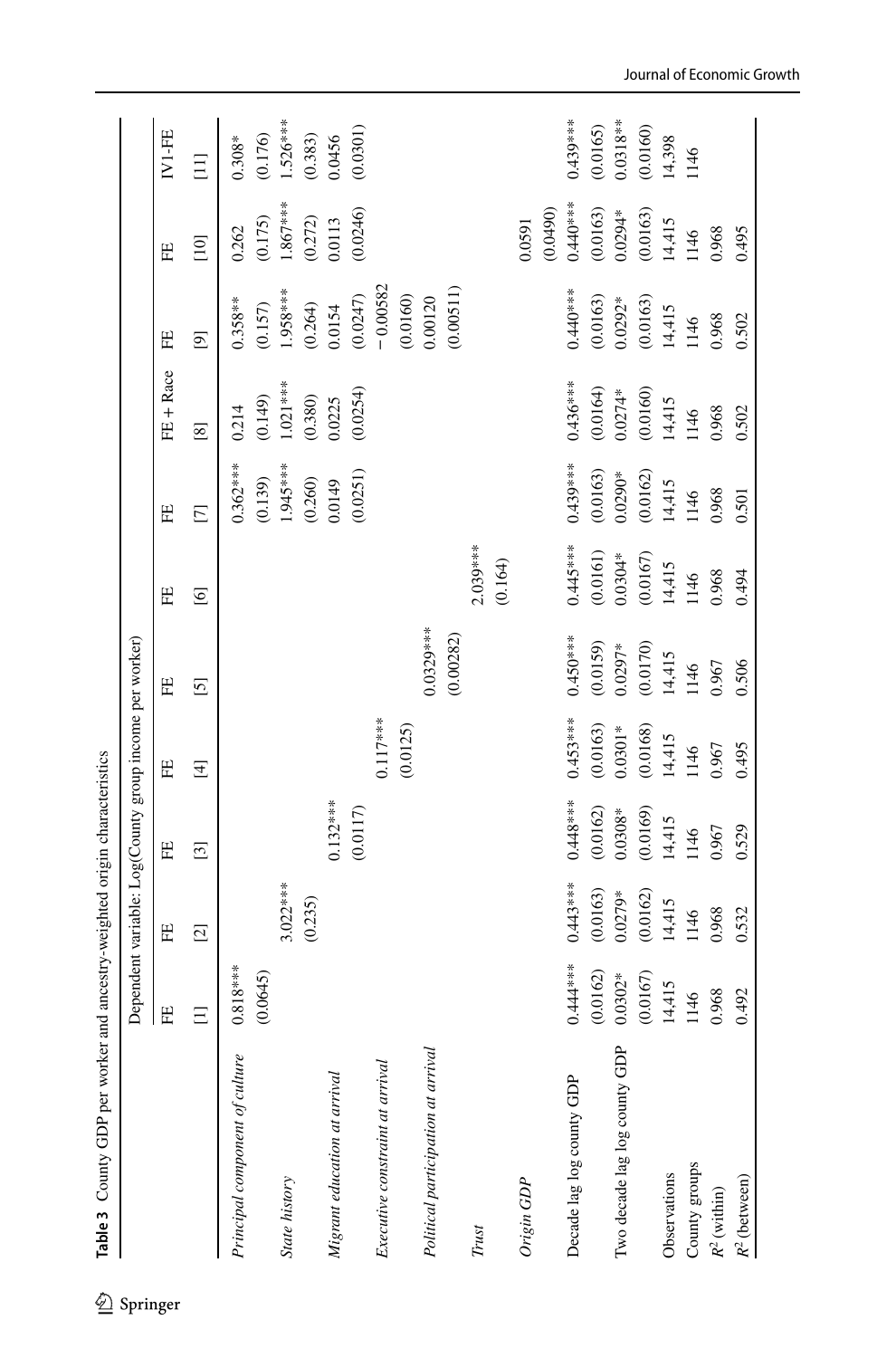| ٦ |
|---|
|   |
|   |
|   |

|                                                                                                                                                                                                                                                                                                                                                 |          |              |                                   |               | Dependent variable: Log(County group income per worker) |                |                                   |                                                                                                                                                                                                                                |                                   |        |                |
|-------------------------------------------------------------------------------------------------------------------------------------------------------------------------------------------------------------------------------------------------------------------------------------------------------------------------------------------------|----------|--------------|-----------------------------------|---------------|---------------------------------------------------------|----------------|-----------------------------------|--------------------------------------------------------------------------------------------------------------------------------------------------------------------------------------------------------------------------------|-----------------------------------|--------|----------------|
|                                                                                                                                                                                                                                                                                                                                                 | Ë        | $\mathbb{H}$ |                                   | 띺             | Ë                                                       | 띹              | 띺                                 | FE+Race FE                                                                                                                                                                                                                     |                                   | 띺      | $N1-FE$        |
|                                                                                                                                                                                                                                                                                                                                                 | $\equiv$ | $[2]$        | $\begin{bmatrix} 3 \end{bmatrix}$ | $\frac{4}{5}$ |                                                         | $\overline{6}$ | $\begin{bmatrix} 7 \end{bmatrix}$ |                                                                                                                                                                                                                                | $\begin{bmatrix} 9 \end{bmatrix}$ | $[10]$ | $\Xi$          |
| Cleibergen-Paap F<br>AB test serial corr.                                                                                                                                                                                                                                                                                                       |          |              |                                   |               |                                                         |                |                                   | $0.322$ $0.679$ $0.673$ $0.573$ $0.573$ $0.573$ $0.675$ $0.675$ $0.675$ $0.675$ $0.675$ $0.675$ $0.675$ $0.675$ $0.675$ $0.675$ $0.675$ $0.675$ $0.675$ $0.675$ $0.675$ $0.675$ $0.675$ $0.675$ $0.675$ $0.675$ $0.675$ $0.67$ |                                   | 0.695  | 307.7<br>0.227 |
| American separately (the coefficients are not reported). IV1-FE in column 10 uses instruments constructed using ancestry in the previous decade growing at the national<br>This table examines which of multiple possible endowments from the origin country matter for country GDP. Column 8 includes the fraction African American and Native |          |              |                                   |               |                                                         |                |                                   |                                                                                                                                                                                                                                |                                   |        |                |

growth rate excluding the county's state (Approach 1 in Sect. 5.3.2). The AB test is the p value for the Arellano and Bond (1991) test for second order serial correlation of growth rate excluding the county's state (Approach 1 in Sect. [5.3.2](#page-22-0)). The AB test is the *p* value for the Arellano and Bond ([1991](#page-37-1)) test for second order serial correlation of the errors in difference. All regressions include census division by year fixed effects, county-group fixed effects, and standard errors are clustered at the county group level. the errors in difference. All regressions include census division by year fixed effects, county-group fixed effects, and standard errors are clustered at the county group level. Sources for origin variables are in the Online Appendix D Sources for origin variables are in the Online Appendix D

\*\*\* $p < 0.01$ ; \*\* $p < 0.05$ ; \*  $p < 0.1$ \*\*\**p <* 0.01 ; \*\**p <* 0.05 ; \* *p <* 0.1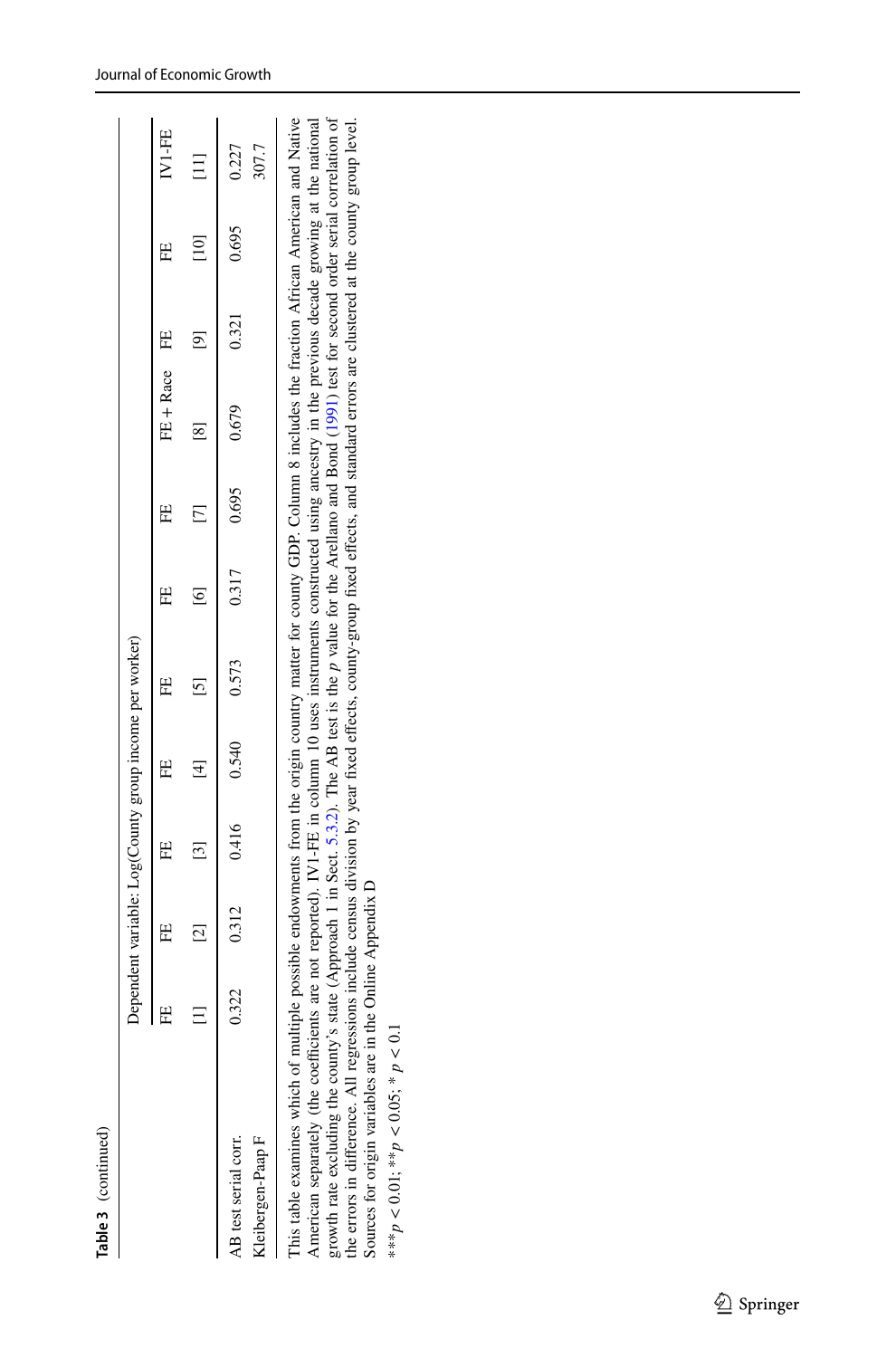is consistent with the results obtained by Michalopoulos and Papaioannou ([2013\)](#page-38-27) and Gen-naioli and Rainer ([2007\)](#page-38-28).<sup>[24](#page-29-1)</sup>

These results suggest that multiple endowments play a role in development, although we should not over-interpret them to conclude that these are the only endowments that matter. Still, when our summary measure, *Origin GDP,* is included with measures of culture, human capital and institutions in column 10, it is not significant and small, and the results do not change for *Principal component of culture* and *State history in 1500*. It appears that these measures of endowments, albeit imperfect, capture the different dimensions of economically significant endowments fairly well.

When we instrument using Approach 1, we obtain very similar results (compare column 11 with 7) and both the coefficients of *Principal component of culture* and *State history*  remain significant. When using Approach 2 (not shown in table) only the coefficient of the *Principal component of culture* is significant in the general equation (all instrumented endowments are significant when included one at the time). When using GMM (Approach 3, not shown), none of the variables is significant, but the coefficients on *Principal component of culture* and *State history* are significant when included one at a time.

#### <span id="page-29-0"></span>**5.4 The positive and negative impact of diversity**

Until now we have examined the effect on county-level GDP per worker of the ancestryweighted average of the attributes people in a county brought from their respective origin countries. However, the *diversity* of ancestries may be as important for local development as the average of those attributes. We use several measures of diversity. One is the standard fractionalization index that measures the probability that any two individuals chosen from a population will not be of the same group:

$$
frac_{c,t} = 1 - \sum_{a=1}^{A} (\pi_{ct}^a)^2.
$$
 (6)

(Recent work has generalized this index by allowing it to incorporate measures of distance between groups (Bossert et al. [2011\)](#page-38-29). Weighted fractionalization measures how far groups are from each other on average along a particular dimension. The generalized fractionalization index is:

$$
frac_{c,t}^{w} = 1 - \sum_{j=1}^{A} \sum_{k=1}^{A} \pi_{ct}^{j} \pi_{ct}^{k} s_{t}^{jk},
$$
\n(7)

where the *w* stands for a "weighted" fractionalization and  $s^{jk}$  is a measure of similarity between countries of origin.<sup>[25](#page-29-2)</sup> The standard fractionalization index is just the weighted fractionalization index when members of different groups are assumed to be completely dissimilar ( $s^{jk} = 0$  for  $i \neq j$ ). While race is part of ancestry, race may have an independent

<span id="page-29-1"></span><sup>24</sup> We obtained very similar results using *Trust* instead of *Principal Component of Culture*, but we prefer the specification with *Principal Component,* as it is based on multiple complementary cultural traits that denote the ability to interact with others. *Thrift* did not play a significant role when included.

<span id="page-29-2"></span><sup>&</sup>lt;sup>25</sup> The definition of  $s^{jk}$  is based on the difference of some country-of-origin measure *z* between group *j* and group k as  $s_t^{jk} = 1 - |z^j - z^k|/r$ , where  $r = \max_{j \in \{1...A\}} z^j - \min_{j \in \{1...A\}} z^j$  is the range of values that z can take. As two groups become more similar along the *z* dimension, their similarity approaches 1.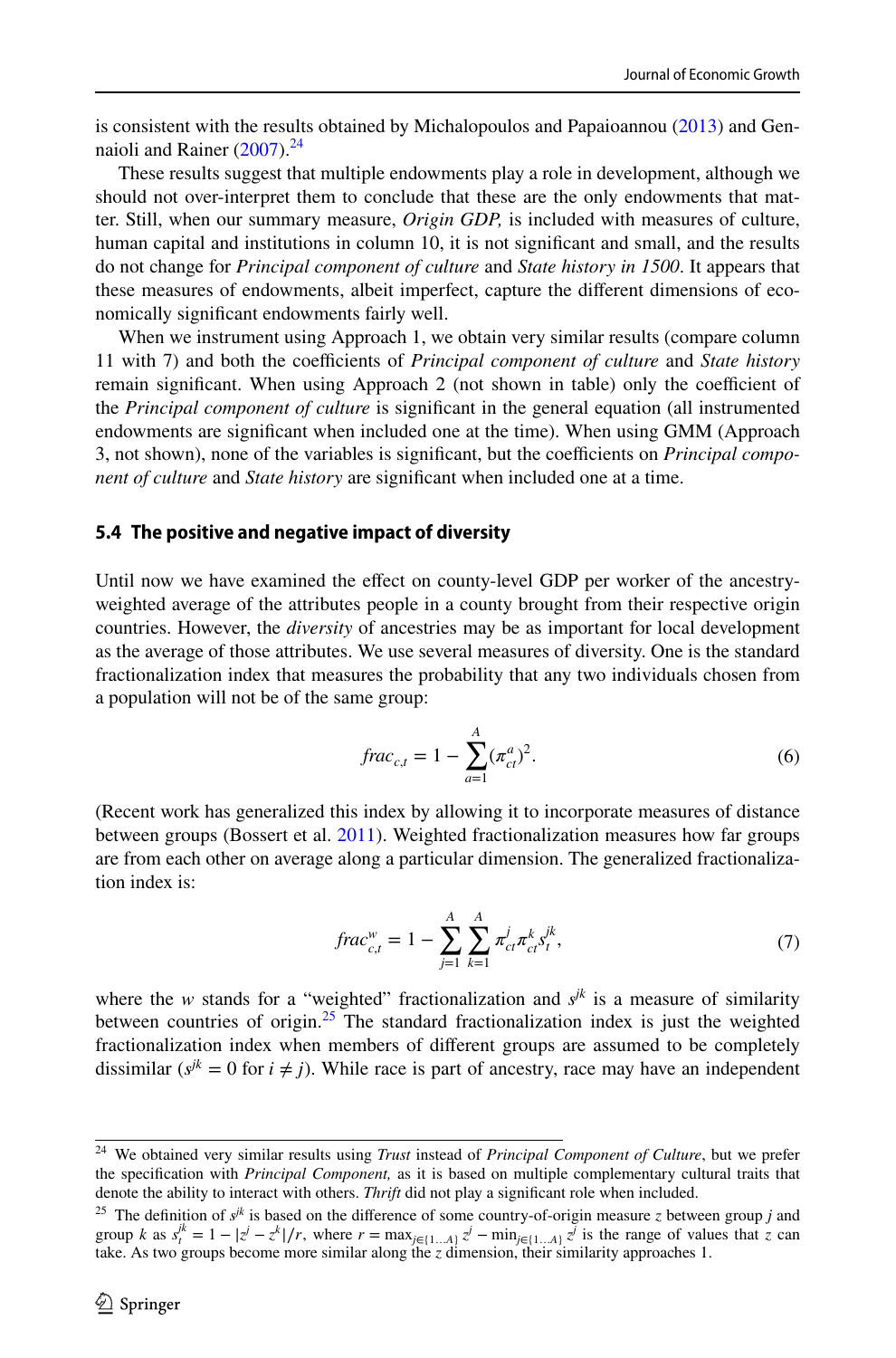effect. We emphasize again that while ancestry has an objective definition, race is a social construct, so the appropriate way to include race is not obvious. We create two variables that capture the racial component of fractionalization from African American and Native American ancestries.<sup>[26](#page-30-0)</sup> Because of the additive nature of fractionalization and its generalization, these variables allow the fractionalization coming from race to have an effect that is different from the overall effect of ancestry fractionalization.

Table [4](#page-31-0) reports the results when we include measures of fractionalization. Column 1 shows the fixed-effects estimates, including fractionalization, origin-GDP-weightedfractionalization, and *Origin GDP*. The coefficient of *Origin GDP* remains significant. The coefficient of *fractionalization* is positive and significant, while the coefficient of *origin-GDP*-weighted fractionalization is negative and significant.<sup>[27](#page-30-1)</sup> Going from the 25th to the 75th percentile for fractionalization is associated with a rise in GDP per worker on impact of almost 10% while going from the 25th to the 75th percentile of *origin-GDP-weighted* fractionalization reduces GDP per worker by almost 5% (see the summary statistics in the Online Appendix Table A-2). The long run effects are approximately twice as large. The results are essentially unaltered when we instrument for the weighted endowment variable, fractionalization, and origin-GDP-weighted fractionalization using either Approach 1 or 2 (see columns 2 and 3). Fractionalization seems to be the relevant measure of diversity. When we include polarization, it does not seem to have an independent effect, so we do not show this regression separately.<sup>[28](#page-30-2)</sup>

We replace ancestry-weighted *Origin GDP* with our deep endowment variables and Origin-GDP-weighted fractionalization with attribute-weighted fractionalization created from the distinct endowment variables in Table [4](#page-31-0) columns 4 through 6. The *Principal component of culture* and *State history* remain positive and significant. The coefficients on culture-weighted fractionalization and *State history* fractionalization are negative and significant at the  $1\%$  level. The negative sign suggests that fractionalization of these attributes is particularly problematic. Ancestry fractionalization continues to have a positive effect on local development, and its coefficient is highly significant. Education-weighted fractionalization is also positive. We explore whether these effects are capturing skill diversity in the next section.

In column 5 of Table [4,](#page-31-0) we include as additional regressors the fraction of African Americans and the fraction of Native Americans, as well as racial fractionalization and attribute-weighted race fractionalization for our three origin attributes. The additional fractionalization variables represents the extra effect of diversity that comes along these two

<span id="page-30-0"></span><sup>&</sup>lt;sup>26</sup> One is simply racial fractionalization:  $frac{R}{c}$ ,  $t = 1 - \sum_{a \in \{AA, NA\}} (\pi_{c_1}^a)^2$ . The other is weighted fractionalization which is the difference of the racial ancestries from all other ancestries:  $frac{wR}{c_{c,t}} = 1 - \sum_{r \in \{AA, NA\}} \left( \sum_{k=1}^{A} \pi_{cr}^r \pi_{cr}^k s_r^{r,k} + \sum_{j=1}^{A} \pi_{cr}^j \pi_{cr}^r s_r^{j,r} \right)$ . Note that both  $frac_{c,t}$  and  $frac_{c,t}$  are just the elements of regular fractionalization *frac<sub>c<sub>c</sub>*</sub> and weighted fractionalization *frac<sup>wR</sup>* that have an African American or Native American ancestry.

<span id="page-30-1"></span><sup>&</sup>lt;sup>27</sup> We have explored allowing for a quadratic term in fractionalization and weighted fractionalization. In our preferred dynamic specification, the quadratic term is not significant, and we have not found an internal optimum in any specification and so do not report these results.

<span id="page-30-2"></span><sup>&</sup>lt;sup>28</sup> Polarization measures how far a county is from being composed of only two equally sized groups. Ager and Brückner ([2013\)](#page-37-9) found that polarization was negatively related to economic growth across counties in the US from 1870 to 1920, while fractionalization was positively related to growth. Their measures of polarization and fractionalization are calculated by dividing the population into first-generation immigrants from different countries, African Americans, and all second- or higher- generation whites together. Our calculations treat ancestry groups as distinct even past the first generation.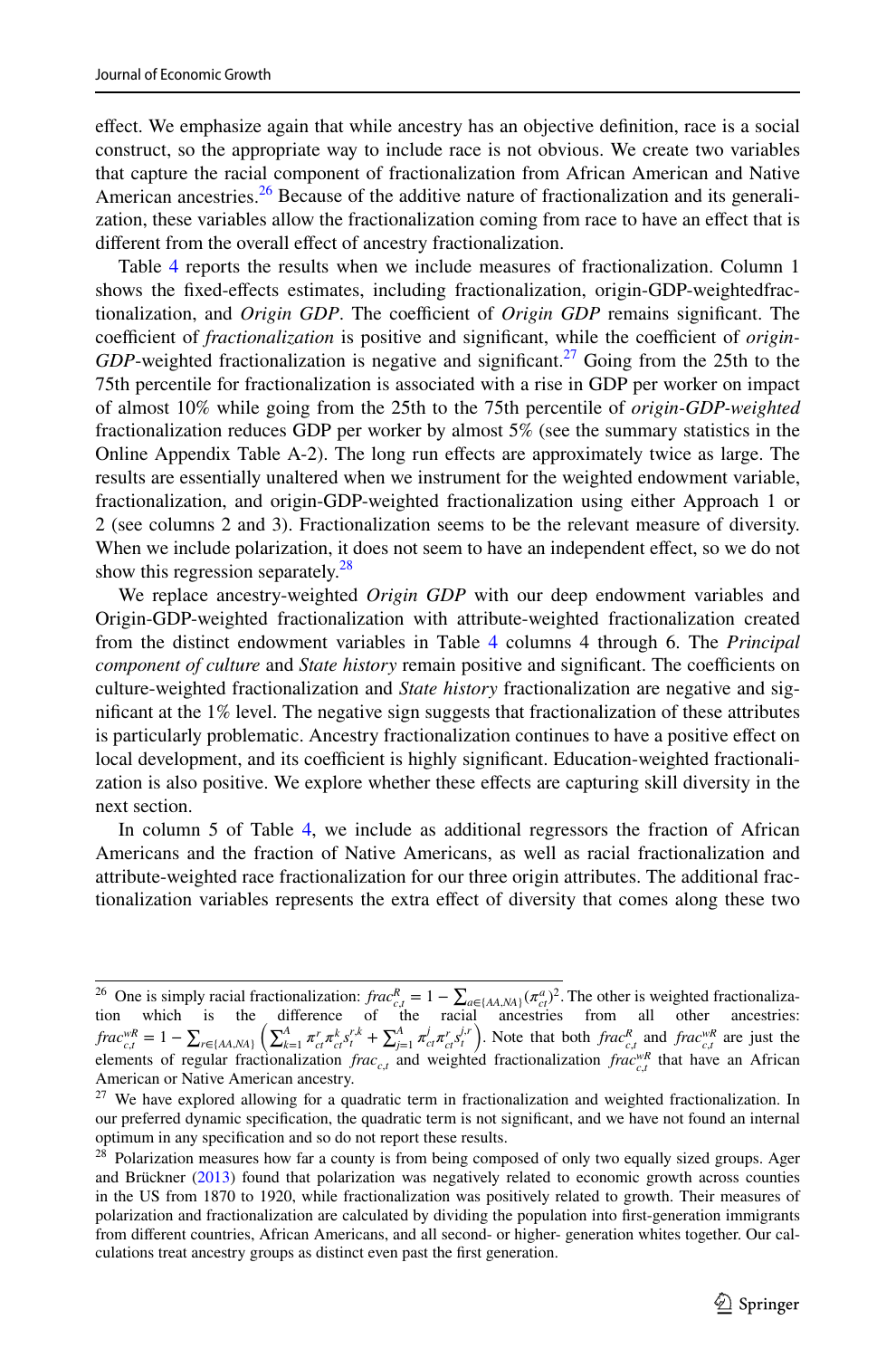<span id="page-31-0"></span>

|                                            |            | Dep. variable: Log(county group income per worker) |             |             |                                   |                                                                      |
|--------------------------------------------|------------|----------------------------------------------------|-------------|-------------|-----------------------------------|----------------------------------------------------------------------|
|                                            | 뚠          | $IV1-FE$                                           | $IV2-FE$    | EE          | $FE + Race$                       | $IV1-FE$                                                             |
|                                            | $\equiv$   | $\boxed{2}$                                        | $\boxed{3}$ | $\pm$       | $\begin{bmatrix} 5 \end{bmatrix}$ | $\overline{6}$                                                       |
| Fractionalization                          | $0.435***$ | $0.426***$                                         | 1.649****   | $0.438***$  | $0.457***$                        | 0.409***                                                             |
|                                            | $(0.0777)$ | (0.102)                                            | (0.255)     | (0.0940)    | $(0.105)$<br>- 0.0829             | (0.127)                                                              |
| Race fractionalization                     |            |                                                    |             |             | (0.449)                           |                                                                      |
| Origin GDP weighted fractionalization      | $-0.477**$ | $-0.589***$                                        | $-2.777***$ |             |                                   |                                                                      |
|                                            | (0.191)    | (0.233)                                            | (0.477)     |             |                                   |                                                                      |
| Origin GDP                                 | $0.283***$ | $0.288***$                                         | 0.0427      |             |                                   |                                                                      |
|                                            | (0.0342)   | (0.0424)                                           | (0.0692)    |             |                                   |                                                                      |
| Migrant education at arrival               |            |                                                    |             | 0.0394      | 0.0267                            | $0.0698**$                                                           |
|                                            |            |                                                    |             | (0.0286)    | (0.0354)                          | (0.0334)                                                             |
| Principal component of culture             |            |                                                    |             | $0.298***$  | $0.283*$                          | 0.205                                                                |
|                                            |            |                                                    |             | (0.135)     | (0.148)                           | $\begin{array}{c} (0.177) \\ 0.771* \\ (0.465) \\ 0.725 \end{array}$ |
| State history                              |            |                                                    |             | $1.012***$  | $0.750*$                          |                                                                      |
|                                            |            |                                                    |             | (0.322)     | (0.445)                           |                                                                      |
| Education weighted fractionalization       |            |                                                    |             | $0.944**$   | 0.551                             |                                                                      |
|                                            |            |                                                    |             | (0.411)     |                                   | (0.491)                                                              |
| P.C culture weighted fractionalization     |            |                                                    |             | $-1.058***$ | $(0.464)$<br>- 0.808**            | $-0.950**$                                                           |
|                                            |            |                                                    |             | (0.323)     | (0.348)                           | (0.440)                                                              |
| State history weighted fractionalization   |            |                                                    |             | $-0.495***$ | $-0.546***$                       | $-0.360*$                                                            |
|                                            |            |                                                    |             | (0.162)     | (0.159)                           | (0.200)                                                              |
| Race education weighted fractionalization  |            |                                                    |             |             | $5.420***$                        |                                                                      |
|                                            |            |                                                    |             |             | (2.064)                           |                                                                      |
| Race P.C culture weightedfractionalization |            |                                                    |             |             | $-5.024***$                       |                                                                      |
|                                            |            |                                                    |             |             | (1.943)                           |                                                                      |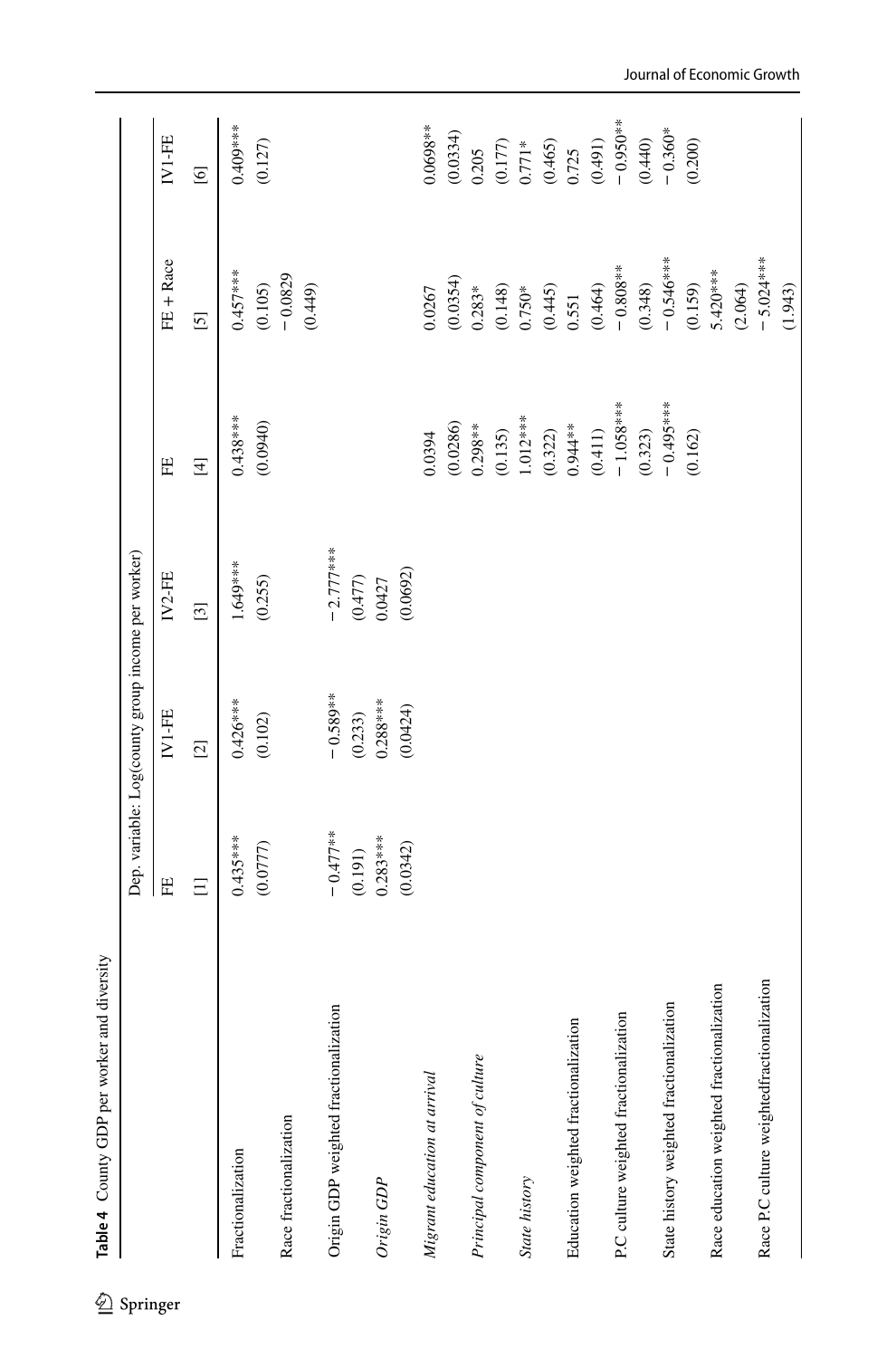|                                               |        | Dep. variable: Log(county group income per worker) |             |        |             |        |
|-----------------------------------------------|--------|----------------------------------------------------|-------------|--------|-------------|--------|
|                                               | Ë      | $N1-FE$                                            | $IV2$ -FE   | Ë      | $FE + Race$ | IV1-FE |
|                                               |        | $\overline{2}$                                     | $\boxed{3}$ | $\pm$  | 5           | ତ୍ର    |
| Race state history weighted fractionalization |        |                                                    |             |        | 0.729       |        |
|                                               |        |                                                    |             |        | (1.436)     |        |
| Observations                                  | 14,415 | 14,398                                             | 13,232      | 14,415 | 14,408      | 14,398 |
| County groups                                 | 1146   | 1146                                               | 1023        | 146    | 1146        | 1146   |
| $\mathbb{R}^2$ (within)                       | 0.968  |                                                    |             | 0.968  | 0.968       |        |
| $R^2$ (between)                               | 0.539  |                                                    |             | 0.548  | 0.548       |        |
| AB test serial corr.                          | 0.500  | 0.758                                              | 0.968       | 0.724  | 0.628       | 0.613  |
| Kleibergen-Paap F                             |        | 823.1                                              | 78.09       |        |             | 118.1  |

A construction of the Construction (see footnote 26) IV1-FE uses Approaches 1 described in Sect. 5.3.2.The AB test is the p value for the Arellano and Bond (1991) test for the forther and Bond (1991) test for the Arellano weighted racial fractionalization (see footnote 26) IV1-FE uses Approaches 1 described in Sect. [5.3.2](#page-22-0).The AB test is the *p* value for the Arellano and Bond [\(1991](#page-37-1)) test for second order serial correlation of the errors in difference. All regressions include census division by year fixed effects, and standard errors cluster at the county group level second order serial correlation of the errors in difference. All regressions include census division by year fixed effects, and standard errors cluster at the county group level

\*\*\* $p < 0.01$ , \*\* $p < 0.05$ , \* $p < 0.1$ \*\*\**p <* 0.01 , \*\**p <* 0.05 , \* *p <* 0.1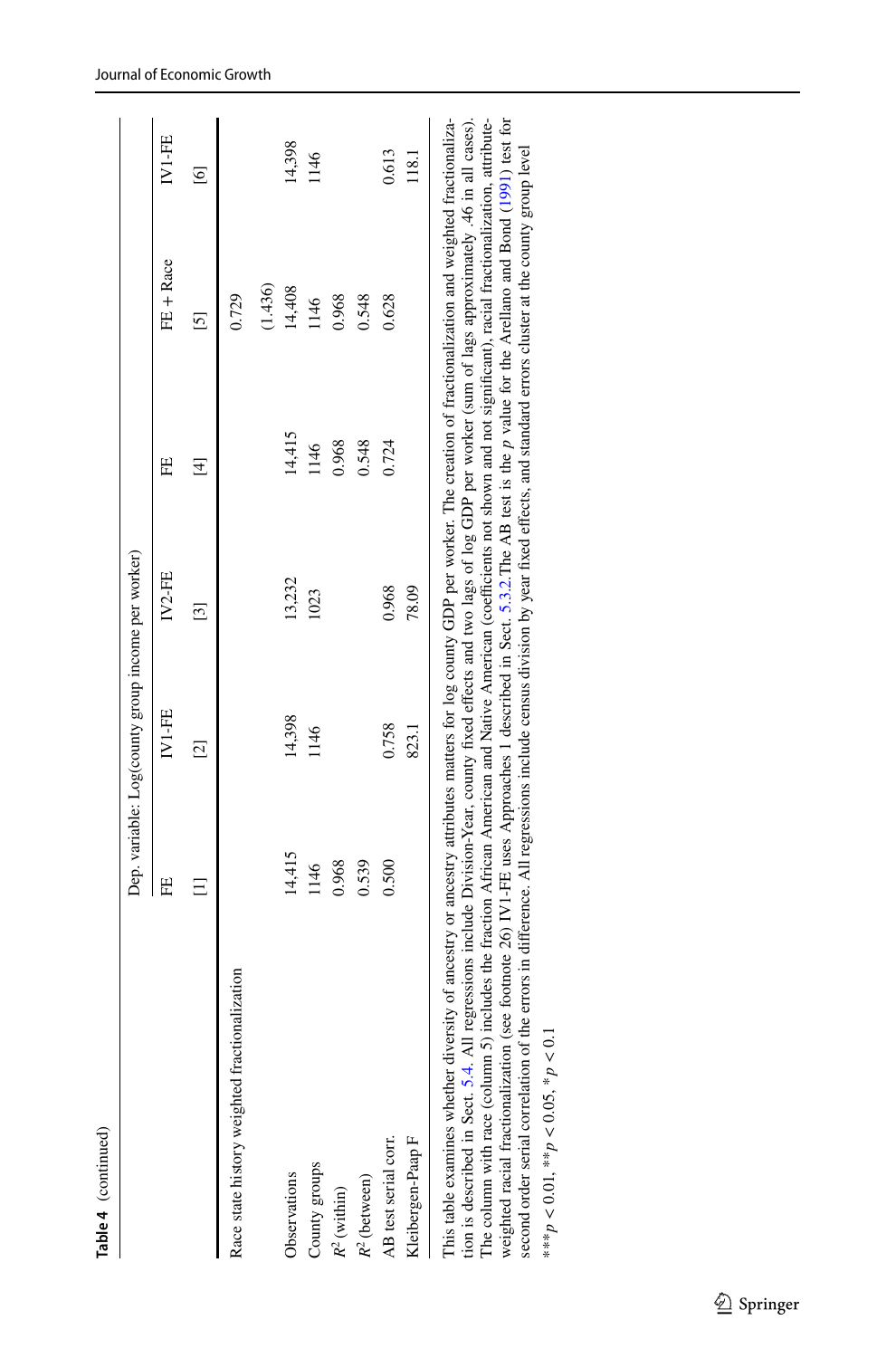racial lines (see footnote 26). The results suggest that our main results still largely hold. The ancestry fractionalization coefficient is still positive, significant, and nearly the same size. Meanwhile, the extra component of race fractionalization is not significant or large. The coefficient on the ancestry-weighted culture and *State history* remain positive and significantat the 10% level. Similarly, the coefficients on culture-weighted fractionalization and *State history-*weighted fractionalization are negative, significant, and the same size. The additional racial fractionalization component for education is positive and significant, and the racial component of cultural fractionalization is negative and significant, suggesting that an important component of education and culture fractionalization is coming through race. This suggests that the diversity due to race has an additional impact on local development beyond differences in ancestry, but that the effect of racial diversity as well as of ancestry diversity is not necessarily negative.

Instrumenting the separate endowments and their diversity when they are all included together leads to much less precise results, especially for Approach 2. Approach 1, still yields significant coefficients for fractionalization culture-weighted fractionalization and *State history*-weighted fractionalization, as well as for weighted migrant education, that for the first time is significant when included with all the other endowments. It is not a surprise that the instruments do not capture second moments well. Even small differences between the instrument and the actual ancestry are magnified by squaring to form fractionalization, so the instrument caries far less information about the second moment.

These results capture different effects of diversity. The positive effect of fractionalization is consistent with the notion that it is beneficial for people with new skills, knowledge, and ideas to come into a county. Moreover, if they bring different tastes, the newcomers may open up new opportunities for trade. Yet, if those new groups are substantially different along important dimensions, such as level of development of the country of origin or culture, these differences may create conflict and prevent agreement on growth enhancing policies at the local level. Our results suggest that the effect of diversity depends on the dimension one emphasizes and thus help account for the different results obtained by the rich literature on diversity we discussed in the introduction.

### <span id="page-33-0"></span>**6 Mechanisms**

In this section, we explore some of the mechanisms through which ancestry endowments may affect county GDP. This investigation is hampered by the limited availability of panel data over long periods of time, so we consider this investigation as primarily suggesting directions for future research. We focus on three variables that are available at the county level for our sample period and capture possible mechanisms: county education, to understand whether ancestry works through human capital formation; voter participation as a proxy for social capital; and an index of occupational variety that gives us insight into the diversity of skills present in a county.

The results in Table [5](#page-34-0) suggest that origin characteristics, summarized by *Origin GDP*, are strongly positively related to county education (see column 1, which shows the results for the basic dynamic model estimated with fixed effects). Before 1940 the census provides only information about literacy, whereas information on years of education is available from 1940. We use literacy rates to extend backwards the series for average years of education in a county. The effect of origin characteristics on local education is likely to be both direct and indirect: people from richer countries are likely both to be more educated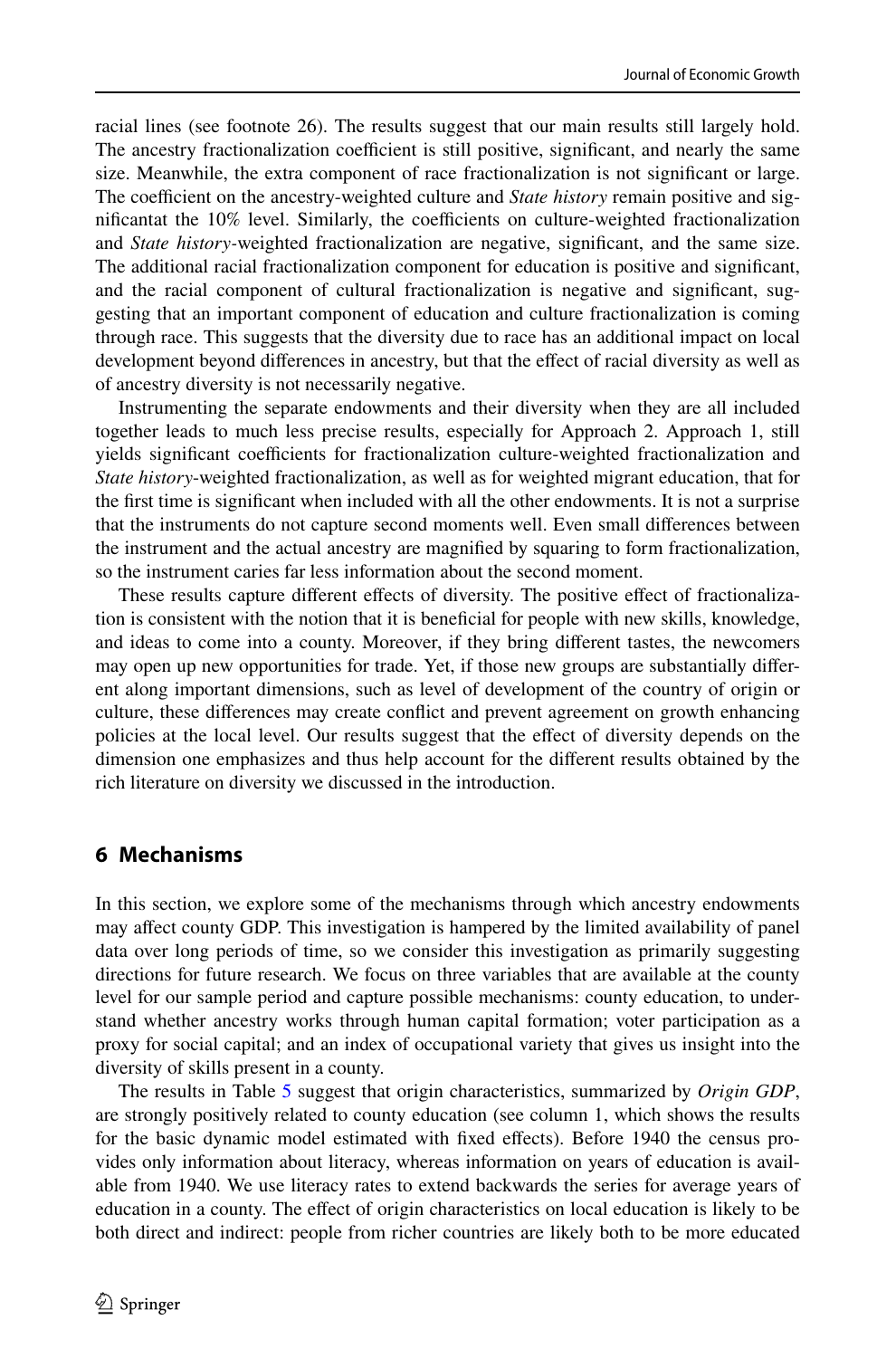| Dependent variable                    | County education | Log(county GDP per worker) |                                   |                | County voter par-<br>ticipation |                | Log(county GDP per worker) |
|---------------------------------------|------------------|----------------------------|-----------------------------------|----------------|---------------------------------|----------------|----------------------------|
|                                       | $\mathbb{H}$     | 띹                          | Ë                                 | $\mathbb{E}$   | Ë                               | 띹              | 띹                          |
|                                       | Ξ                | $[2]$                      | $\begin{bmatrix} 3 \end{bmatrix}$ | $\overline{4}$ | $\overline{5}$                  | $\overline{6}$ | $\Box$                     |
| Origin GDP                            | $0.727***$       |                            | $0.309***$                        | $0.285***$     | $0.0736***$                     |                | $0.309***$                 |
|                                       | (0.0550)         |                            | (0.0272)                          | (0.0444)       | (0.00452)                       |                | (0.0241)                   |
| County education                      |                  | $0.0302***$<br>(0.00750)   | (0.00514)<br>$0.00973*$           |                |                                 |                |                            |
|                                       |                  |                            |                                   | $0.280***$     |                                 |                |                            |
| County literacy (before 1940)         |                  |                            |                                   | (0.0984)       |                                 |                |                            |
| County years educ. (1940 and after)   |                  |                            |                                   | $-0.00644$     |                                 |                |                            |
|                                       |                  |                            |                                   | (0.00780)      |                                 |                |                            |
| Decade lag county voter participation |                  |                            |                                   |                |                                 | $0.237***$     | $0.153***$                 |
|                                       |                  |                            |                                   |                |                                 | (0.0406)       | (0.0389)                   |
| Decade lag dependent variable         | $0.698***$       | $0.454***$                 | $0.443***$                        | $0.442***$     | $0.647***$                      | $0.458***$     | $0.438***$                 |
|                                       | (0.0121)         | (0.0165)                   | (0.0164)                          | (0.0164)       | (0.0184)                        | (0.0167)       | (0.0168)                   |
| Two decade lag dependent variable     | $-0.0441***$     | 0.0274                     | $0.0279*$                         | $0.0284*$      | $0.0284**$                      | $0.0501***$    | 0.0484***                  |
|                                       | (0.0105)         | (0.0184)                   | (0.0166)                          | (0.0165)       | (0.0138)                        | (0.0133)       | (0.0127)                   |
| Observations                          | 14,549           | 14,422                     | 14,415                            | 14,415         | 14,179                          | 14,253         | 14,250                     |
| County groups                         | 1149             | 1146                       | 1146                              |                | 1145                            | 1145           | 1145                       |
| $\mathbb{R}^2$ (within)               | 0.985            | 0.967                      | 0.968                             | 0.968          | 0.903                           | 0.968          | 0.969                      |
| $\mathbb{R}^2$ (between)              | 0.633            | 0.678                      | 0.501                             | 0.376          | 0.695                           | 0.650          | 0.515                      |
| AB test serial corr.                  | 0.00276          | 0.524                      | 0.304                             | 0.226          | $\circ$                         | 0.697          | 0.821                      |

<span id="page-34-0"></span>ard errors to be clustered at the county-group level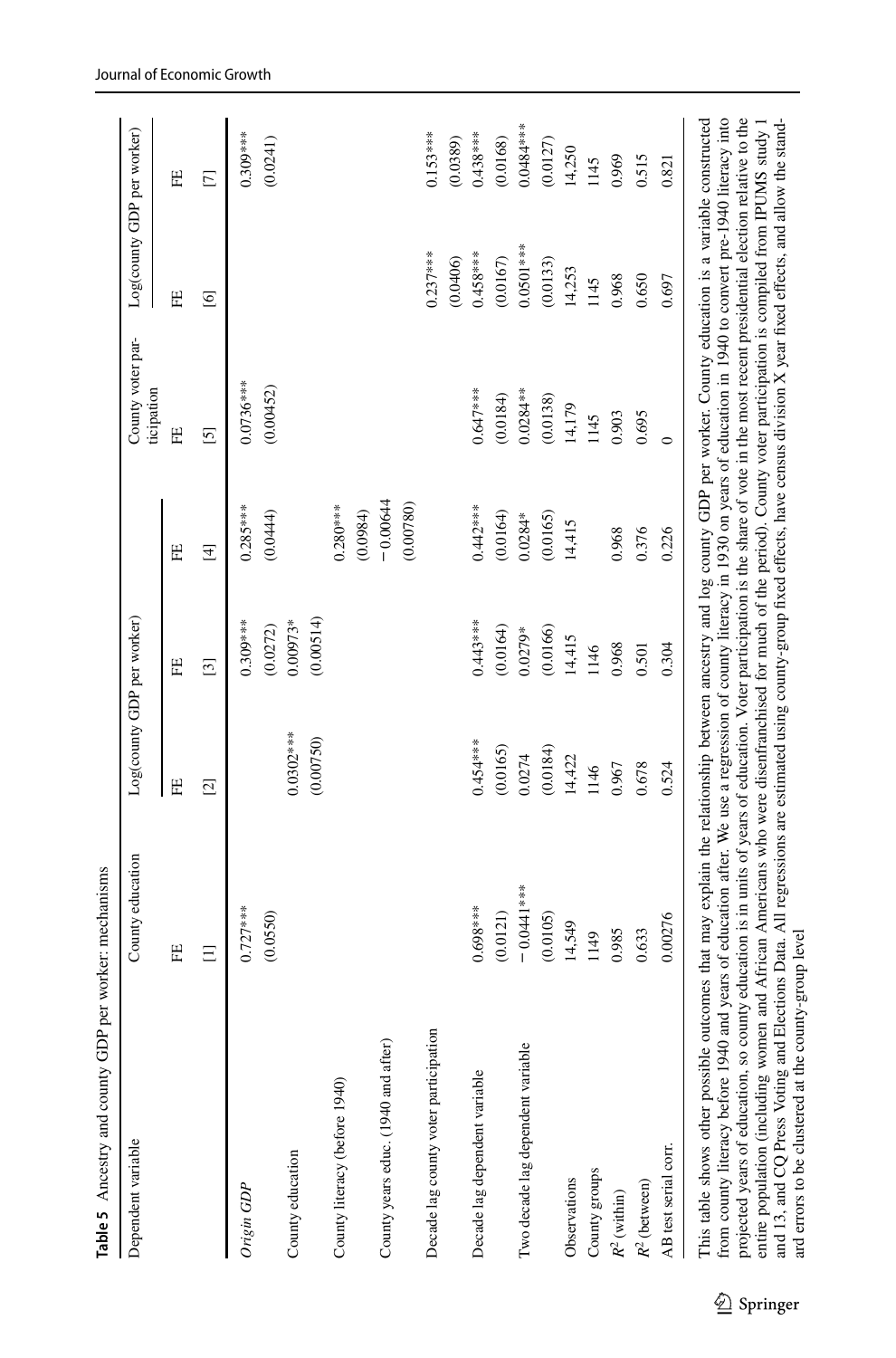and more likely to be interested in and willing to support local education. Having a more educated population is associated with higher county GDP per worker (column 2). Including both *Origin GDP* and education at the county level in the same regression helps us understand how much ancestry operates through the mechanism of improving education. If ancestry, summarized by *Origin GDP,* operates through improved education, then its coefficient should be smaller since we are controlling for the education channel. The estimated effect of *Origin GDP* remains significant and is only marginally smaller when county education is included, while the effect of county education is significant at the 10% level with a t statistics of 1.89 (column 3). When we enter literacy rates and average years of education separately in the equation (column 4), the coefficient of literacy rates is highly significant, while the one for average years of education is not significant. The *Origin GDP* coefficient now decreases by 16%. These results suggest that while *Origin GDP* does indeed improve county education, education is probably not the main channel through which it affects county GDP, although there is evidence that literacy rates were an important contributor to early local development.<sup>[29](#page-35-0)</sup>

Increases in *Origin GDP* are also positively related to county voter participation which may be a proxy for social capital or civic engagement. Yet voter participation may also reflect *de jure* or *de facto* limitations to the voting process. *Origin GDP* is positively and significantly associated with voter participation (Table [5,](#page-34-0) column 5). Voter turnout, in turn, is positively and significantly related to county GDP per worker (column 6), although the decrease in the coefficient of *Origin GDP* when both are included is small (column 7). Therefore, this particular proxy for social capital appears to play a relatively minor role in the transmission of the origin country attributes.

Finally, we explore one possible explanation for the positive effect of fractionalization: that greater ancestry fractionalization might bring with it a richer skill mix. We construct a measure of skill variety by using the occupational data from the individual census records. We divide occupations into either 10 or 82 categories. To capture the variety of skills available in a county, we construct a Constant Elasticity of Substitution (CES) aggregate of the occupations in each county. We impute the distributional share parameter and the elasticity of substitution between different skills using the full distribution of wages in 1940. We discuss our construction of the index in the Online Appendix F.

As shown in Table [6,](#page-36-1) for a reasonable range of elasticities of substitution and for both the broad and narrow occupational classifications, ancestry fractionalization is positively correlated with occupational variety and negatively correlated with origin-GDP-weighted fractionalization, controlling for *Origin GDP* (columns 1 and 3). Moreover, the index of occupational variety is positively and significantly related to county GDP when we include it in our standard equation containing *Origin GDP* and fractionalization (columns 2 and 4). The coefficient of ancestry fractionalization is smaller and less significant relative to its value in the basic specification of Table [4,](#page-31-0) column 1. The results suggest that the positive effect of ancestry fractionalization reflects, at least in part, the richer mix of skills associated with a county's increasing degree of ancestry diversity. The positive sign of the coefficient of education weighted fractionalization may also capture this effect.

<span id="page-35-0"></span> $29$  On the importance of human capital for regional development see Gennaioli et al. [\(2014](#page-38-30)).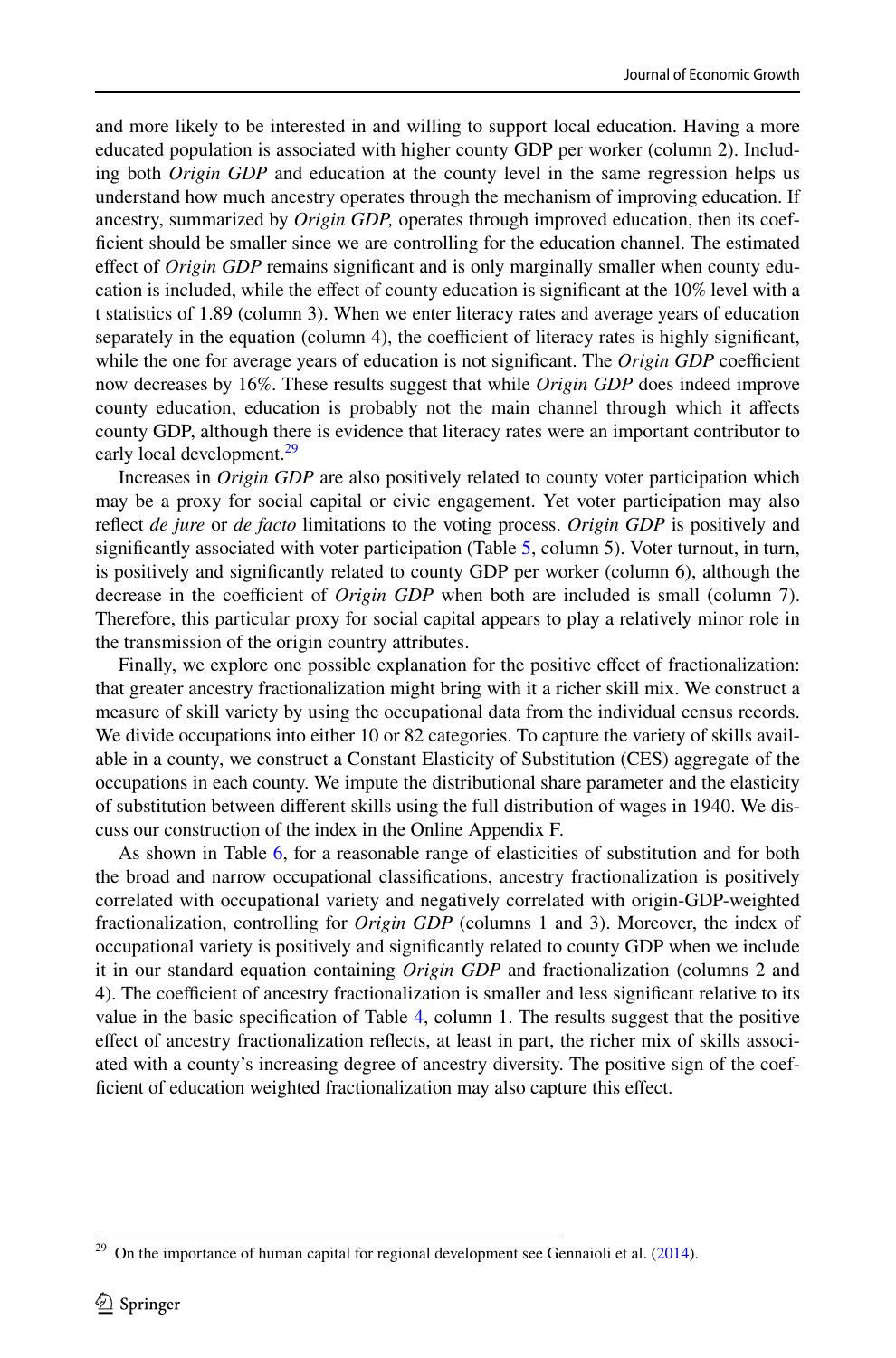| Dependent variable                      | Occ. mix<br>(broad,<br>$\sigma = 1.5$ |            | Log(GDP p.w.) Occ. mix (narrow, $\sigma = 2$ ) Log(GDP p.w.) |                       |
|-----------------------------------------|---------------------------------------|------------|--------------------------------------------------------------|-----------------------|
|                                         | $[1]$                                 | $[2]$      | $[3]$                                                        | $[4]$                 |
| Origin GDP                              | $0.00488***$                          | $0.274***$ | $0.00101***$                                                 | $0.260***$            |
|                                         | (0.00123)                             | (0.0478)   | (0.000222)                                                   | (0.0376)              |
| Fractionalization                       | $0.00864**$                           | $0.179**$  | $0.00212***$                                                 | 0.0761                |
|                                         | (0.00356)                             | (0.0823)   | (0.000787)                                                   | (0.0787)              |
| Origin GDP weighted frac-               | $-0.0203**$                           | 0.251      | $-0.00509**$                                                 | $0.427*$              |
| tionalization                           | (0.00963)                             | (0.210)    | (0.00190)                                                    | (0.235)               |
| Occupation mix (broad,                  |                                       | 5.370***   |                                                              |                       |
| $\sigma = 1.5$                          |                                       | (0.412)    |                                                              |                       |
| Occupation mix (narrow,<br>$\sigma = 2$ |                                       |            |                                                              | $27.22***$<br>(2.436) |
| Decade lag dependent variable           | $0.741***$                            | $0.397***$ | $0.707***$                                                   | $0.390***$            |
|                                         | (0.0252)                              | (0.0251)   | (0.0225)                                                     | (0.0283)              |
| Two decade lag dependent                | 0.0285                                | $0.0369*$  | $0.0487**$                                                   | 0.0345                |
| variable                                | (0.0206)                              | (0.0207)   | (0.0183)                                                     | (0.0212)              |
| Observations                            | 14,179                                | 14,250     | 14,250                                                       | 14,216                |
| Division X year                         | Yes                                   | Yes        | Yes                                                          | Yes                   |
| County group FE                         | Yes                                   | Yes        | Yes                                                          | Yes                   |
| County groups                           | 1145                                  | 1145       | 1145                                                         | 1145                  |
| $R^2$ (within)                          | 0.835                                 | 0.968      | 0.969                                                        | 0.968                 |
| $R^2$ (between)                         | 0.625                                 | 0.324      | 0.139                                                        | 0.259                 |
| AB test serial corr.                    | 0.332                                 | 0.514      | 0.166                                                        | 0.144                 |
|                                         |                                       |            |                                                              |                       |

<span id="page-36-1"></span>**Table 6** Ancestry, occupational mix, and county GDP per worker

This table shows the relationship between log county GDP per worker, the county occupation mix, and ancestry-weighted *Origin GDP*. The occupational mix in a county is measured as the Constant Elasticity of Substitution Aggregator with the elasticity  $\sigma$  and weights determined by the relative wages within occupations in 1940 (see the Online Appendix F for the creation of the CES aggregator). Broad occupations are the first digit of the IPUMS codes, resulting in 10 categories, while narrow occupations are more detailed, resulting in 82 occupational categories after dropping the non-occupational response. All regressions include county group fixed effects and division-by-year effects, and they cluster standard errors at the county-group level

## <span id="page-36-0"></span>**7 Conclusion**

The endowments brought by immigrants matter for economic development. Over the long term, counties with ancestry groups coming from countries at a higher level of development are more productive. The effects build over several decades, suggesting that new immigrants take some time to make their mark on their new homes. Cultural traits that enhance immigrant's ability to interact with others (such as trust) and coming from a country with a long history of centralized and independent government appear to be the most important explanations for the impact of ancestry. Ancestry diversity also improves productivity, while diversity in the cultural values reduces it. It seems that when groups have to share a place and work together, diversity is good, as long as there is a degree of agreement in terms of cultural attitudes that facilitate exchange, production, and the ability to agree in the public sphere.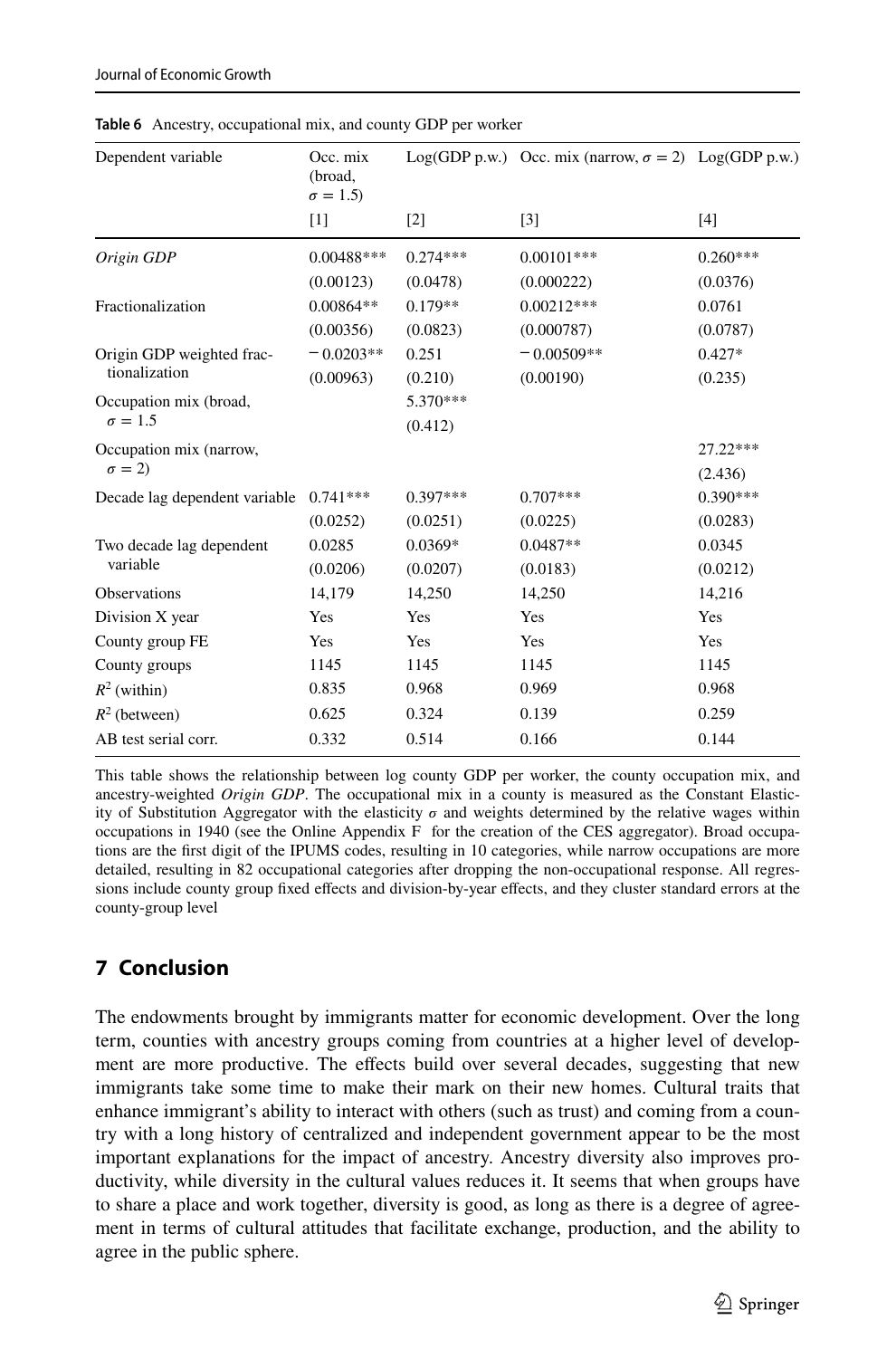The complex mosaic of ancestry in the United States has changed profoundly over time, and it is still evolving as new immigrants come and people move internally. Our results provide novel evidence also on the fundamental and recurring question of whether the United States acts as a "melting pot," quickly absorbing new immigrant groups, or whether immigrant groups maintain distinct identities in at least some dimensions. The significance and persistence of our ancestry measure's effect are difficult to explain in a pure assimilationist view and are more consistent with approaches that emphasize a degree of persistence of traits across generations. Our results show that this process generates important long-run consequences for local economic development.

**Acknowledgements** The authors of this paper are a descendant of the Great Puritan Migration, a first-generation Bulgarian, and a first-generation Italian. We would like to thank Ethan Struby, Lauren Hoehn Velasco, and Ana Lariau Bolentini for their excellent research help, and Andrew Copland and Hayley Huffman for their editorial assistance. This work benefited greatly from the comments of participants in the Boston College Macroeconomics Lunch, the Harvard University Economic History Seminar, seminars at the University of Delaware, the College of the Holy Cross, the EIEF, and EAP OECD, and the Brown University "Deep Rooted Factors in Comparative Development" Conference, the 2015 Barcelona Summer GSE forum, the 50th Anniversary Essex University Economics Conference, and the NBER 2015 Political Economy Summer Institute. In addition, we gratefully acknowledge useful conversations with and suggestions from Alberto Alesina, Oded Galor, Nathan Nunn, Luigi Pascalli, Enrico Spolaore, Francesco Trebbi, and David Weil. We also thank the editor and referees for very useful comments, suggestions, and guidance.

## **References**

- <span id="page-37-7"></span>Abramitzky, R., & Boustan, L. (2017). Immigration in American economic history. *Journal of Economic Literature*, *55*(4), 1311–45.
- <span id="page-37-13"></span>Abramitzky, R., Boustan, L. P., & Eriksson, K. (2012). Europe's tired, poor, huddled masses: Self-selection and economic outcomes in the age of mass migration. *American Economic Review*, *102*(5), 1832–56.
- <span id="page-37-0"></span>Abramitzky, R., Boustan, L., & Eriksson, K. (2020). Do immigrants assimilate more slowly today than in the past? *American Economic Review: Insights*, *2*(1), 125–41.
- <span id="page-37-14"></span>Abrigo, M. R. M. & Love, I. (2015). Estimation of panel vector autoregression in Stata: A package of programs. Working paper, University of Hawaii. Retrieved July 24, 2015, from https://sites.google.com/a/ hawaii.edu/inessalove/home/pvar.
- <span id="page-37-5"></span>Acemoglu, D., Johnson, S., & Robinson, J. (2005). Institutions as the fundamental cause of long-run growth. In P. Aghion & S. Durlauf (Eds.), *Handbook of economic growth* (Vol. 1A, pp. 385–472). Amsterdam: Elsevier.
- <span id="page-37-2"></span>Acemoglu, D., Johnson, S., & Robinson, J. A. (2001). The colonial origins of comparative development: An empirical investigation. *American Economic Review*, *91*(5), 1369–1401.
- <span id="page-37-9"></span>Ager, P., & Brückner, M. (2013). Cultural diversity and economic growth: Evidence from the US during the age of mass migration. *European Economic Review*, *64*, 76–97.
- <span id="page-37-3"></span>Albouy, D. Y. (2012). The colonial origins of comparative development: An empirical investigation: Comment. *American Economic Review*, *102*(6), 3059–3076.
- <span id="page-37-11"></span>Alesina, A., Baqir, R., & Easterly, W. (1999). Public goods and ethnic divisions. *The Quarterly Journal of Economics*, *114*(4), 1243–1284.
- <span id="page-37-6"></span>Alesina, A., & Giuliano, P. (2015). Culture and institutions. *Journal of Economic Literature*, *53*(4), 898–944.
- <span id="page-37-10"></span>Alesina, A., Harnoss, J., & Rapoport, H. (2016). Birthplace diversity and economic prosperity. *Journal of Economic Growth*, *21*, 101–138.
- <span id="page-37-8"></span>Alesina, A., Michalopoulos, S., & Papaioannou, E. (2016). Ethnic inequality. *Journal of Political Economy*, *124*(2), 428–488.
- <span id="page-37-4"></span>Algan, Y., & Cahuc, P. (2010). Inherited trust and growth. *The American Economic Review*, *100*(5), 2060–2092.
- <span id="page-37-1"></span>Arellano, M., & Bond, S. (1991). Some tests of specification for panel data: Monte Carlo evidence and an application to employment equations. *The Review of Economic Studies*, *58*(2), 277–297.
- <span id="page-37-12"></span>Ashraf, Q., & Galor, O. (2013). The 'Out of Africa' hypothesis, human genetic diversity, and comparative economic development. *American Economic Review*, *103*(1), 1–46.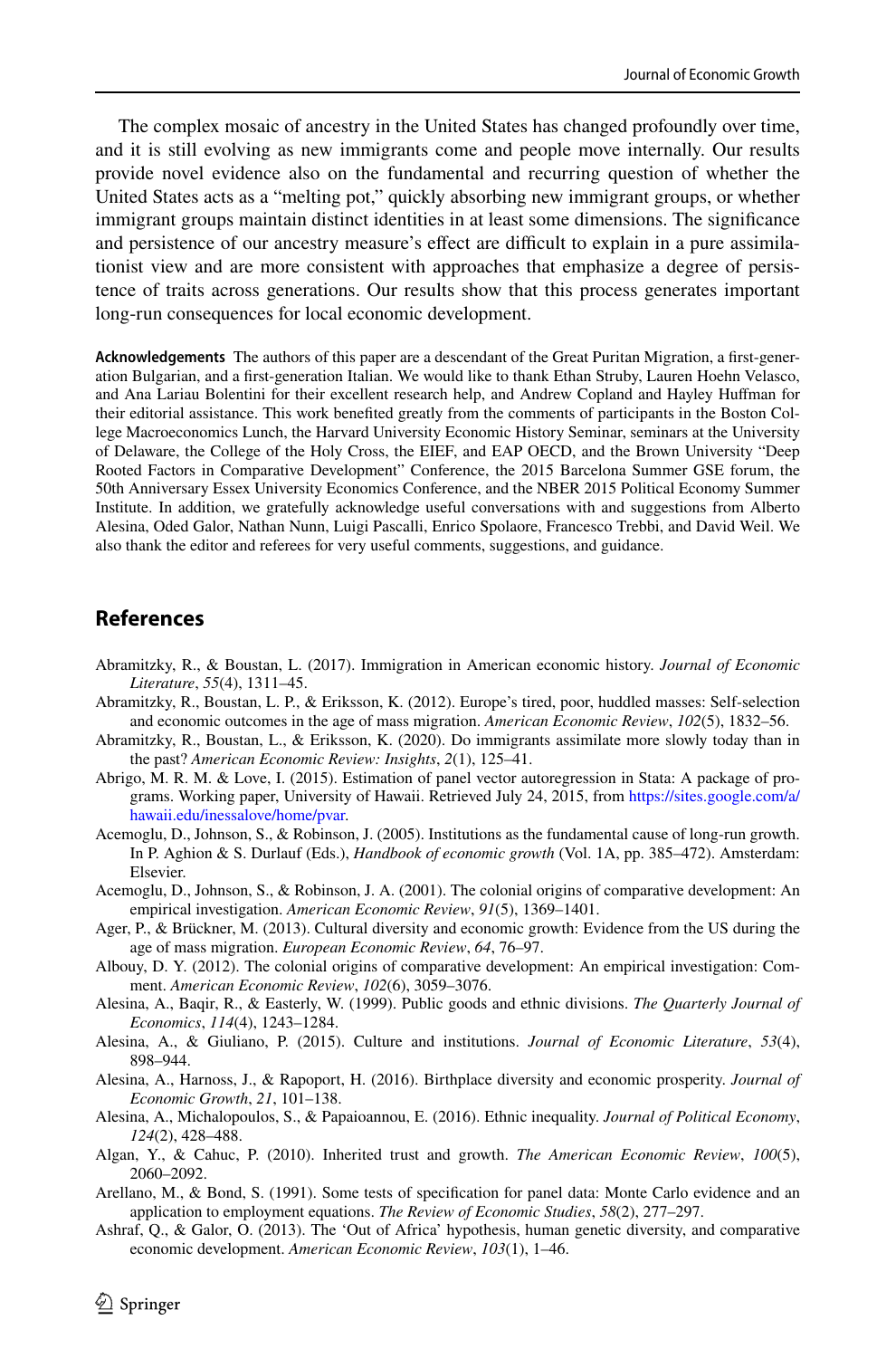- <span id="page-38-10"></span>Bandiera, O., Mohnen, M., Rasul, I., & Viarengo, M. (2019). Nation-building through compulsory schooling during the age of mass migration. *The Economic Journal*, *129*, 62–109.
- <span id="page-38-25"></span>Bartel, A. P. (1989). Where do the new U.S. immigrants live? *Journal of Labor Economics*, *7*(4), 371–91.
- <span id="page-38-7"></span>Bartik, T. J. (1991). *Who benefits from state and local economic development policies?*. Kalamazoo, MI: W.E. Upjohn Institute for Employment Research.
- <span id="page-38-26"></span>Baum-Snow, N. (2007). Did highways cause suburbanization? *The Quarterly Journal of Economics*, *122*(2), 775–805.
- <span id="page-38-2"></span>Bisin, A., & Verdier, T. (2011). The economics of cultural transmission and socialization. In M. O. Jackson & A. Bisin (Eds.), *Handbook of social economics* (Vol. 1A, pp. 339–416). Amsterdam: Elsevier.
- <span id="page-38-9"></span>Bockstette, V., Chanda, A., & Putterman, L. (2002). States and markets: The advantage of an early start. *Journal of Economic Growth*, *7*(4), 347–69.
- <span id="page-38-24"></span>Borcan, O., Olsson, O., & Putterman, L. (2018). State history and economic development: Evidence from six millennia. *Journal of Economic Growth*, *23*, 1–40.
- <span id="page-38-8"></span>Borjas, G. J. (1987). Self-selection and the earnings of immigrants. *The American Economic Review*, *77*(4), 531–553.
- <span id="page-38-17"></span>Borjas, G. J. (1994). The economics of immigration. *Journal of Economic Literature*, *32*(4), 1667–1717.
- <span id="page-38-16"></span>Borjas, G. J. (2014). *Immigration economics*. Cambridge, MA: Harvard University Press.
- <span id="page-38-29"></span>Bossert, W., D'Ambrosio, C., & La Ferrara, E. (2011). A generalized index of fractionalization. *Economica*, *78*(312), 723–750.
- <span id="page-38-13"></span>Burchardi, K. B., Chaney, T., & Hassan, T. A. (2018). Migrants, ancestors, and foreign investments. *The Review of Economic Studies*, *86*(4), 1448–1486.
- <span id="page-38-6"></span>Card, D. (2001). Immigrant inflows, native outflows, and the local labor market impacts of higher immigration. *Journal of Labor Economics*, *19*(1), 22–64.
- <span id="page-38-0"></span>Daniels, R. (2002). *Coming to America*. New York: HarperPerennial.
- <span id="page-38-19"></span>Desmet, K., Ortuño-Ortín, I., & Wacziarg, R. (2017). Culture, ethnicity, and diversity. *American Economic Review*, *107*(9), 2479–2513.
- <span id="page-38-21"></span>Docquier, F., Turati, R., Valette, J., & Vasilakis C. (2018). Birthplace diversity and economic growth: Evidence from the US states in the Post-World War II period. Discussion Paper Series 11802, IZA Institute of Labor Economics.
- <span id="page-38-3"></span>Doepke, M., & Zilibotti, F. (2017). Parenting with style: Altruism and paternalism in intergenerational preference transmission. *Econometrica*, *85*(5), 1331–1371.
- <span id="page-38-23"></span>Easterly, W., & Levine, R. (1997). Africa's growth tragedy: Policies and ethnic divisions. *The Quarterly Journal of Economics*, *112*(4), 1203–1250.
- <span id="page-38-12"></span>Easterly, W., & Levine, R. (2016). The European origins of economic development. *Journal of Economic Growth*, *21*(3), 225–257.
- <span id="page-38-1"></span>Fernández, R. (2010). Does culture matter? In M. O. Jackson & A. Bisin (Eds.), *Handbook of social economics* (Vol. 1A, pp. 481–510). North Holland: Elsevier.
- <span id="page-38-30"></span>Gennaioli, N., Porta, L., Rafael, S., De, F. L., & Shleifer, A. (2014). Growth in regions. *Journal of Economic Growth*, *19*(3), 259–309.
- <span id="page-38-28"></span>Gennaioli, N., & Rainer, I. (2007). The modern impact of precolonial centralization in Africa. *Journal of Economic Growth*, *12*(3), 185–234.
- <span id="page-38-4"></span>Giavazzi, F., Petkov, I., & Schiantarelli, F. (2019). Culture: Persistence and evolution. *Journal of Economic Growth*, *24*(2), 117–154.
- <span id="page-38-11"></span>Glaeser, E. L., Porta, L., Rafael, L., de Silanes, F., & Shleifer, A. (2004). Do institutions cause growth? *Journal of Economic Growth*, *9*(3), 271–303.
- <span id="page-38-14"></span>Guiso, L., Sapienza, P., & Zingales, L. (2006). Does culture affect economic outcomes? *Journal of Economic Perspectives*, *20*(2), 23–48.
- <span id="page-38-15"></span>Guiso, L., Zingales, L., & Sapienza, P. (2008). Alfred Marshall lecture: Social capital as good culture. *Journal of the European Economic Association*, *6*(2/3), 295–320.
- <span id="page-38-18"></span>Hatton, T. J., & Williamson, J. G. (1998). *The age of mass migration: Causes and economic impact*. Oxford: Oxford University Press.
- <span id="page-38-5"></span>Holtz-Eakin, D., Newey, W., & Rosen, H. S. (1988). Estimating vector autoregressions with panel data. *Econometrica*, *56*(6), 1371–1395.
- <span id="page-38-20"></span>Michalopoulos, S. (2012). The origins of ethnolinguistic diversity. *American Economic Review*, *102*(4), 1508–1539.
- <span id="page-38-27"></span>Michalopoulos, S., & Papaioannou, E. (2013). Pre-colonial ethnic institutions and contemporary African development. *Econometrica*, *81*(1), 113–152.
- <span id="page-38-22"></span>Miguel, E., & Gugerty, M. K. (2005). Ethnic diversity, social sanctions, and public goods in Kenya. *Journal of Public Economics*, *89*(11–12), 2325–2368.